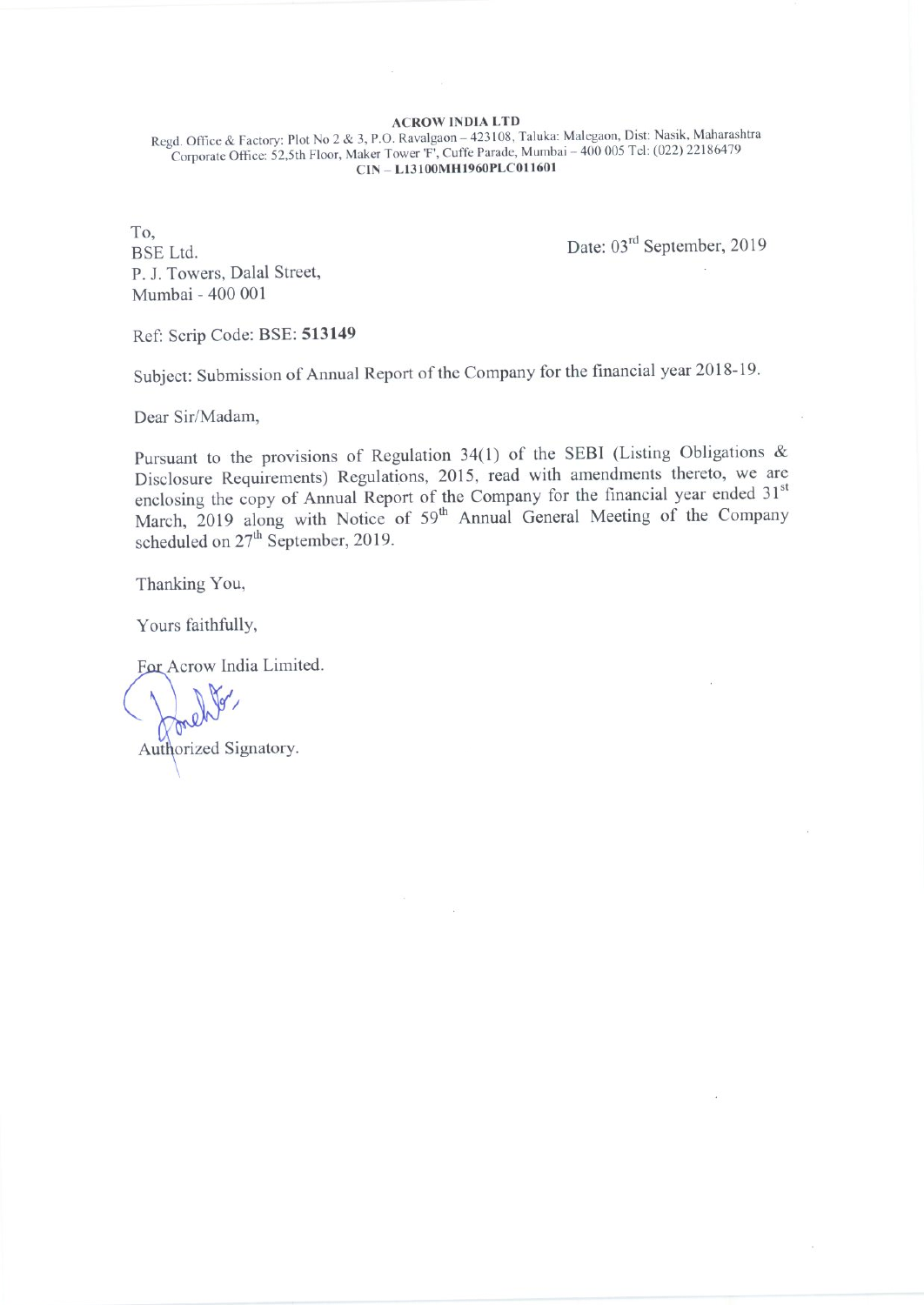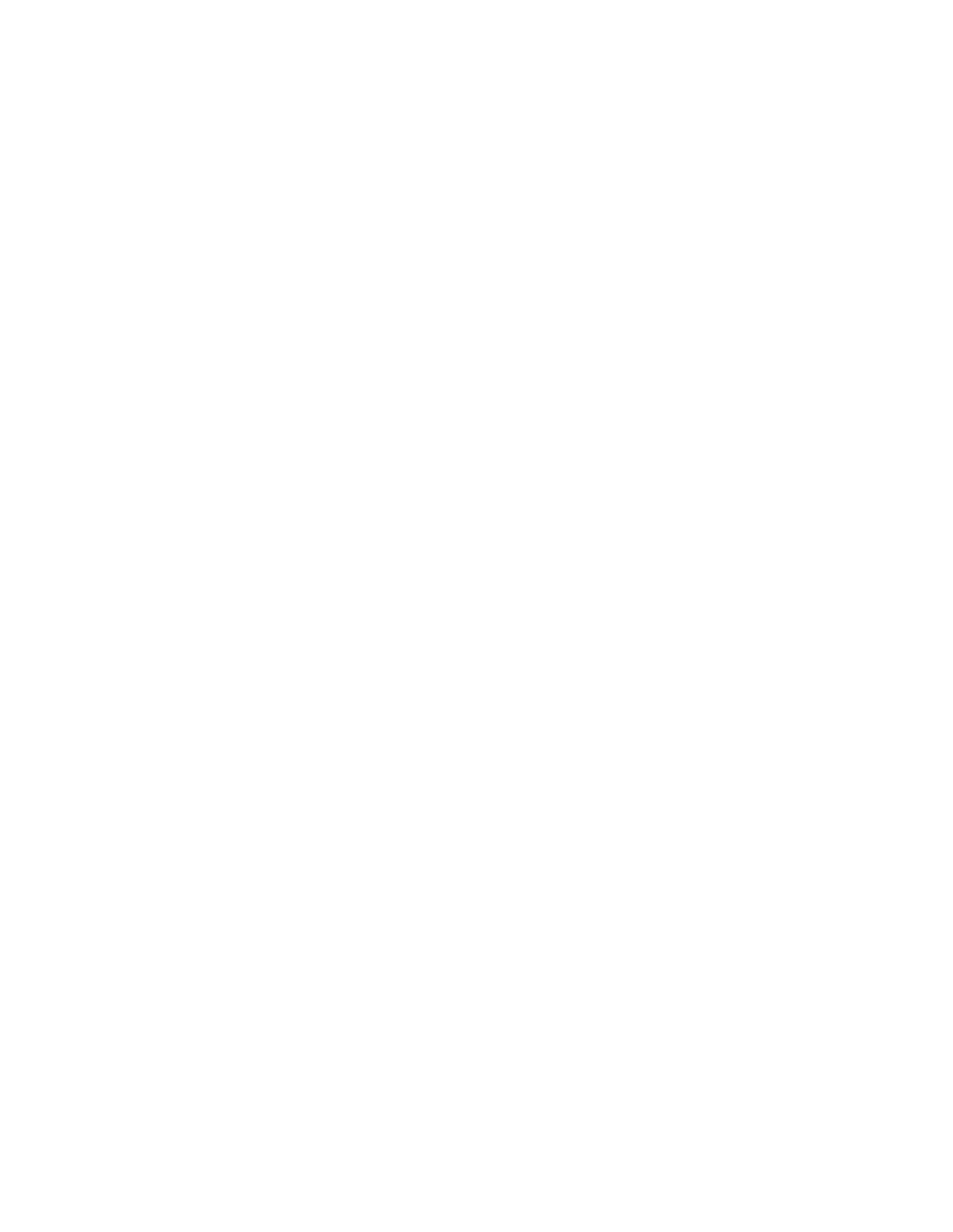#### **BOARD OF DIRECTORS**

Mr. Harshavardhan B. Doshi Chairman Mr. Nihal H. Doshi Director Mr. Vikram Bhat **Independent Director** Mrs. Ramola S. Mahajani **Independent Director** 

#### **AUDITORS**

Mr. Sanjay Shirgaonkar **Additional Director (From 05th February, 2019)** 

M/s. Patkar & Pendse Chartered Accountants

#### **SOLICITORS**

M/s Mulla & Mulla & Craigie Blunt & Caroe

#### **BANKERS**

Bank of Baroda

#### **REGISTRAR & SHARE TRANSFER AGENT**

Freedom Registry Ltd. Plot No. 101/102, 19th Street, MIDC Industrial Area, Satpur, Nashik – 422007 Tel No: (0253) 2354032 Fax No: (0253) 2351126

#### **FACTORY & REGISTERED OFFICE**

Plot No 2 & 3, Ravalgaon – 423108, Taluka Malegaon, District – Nashik, Maharashtra Tel No: (02554) 645913 / 645914 Fax No: (02554) 270386

#### **CORPORATE OFFICE**

52, 5th Floor, Maker Tower 'F', Cuffe Parade, Mumbai – 400005 Tel No: (022) 22184291 / 22186479 Fax No: (022) 22184294

| 02                                |
|-----------------------------------|
|                                   |
| Auditors' Report (Standalone) 20  |
| Standalone Financial Statements26 |
|                                   |

# ACRO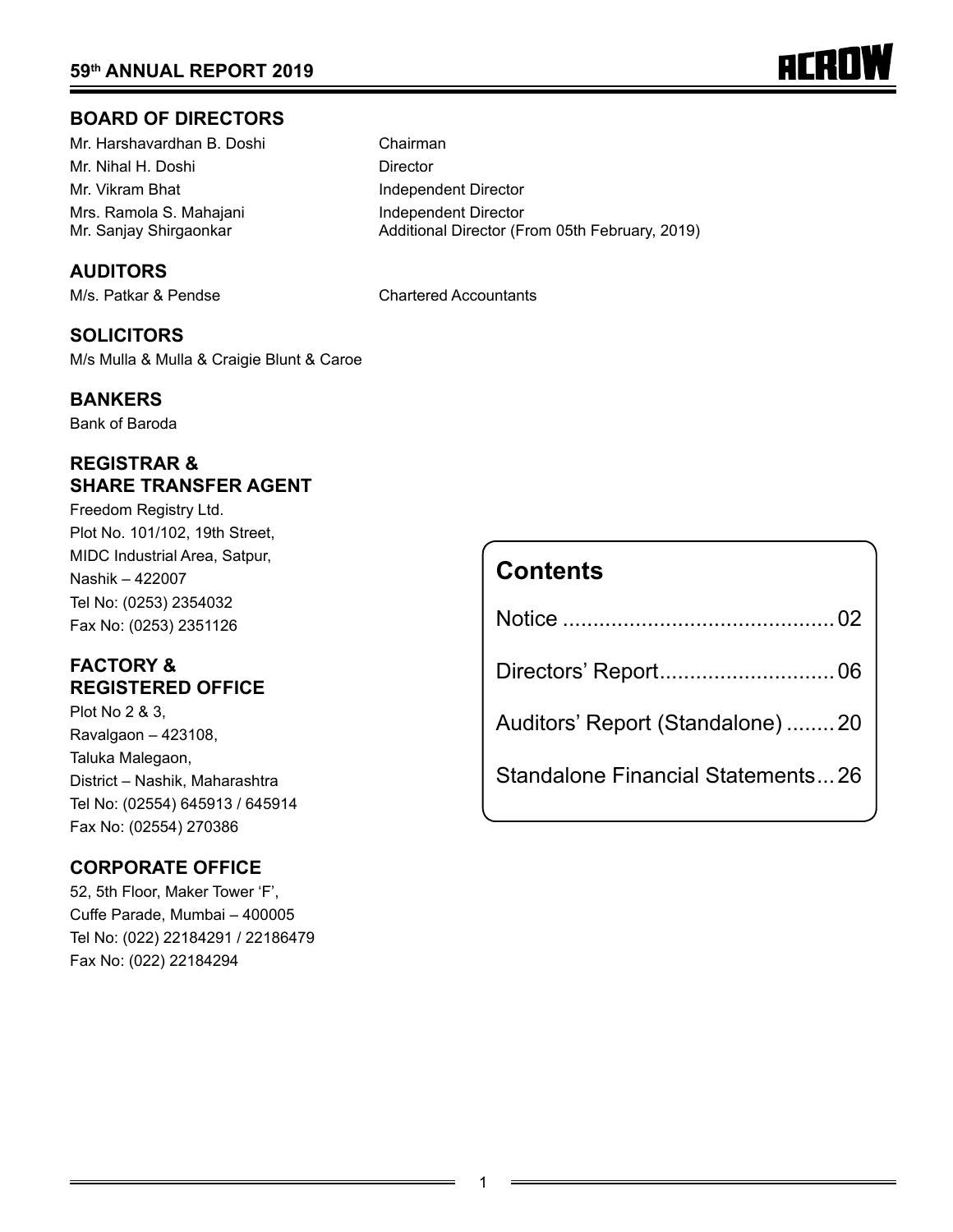

#### **NOTICE**

Notice is hereby given that the Fifty Ninth Annual General Meeting of the members of Acrow India Ltd will be held on Friday, 27th September, 2019 at 3.00 P.M. at Krida Mandal Hall, Ravalgaon – 423108, Taluka Malegaon, District Nashik, Maharashtra, to transact the following business:

#### **Ordinary Business**

- 1. To consider and adopt the audited financial statements of the Company for the financial year ended 31st March 2019 along with the reports of the Board of Directors and Auditors thereon.
- 2. To appoint statutory auditors and pass with or without modifications(s), the following resolution as an Ordinary Resolution:

**"RESOLVED THAT** pursuant to provisions of Section 139 and other applicable provisions of the Companies Act, 2013, if any, read with the Companies (Audit & Auditors) Rules, 2014, including any statutory enactment or modification thereof, M/s. Patkar & Pendse, Chartered Accountant, (Firm Registration No. 107824W) be and is hereby appointed as the Statutory Auditors of the Company and to hold the office from the conclusion of this Annual General Meeting till the conclusion of 63rd Annual General Meeting of the Company, (auditors appointment done for the period w.e.f 7th January, 2019 uptill the conclusion of this AGM as per the EOGM held on 30th March 2019 to fill the casual vacancy) on such remuneration including out of pocket expenses and other expenses as may be mutually agreed by and between the Board of Directors and the Auditor.

**RESOLVED FURTHER THAT** to give effect to above resolution, the Board of Directors of the Company be and is hereby authorized for and on behalf of the Company to take all necessary steps and to do all such acts, deeds, matters and things which may deem necessary in this behalf"

3. To appoint a Director in place of Mr. Nihal Doshi who retires by rotation and being eligible offers himself for reappointment.

#### **Special Business:**

4. Appointment of Mr. Sanjay Ramchandra Shirgaonkar (DIN: 08352288) as a Director.

To consider and if thought fit, to pass the following resolution as an Ordinary Resolution:

"RESOLVED THAT Mr. Sanjay Ramchandra Shirgaonkar (DIN: 08352288), who was appointed by the Board of Directors, as an Additional Director of the Company effective February 05, 2019 and who holds office up to the date of this Annual General Meeting of the Company in terms of Section 161 and any other applicable provisions, if any, of the Companies Act, 2013 ('Act') (including any modification or re-enactment thereof) and who is eligible for appointment and has consented to act as a Director of the Company and in respect of whom the Company has received a notice in writing from a Member under Section 160(1) of the Act proposing his candidature for the office of Director of the Company, be and is hereby appointed as a Director of the Company liable to retire by rotation."

#### **Registered Office:**

Taluka Malegaon, District – Nashik, Maharashtra, India **H. B. Doshi CIN:** L13100MH1960PLC011601 Chairman

Plot No 2 & 3, Ravalgaon – 423108, **By Order of the Board of Directors**

#### **NOTES:**

- 1. A member entitled to attend and vote at the Annual General Meeting is entitled to appoint a proxy to attend and vote instead of himself and such proxy need not be a member of the company. Proxies in order to be effective must be received by the Company at its Registered Office not less than 48 hours before the commencement of the meeting. A person can act as a proxy on behalf of members not exceeding fifty and holding in the aggregate not more than ten percent of the total share capital of the company carrying voting rights. A member holding more than ten percent of the total share capital of the Company carrying voting rights may appoint a single person as proxy and such person shall not act as a proxy for any other person or shareholder.
- 2. The business set out in the Notice will be transacted through electronic voting system and the Company is providing facility for voting by electronic means. Instructions and other information relating to e-voting are given on Page No. 4.
- 3. The Register of Members and Share Transfer Books of the Company will remain closed from Friday, 21st September 2019 to Friday, 27th September, 2019 (both days inclusive).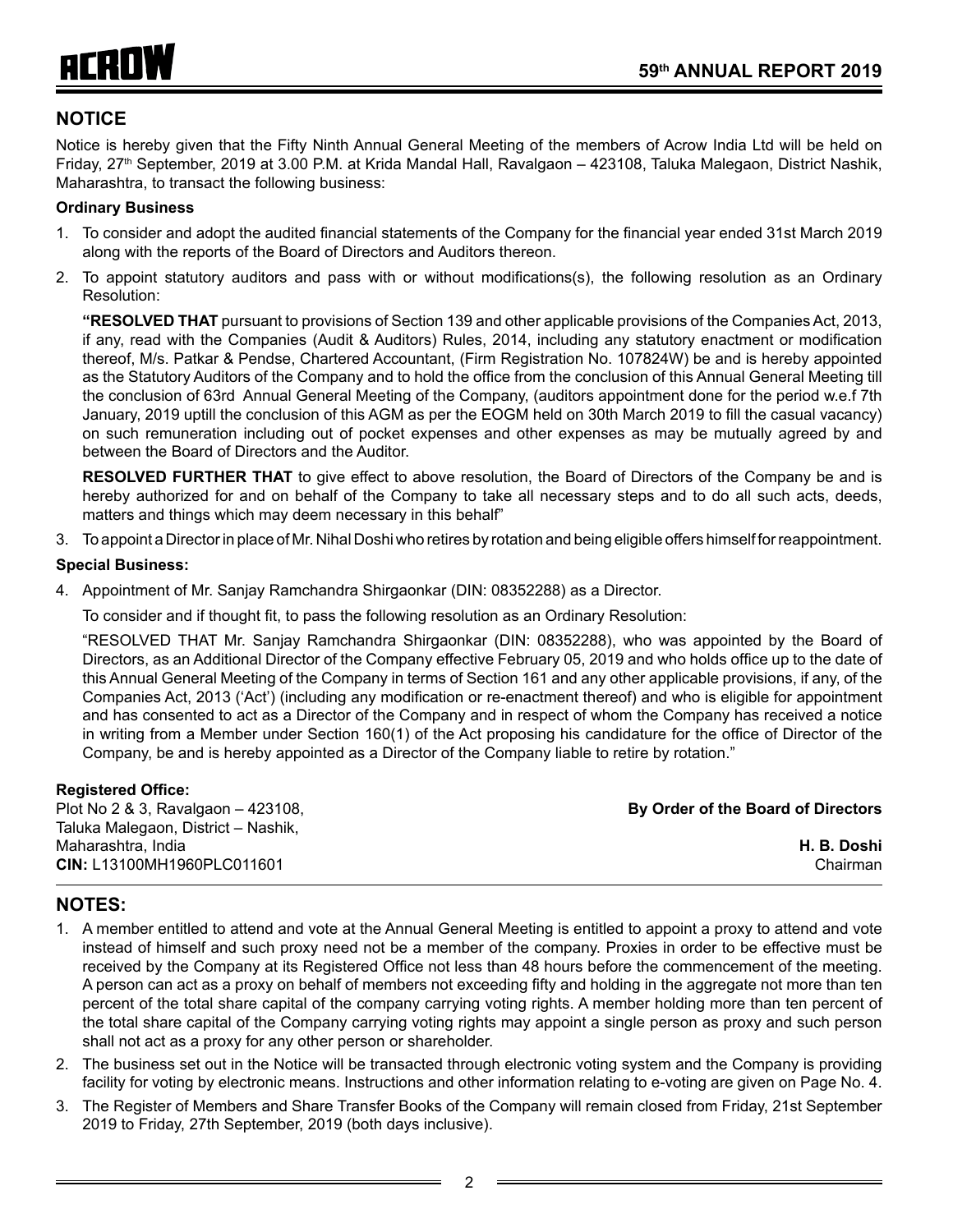- 4. Members holding shares in physical form are requested to notify immediately details of any change / correction in their address, bank particulars etc. to the Company's Registrars and Share Transfer Agents. Members holding shares in demat account (electronic form) may notify any change to the Depository Participant.
- 5. The Company has transferred the unpaid or unclaimed dividends declared upto financial years 2010-2011, from time to time on due dates, to the Investor Education and Protection Fund (IEPF) established by the Central Government. Pursuant to provisions of IEPF (Uploading of information regarding unpaid and unclaimed amounts lying with companies) Rules, 2012. The shareholders are requested to note that no claim shall lie against the Company or the said IEPF after the transfer of unclaimed dividend to the fund.
- 6. The Securities and Exchange Board of India (SEBI) has mandated the submission of Permanent Account Number (PAN) by every participant in securities market. Members holding shares in electronic form are, therefore, requested to submit their PAN to their Depository Participants with whom they are maintaining their demat accounts. Members holding shares in physical form can submit their PAN to Company or Freedom Registry Ltd.
- 7. At the ensuing Annual General Meeting, Director Mr. Nihal Doshi retires by rotation and being eligible offers himself for re-appointment. The information pertaining to the Director to be provided vide Clause 49 of the Listing Agreement with Stock Exchange is given below:

| <b>Name of Director</b>                           | Mr. Nihal H. Doshi                                                                                     |
|---------------------------------------------------|--------------------------------------------------------------------------------------------------------|
| Date of Birth                                     | 09/10/1983                                                                                             |
| Experience in specific areas<br>and position held | Ten years of experience in finance and five years of experience in management                          |
| Qualification                                     | B.Sc., magma cum laude, in economics from The Wharton School at the<br>University of Pennsylvania, USA |
| Directorship in other companies   Five            |                                                                                                        |
| (Excluding Foreign Companies)                     |                                                                                                        |
| Shareholding                                      | Nil                                                                                                    |

#### **Registered Office:**

Plot No 2 & 3, Ravalgaon – 423108, **By Order of the Board of Directors** Taluka Malegaon, District – Nashik, Maharashtra, India **H. B. Doshi CIN:** L13100MH1960PLC011601 Chairman

## **Statement pursuant to Section 102(1) of the Companies Act, 2013, as amended ('Act')**

#### **The following Statement sets out all material facts relating to Item No. 4 mentioned in the accompanying Notice.**

#### **Item No. 4:**

The Board of Directors ('Board'), appointed Mr. Sanjay Shirgaonkar as an Additional (Non-Executive, Independent) Director of the Company, effective February, 05 2019. Pursuant to the provisions of Section 161 of the Act, Mr. Sanjay Shirgaonkar will hold office up to the date of the ensuing Annual General Meeting ('AGM') and is eligible to be appointed as a Director of the Company. The Company has, in terms of Section 160(1) of the Act, received a notice in writing from a Member, proposing the candidature of Mr. Sanjay Shirgaonkar for the office of Director. Mr. Sanjay Shirgaonkar, once appointed will be liable to retire by rotation.

The Company has received from Mr. Sanjay Shirgaonkar (i) Consent in writing to act as Director in Form DIR-2 pursuant to Rule 8 of the Companies (Appointment and Qualifications of Directors) Rules, 2014; (ii) Intimation in Form DIR-8 in terms of the Companies (Appointment and Qualifications of Directors) Rules, 2014, to the effect that he is not disqualified under Section 164(2) of the Act and (iii) Declaration pursuant to BSE Circular No. LIST/COMP/14/2018-19 dated June 20, 2018, that he has not been debarred from holding office of a Director by virtue of any Order passed by Securities and Exchange Board of India or any other such authority.

None of the Directors and Key Managerial Personnel of the Company or their respective relatives, except Mr. Sanjay Shirgaonkar, to whom the resolution relates, is concerned or interested in the Resolution mentioned at Item No. 5 of the Notice.

The Board recommends the Resolution set forth at Item No. 4 for the approval of the Members.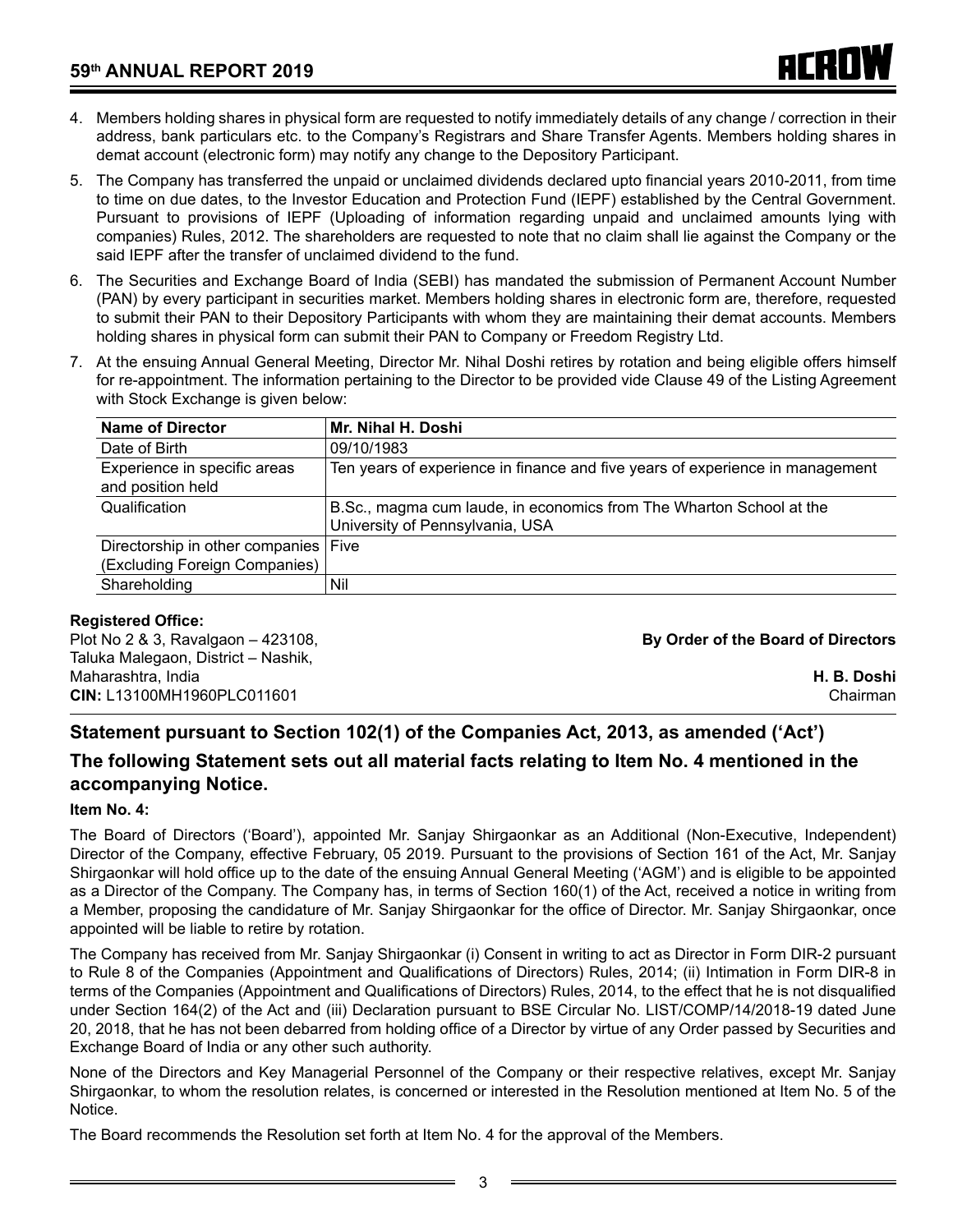## ACAOW

### **INFORMATION AND OTHER INSTRUCTIONS RELATING TO E-VOTING.**

The instructions for shareholders voting electronically are as under:

- 1. The voting period begins on Tuesday,  $24<sup>th</sup>$  September 2019 at 10:00 hours and ends on Thursday,  $26<sup>th</sup>$  September 2019 at 17:00 hours. During this period shareholders' of the Company, holding shares either in physical form or in dematerialized form, as on the cut-off date (record date) of 20<sup>th</sup> September, 2019, may cast their vote electronically. The e-voting module shall be disabled by CDSL for voting thereafter.
- 2. The shareholders should log on to the e-voting website www.evotingindia.com.
- 3. Click on Shareholders.
- 4. Now Enter your User ID
	- a. For CDSL: 16 digits beneficiary ID,
	- b. For NSDL: 8 Character DP ID followed by 8 Digits Client ID,
	- c. Members holding shares in Physical Form should enter Folio Number registered with the Company.
- 5. Next enter the Image Verification as displayed and Click on Login.
- 6. If you are holding shares in demat form and had logged on to www.evotingindia.com and voted on an earlier voting of any company, then your existing password is to be used.
- 7. If you are a first time user follow the steps given below:

|             | For Members holding shares in Demat Form and Physical Form                                          |
|-------------|-----------------------------------------------------------------------------------------------------|
| <b>PAN</b>  | Enter your 10 digit alpha-numeric *PAN issued by Income Tax Department (Applicable for both demat   |
|             | shareholders as well as physical shareholders)                                                      |
|             | Members who have not updated their PAN with the Company/Depository Participant are requested to     |
|             | use the first two letters of their name and the 8 digits of the sequence number in the PAN field.   |
|             | In case the sequence number is less than 8 digits enter the applicable number of 0's before the     |
|             | number after the first two characters of the name in CAPITAL letters. Eg. If your name is Ramesh    |
|             | Kumar with sequence number 1 then enter RA00000001 in the PAN field.                                |
| <b>DOB</b>  | Enter the Date of Birth as recorded in your demat account or in the company records for the said    |
|             | demat account or folio in dd/mm/yyyy format.                                                        |
| Dividend    | Enter the Dividend Bank Details as recorded in your demat account or in the company records for the |
|             | Bank Details   said demat account or folio.                                                         |
| <b>Note</b> | Please enter the DOB or Dividend Bank Details in order to login.                                    |
|             | If the details are not recorded with the depository or company please enter the member ID / folio   |
|             | number in the Dividend Bank details field as mentioned in instruction 4                             |

- 8. After entering these details appropriately, click on "SUBMIT" tab.
- 9. Members holding shares in physical form will then directly reach the Company selection screen. However, members holding shares in demat form will now reach 'Password Creation' menu wherein they are required to mandatorily enter their login password in the new password field. Kindly note that this password is to be also used by the demat holders for voting for resolutions of any other company on which they are eligible to vote, provided that company opts for e-voting through CDSL platform. It is strongly recommended not to share your password with any other person and take utmost care to keep your password confidential.
- 10. For Members holding shares in physical form, the details can be used only for e-voting on the resolutions contained in this Notice.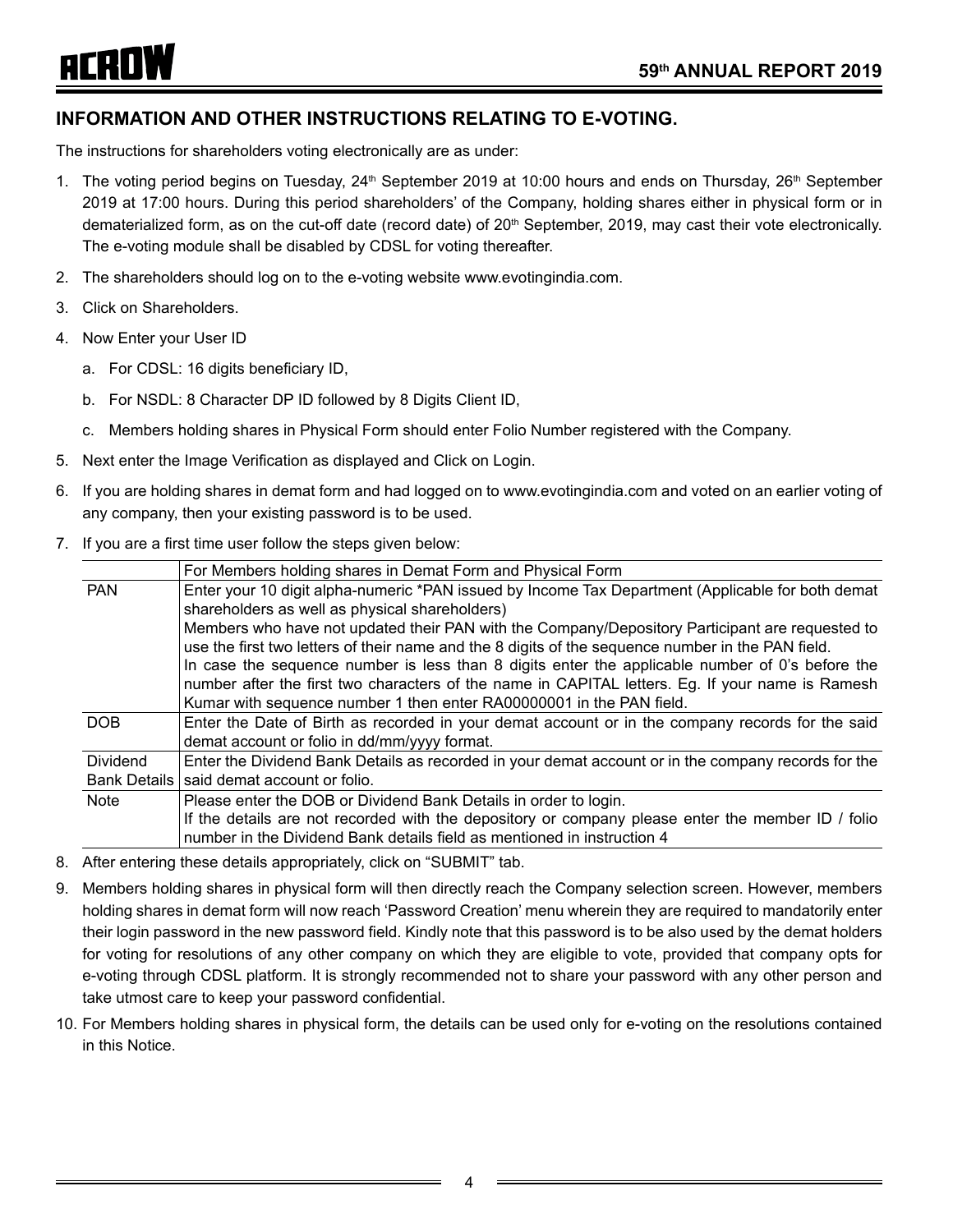- 11. Click on the EVSN for Acrow India Ltd.
- 12. On the voting page, you will see "RESOLUTION DESCRIPTION" and against the same the option "YES/NO" for voting. Select the option YES or NO as desired. The option YES implies that you assent to the Resolution and option NO implies that you dissent to the Resolution.
- 13. Click on the "RESOLUTIONS FILE LINK" if you wish to view the entire Resolution details.
- 14. After selecting the resolution you have decided to vote on, click on "SUBMIT". A confirmation box will be displayed. If you wish to confirm your vote, click on "OK", else to change your vote, click on "CANCEL" and accordingly modify your vote.
- 15. Once you "CONFIRM" your vote on the resolution, you will not be allowed to modify your vote.
- 16. You can also take out print of the voting done by you by clicking on "Click here to print" option on the Voting page.
- 17. If Demat account holder has forgotten the same password then enter the User ID and the image verification code and click on Forgot Password & enter the details as prompted by the system.
- 18. Note for Non Individual Shareholders and Custodians
	- a. Non-Individual shareholders (i.e. other than Individuals, HUF, NRI etc.) and Custodian are required to log on to www.evotingindia.com and register themselves as Corporate.
	- b. A scanned copy of the Registration Form bearing the stamp and sign of the entity should be emailed to helpdesk. evoting@cdslindia.com.
	- c. After receiving the login details a compliance user should be created using the admin login and password. The Compliance user would be able to link the account(s) for which they wish to vote on.
	- d. The list of accounts should be mailed to helpdesk.evoting@cdslindia.com and on approval of the accounts they would be able to cast their vote.
	- e. A scanned copy of the Board Resolution and Power of Attorney (POA) which they have issued in favour of the Custodian, if any, should be uploaded in PDF format in the system for the scrutinizer to verify the same.
- 19. In case you have any queries or issues regarding e-voting, you may refer the Frequently Asked Questions ("FAQs") and e-voting manual available at www.evotingindia.com, under help section or write an email to helpdesk.evoting@ cdslindia.com.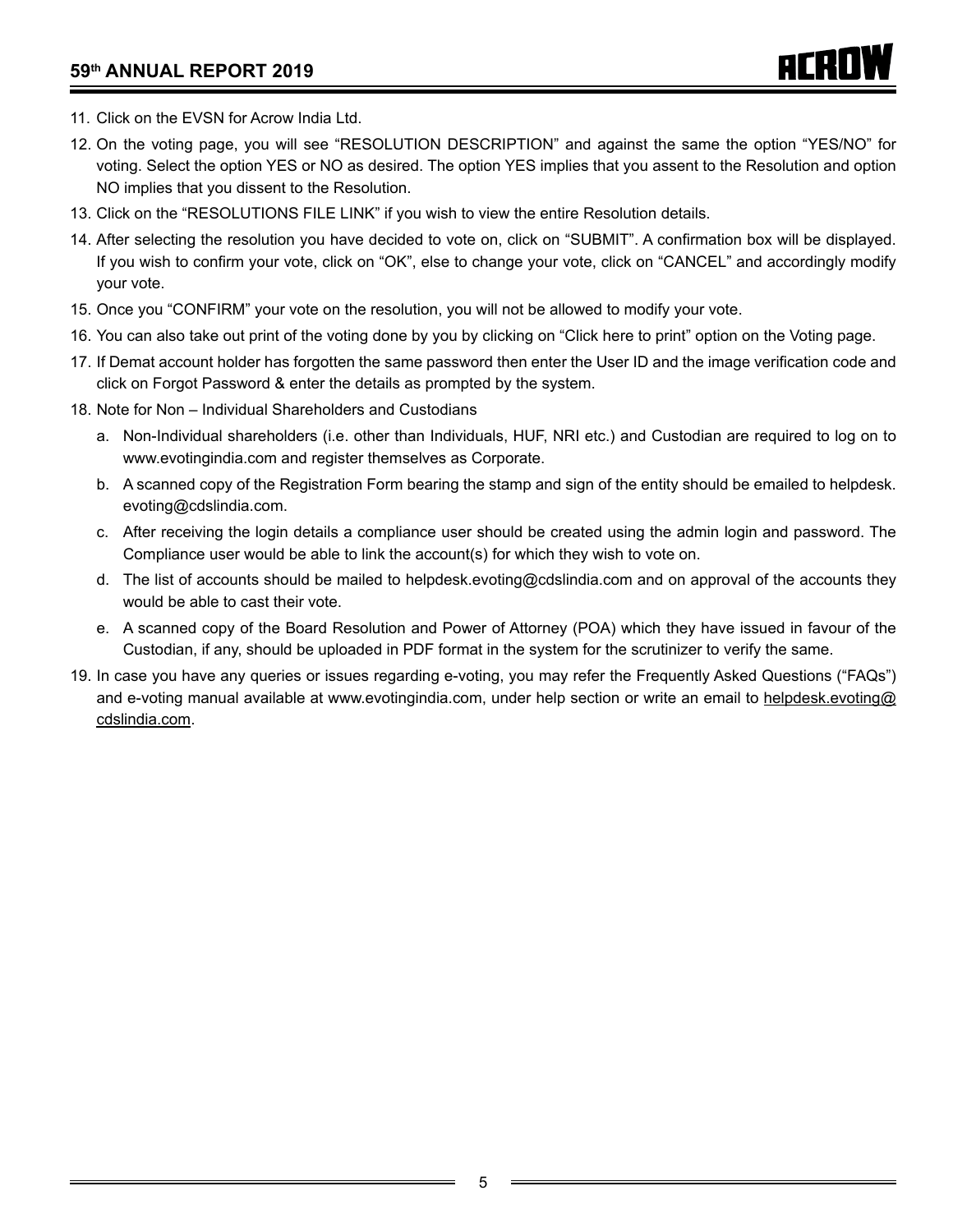

#### **DIRECTORS' REPORT**

Dear Members,

Your Directors present the 59<sup>th</sup> Annual Report together with the Audited Financial Statement of the Company for the financial year ended 31st March 2019.

#### **1. FINANCIAL RESULTS**

|                                                  | Year ended 31st | Year ended 31st |
|--------------------------------------------------|-----------------|-----------------|
| Particulars                                      | March 2019      | March 2018      |
|                                                  | (Rs. in lacs)   | (Rs. in lacs)   |
| <b>Sales and Other Income</b>                    | 112.52          | 151.40          |
| <b>Operating Profit</b>                          | 42.27           | 37.87           |
| Less: Interest and Finance Charges               | 0.58            | 0.19            |
| Less: Depreciation                               | 33.10           | 38.50           |
| <b>Profit Before Exceptional Items</b>           | 8.58            | (0.82)          |
| <b>Exceptional Items:</b>                        |                 |                 |
| Profit on Sales of Assets                        |                 |                 |
| <b>Profit Before Tax After Exceptional Items</b> | 8.58            | (0.82)          |
| Less: Provision for Tax:                         |                 |                 |
| <b>Current Tax</b>                               |                 |                 |
| Deferred Tax Credit / (Debit)                    | (11.91)         | (1.02)          |
| <b>Tax for Earlier Years</b>                     |                 |                 |
| <b>Profit After Tax</b>                          | 20.50           | 0.20            |
| Add: Balance Brought Forward from Previous Year  | 1423.87         | 1423.67         |
| <b>Balance Available for Appropriation</b>       | 1444.37         | 1423.87         |
| <b>Appropriations:</b>                           |                 |                 |
| Proposed Dividend                                |                 |                 |
| Corporate Dividend Tax                           |                 |                 |
| <b>Transfer to General Reserve</b>               |                 |                 |
| <b>Balance Carried to Balance Sheet</b>          | 1444.37         | 1423.87         |

#### **2. OPERATIONS**

The Company has been engaged in the manufacture of engineering items namely equipment for the Sugar industry. However, it has temporarily stopped manufacturing operations to revisit the costing of its products.

#### **3. DIVIDEND**

Your Directors do not recommend any dividend on the equity shares for the year ended 31st March 2019.

#### **4. TRANSFER TO RESERVES**

The Company has proposed not to transfer any amount to General Reserve.

#### **5. DIRECTORS' RESPONSIBILITY STATEMENT:**

Pursuant to Section 134 (3) (c) of the Companies Act, 2013, the Directors' confirm that:

- 1. In the preparation of Annual Accounts, the applicable Accounting Standards have been followed along with proper explanation relating to material departures.
- 2. The directors had selected such accounting policies and applied them consistently and made judgments and estimates that are reasonable and prudent so as to give true and fair view of the state of affairs of the Company at the end of the financial year and of the profit and loss account of the Company for that year.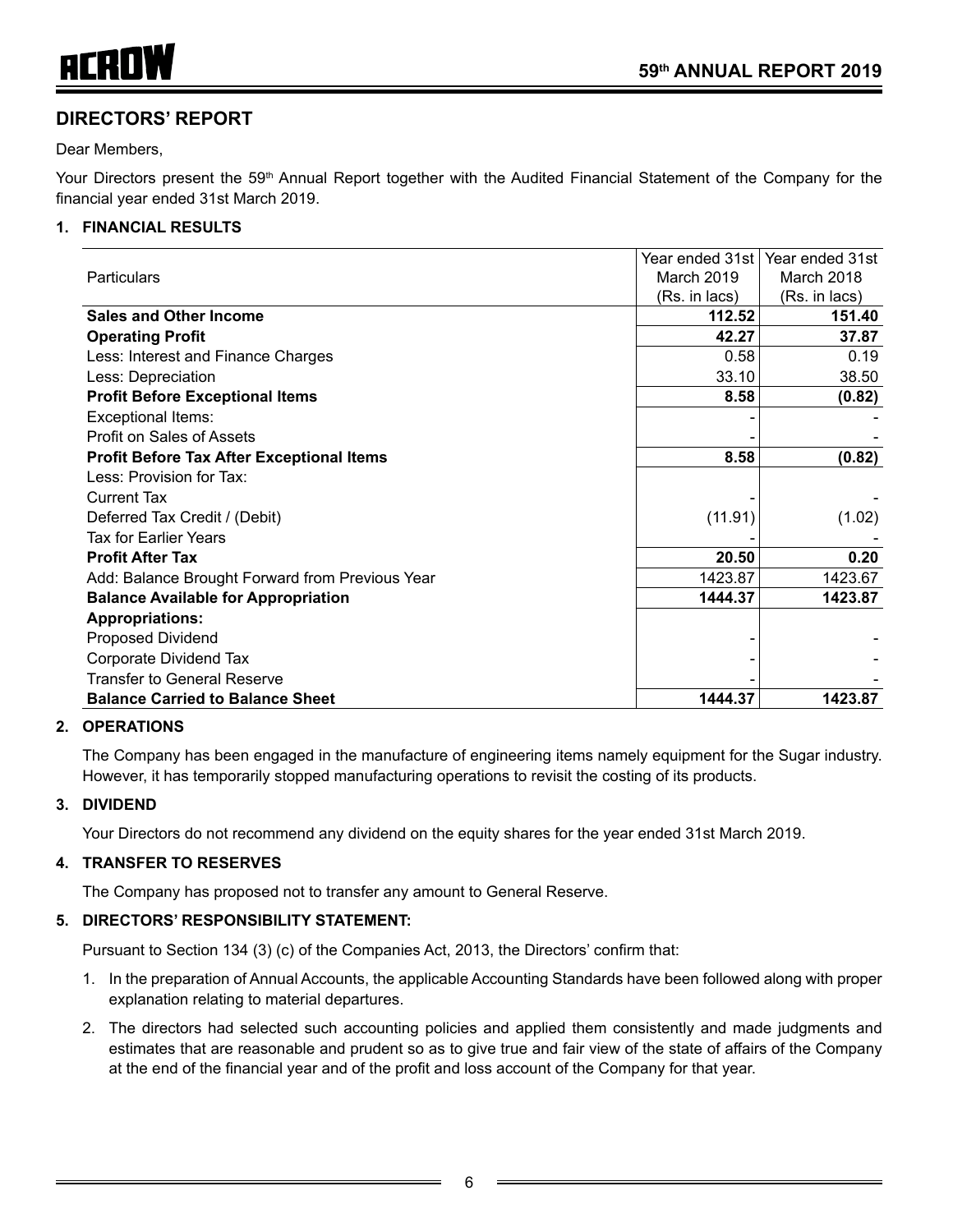- 3. Proper and sufficient care has been taken for maintaining adequate accounting records in accordance with the provisions of the Companies Act, 2013 for safeguarding the assets of the Company and for preventing and detecting fraud and other irregularities.
- 4. The Annual Accounts have been prepared on a going concern basis.
- 5. The company has followed a proper internal financial control and that such internal financial controls are adequate and were operating effectively.
- 6. A system has been devised to ensure compliance with the provisions of all applicable laws and that such systems were adequate and operating effectively.

#### **6. FIXED DEPOSITS**

The Company has not accepted any deposits within the meaning of Section 73(1) of the Companies Act, 2013 and the rules made thereunder.

#### **7. EXTRACT OF ANNUAL RETURN**

The extract of Annual Return of the Company is annexed herewith as Annexure 1 of this Report.

#### **8. CONSERVATION OF ENERGY, TECHNOLOGY ABSORPTION**

The particulars relating to conservation of energy, technology absorption, foreign exchange earnings and outgo, as required to be disclosed under the Act, are provided in Annexure 2 to this Report.

#### **9. PARTICULARS REGARDING DIRECTORS, KEY MANAGERIAL PERSONNEL AND REMUNERATION PAID TO DIRCTOR AND KEY MANAGERIAL PERSONNEL**

Disclosures pertaining to remuneration and other details as required under Section 197(12) of the Act read with Rules forms part of the Report. No remuneration is being paid to the Directors and none of the employees of the Company is drawing remuneration in excess of the limits prescribed under the Act and Rules forming part thereof.

#### **10. STATEMENT ON DECLARATION GIVEN BY THE INDEPENDENT DIRECTORS**

Pursuant to Section 149 (4) of the Companies Act, 2013 read with the Companies (Appointment and Qualification of Directors) Rules, 2014 the Central Government has prescribed that your Company shall have minimum two Independent Directors.

Your company has following Independent Directors:

| Sr. | Name of the Independent Director | Date of appointment | Date of passing of         |
|-----|----------------------------------|---------------------|----------------------------|
| No. |                                  | reappointment       | Special resolution, if any |
|     | l Mr. Vikram Bhat                | 15/07/2014          | 15/07/2014                 |
|     | Mrs. Ramola Mahajani             | 08/07/2015          | 08/07/2015                 |
|     | Mr. Sanjay Shirgaonkar           | 05/02/2019          | 05/02/2019                 |

All the above Independent Directors meet the criteria of 'independence' prescribed under section 149(6) and have submitted declaration to the effect that they meet with the criteria of independence as required under section 149 (7) of the Companies Act, 2013.

#### **11. RELATED PARTY TRANSACTION**

The Company has entered into transactions with related parties in accordance with the provisions of the Companies Act, 2013 and the particulars of the contracts or arrangements with related parties referred to in Section 188 (1), as prescribed in Form AOC-2 of the rules prescribed under Chapter IX relating to Accounts of Companies under the Companies Act, 2013 is appended as Annexure 3 of the Report. Your Directors draw attention of the members to Note 30 to the financial statement, which sets out related party disclosures.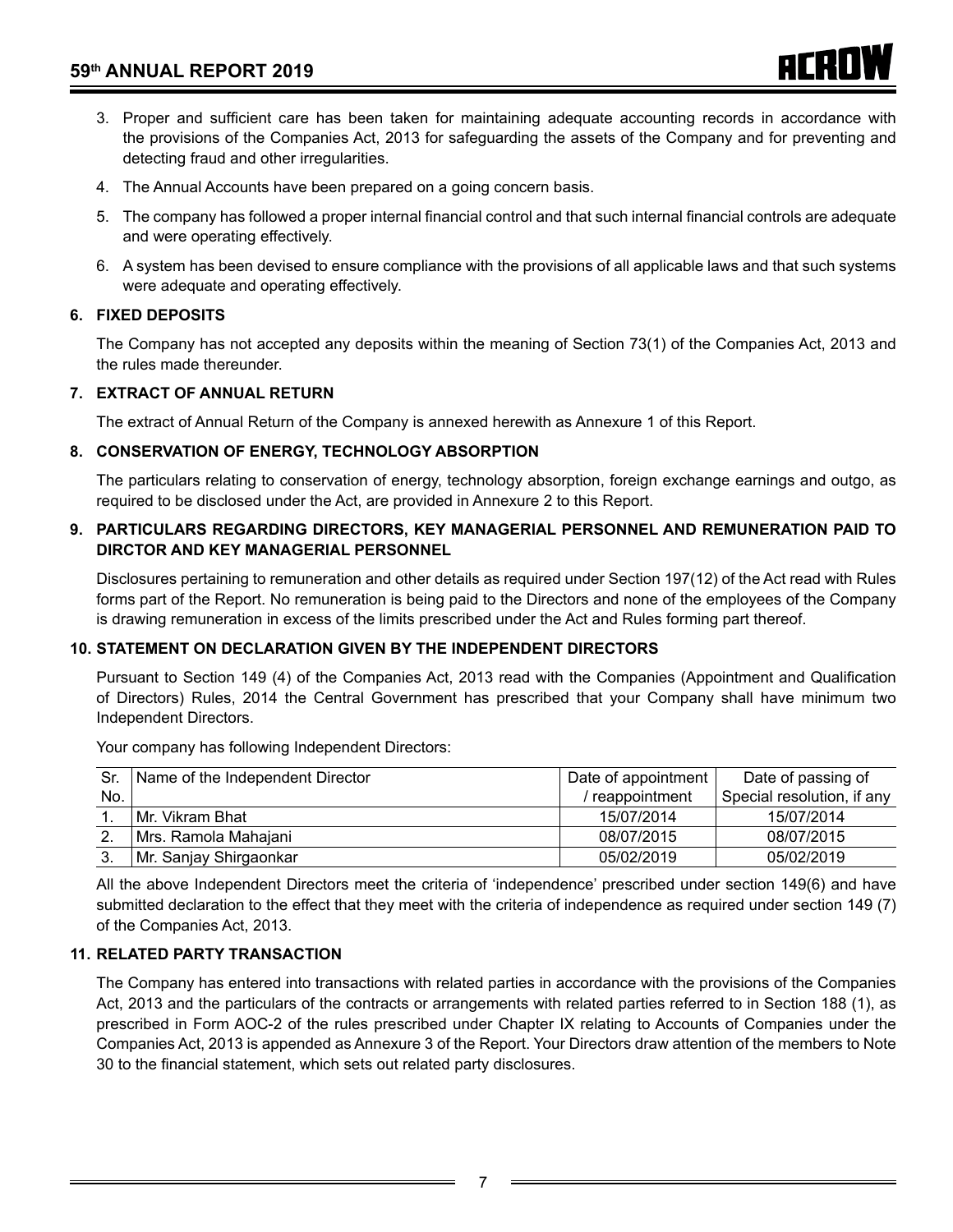#### **12. MEETINGS OF BOARD**

Five meetings of the Board of Directors were held during the year. Details are as under:

| Sr.<br>No      | Date of the Meeting | <b>Directors Present</b> | Directors to whom Leave of<br>Absence was granted |
|----------------|---------------------|--------------------------|---------------------------------------------------|
| 1 <sub>1</sub> | 04/05/2018          | Mr. H. B. Doshi          |                                                   |
|                |                     | Mr. Nihal Doshi          |                                                   |
|                |                     | Mr Vikram Bhat           |                                                   |
|                |                     | Mrs. Ramola Mahajani     |                                                   |
| 2.             | 10/08/2018          | Mr. H. B. Doshi          |                                                   |
|                |                     | Mr. Nihal Doshi          |                                                   |
|                |                     | Mr Vikram Bhat           |                                                   |
|                |                     | Mrs. Ramola Mahajani     |                                                   |
| 3.             | 13/11/2018          | Mr. Nihal Doshi          |                                                   |
|                |                     | Mr. Vikram Bhat          |                                                   |
|                |                     | Mrs. Ramola Mahajani     |                                                   |
| 4.             | 07/01/2019          | Mr. H. B. Doshi          |                                                   |
|                |                     | Mr. Nihal Doshi          |                                                   |
|                |                     | Mr. Vikram Bhat          |                                                   |
|                |                     | Mrs. Ramola Mahajani     |                                                   |
| 5.             | 05/02/2019          | Mr. H. B. Doshi          |                                                   |
|                |                     | Mr. Nihal Doshi          |                                                   |
|                |                     | Mr. Vikram Bhat          |                                                   |
|                |                     | Mrs. Ramola Mahajani     |                                                   |

#### **13. CHANGE IN DIRECTORS AND KEY MANAGERIAL PERSONNEL**

Mr. Vikram Madhusudhan Bhat (DIN: 00551104) was appointed for a term of five (5) consecutive years at the 54th Annual General Meeting of the Company. The members re-appointed Mr. Vikram Madhusudan Bhat (DIN: 00551104) at its duly conducted Extra Ordinary General Meeting on 30th March, 2019 for a second term of five consecutive years, beginning from 15th July, 2019 for and upto 14th July, 2024.

Your Board of Directors is of the opinion that Mr. Vikram Madhusudan Bhat fulfils the conditions specified in the Companies Act, 2013, the rules made thereunder and the Securities and Exchange Board of India (Listing Obligations and Disclosure Requirements) Regulations, 2015 for the appointment of an Independent Director, and that he is independent of the Management. However he has completed 75 years of age.

Mr. Sanjay Shirgaonkar (DIN: 08352288) was appointed as an Additional Director at duly held board meeting on 05th February, 2019 till the ensuing annual general meeting. Mr. Sanjay Shirgaonkar (DIN:08352288) is eligible for appointment as Independent Director of the Company.

He was welcomed on the Board.

#### **14. CORPORATE GOVERNANCE**

As per the requirements of SEBI regarding Listing Agreement and further with reference to Circular dated September 2014 stating amendment as, "The Clause 49 of the Listing Agreement shall be applicable to all companies whose equity shares are listed on a recognized stock exchange. However, compliance with the provisions of Clause 49 shall not be mandatory, for the time being, in respect of the following class of companies, i.e. companies having paid up equity share capital not exceeding Rs. 10 crore and Net Worth not exceeding Rs. 25 crores, as on the last day of the previous financial year." Since the Company's equity share capital and net worth are below the threshold limit, the Corporate Governance report is not prepared.

#### **15. AUDITORS AND AUDIT REPORT**

M/s Patkar and Pendse, Chartered Accountant, (Firm Registration No. 107824W) were appointed as Statutory Auditors of the Company at duly held Extra Ordinary General Meeting held on 30th March, 2019 as there arose casual vacancy. M/s. Patkar and Pendse were appointed for a period of one year and hence needs to be appointed for a further period of four years, which shall complete the first tenure of five years of the statutory auditors of the Company. The firm is now eligible for appointment of term of four years in the current annual general meeting ie from the conclusion of this annual general meeting untill the conclusion of 63rd annual general meeting.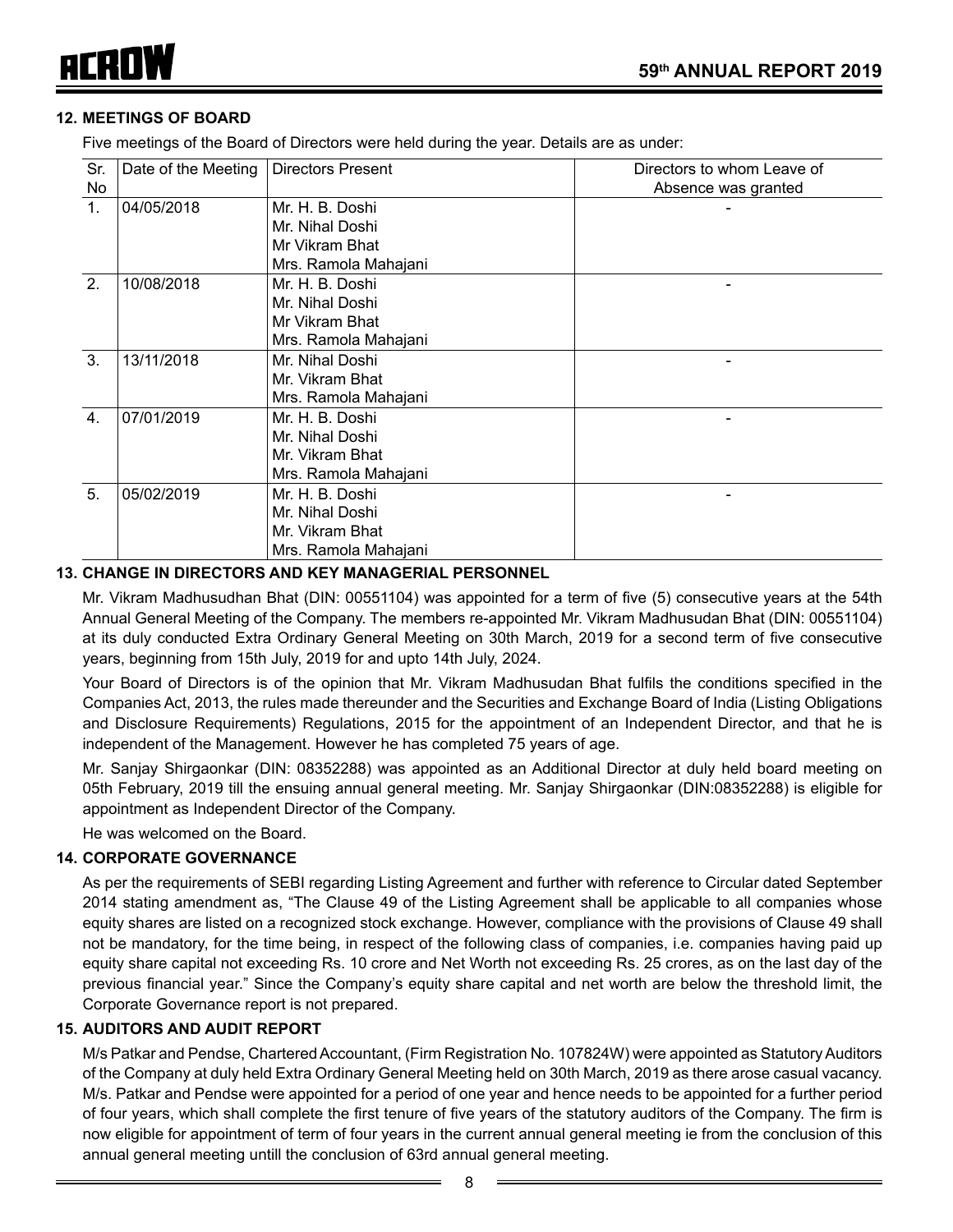#### **16. COST AUDITORS**

With reference to the Companies (Cost Records and Audit) Rules 2014, as prescribed by the Central Government in Sub-sections (1) and (2) of Section 469 and Section 148 of the Companies Act, 2013 (18 of 2013), the Company is not covered under amended rules of the Companies (Cost Records and Audit) Rules, 2014, Rule 3(ii) for maintenance of Cost records with effect from financial year 2015-16.

#### **17. SECRETARIAL AUDITORS**

The Board had appointed M/s. S. Lakshminarayanan, as Secretarial Auditors of the Company, according to the provisions of Section 204 of the Companies Act, 2013 for conducting Secretarial Audit of the Company for the financial year 2018-2019. However M/s. S. Lakshminarayan showed his unwillingness to continue with the assignment with the Company. So the Board approached Mr. S. R. Padhye, Practicing Company Secretary to conduct Secretarial Audit for the year ended 31st March, 2019.

The Secretarial Audit Report for the financial year ended 31st March 2019 is annexed herewith.

1. "The Company has not complied with provisions of Section 203 of the Companies Act, 2013 read with Companies (Appointment and Remuneration of Managerial Personnel) Rules, 2014".

The Board has taken note of the same and efforts are being made to recruit suitable candidates at the earliest.

"With the coming into force of the Companies Act, 2013, several regulations of the Articles of Association of the Company require alterations or deletions as they are based on the Companies Act, 1956, or contain specific reference thereto. The Company has, so far, not carried out such modifications / deletions or adoption of new set of Articles."

The Board took note of the observation.

2. "Some of the polices to be framed and implemented by the Nomination and Remuneration Committee is under the process of formulation . Hence the full compliance of the section 178 of the companies Act would be fully complied only after the same is complete"

The Board has taken note of the observation.

3. "Shares of the company need to be dematted as per the requirements of the provisions of SEBI and Stock Exchange Regulations."

The Board has taken note of the observation.

#### **18. RISK MANAGEMENT**

The Company is in the process of setting up a system for management of risk associated with the orderly functioning of the Company.

#### **19. INTERNAL FINANCIAL CONTROLS**

The Company has in place adequate internal financial controls with reference to financial statements. During the year, such controls were tested and no reportable material weakness in the design or operations was observed.

#### **20. VIGIL MECHANISM**

Your company believes in promoting a fair, transparent, ethical and professional work environment. The Board of Directors of the Company has established a Whistle Blower Policy under Vigil the Mechanism in accordance with the provisions of the Companies Act, 2013 and the Listing Agreement for reporting the genuine concerns or grievances or concerns of actual or suspected fraud or violation of the Company's Code of Conduct.

#### **21. DISCLOSURE UNDER THE SEXUAL HARASSMENT OF WOMEN AT WORKPLACE (PREVENTION, PROHIBITION AND REDRESSAL) ACT, 2013**

No case of sexual harassment was reported during the year.

#### **22. PARTICULARS OF LOANS GIVEN, INVESTMENTS MADE, GUARANTEES GIVEN AND SECURITIES PROVIDED.**

Particulars of loans given, Investments made and Guarantees given and Securities provided are given in the financial statements and notes to accounts.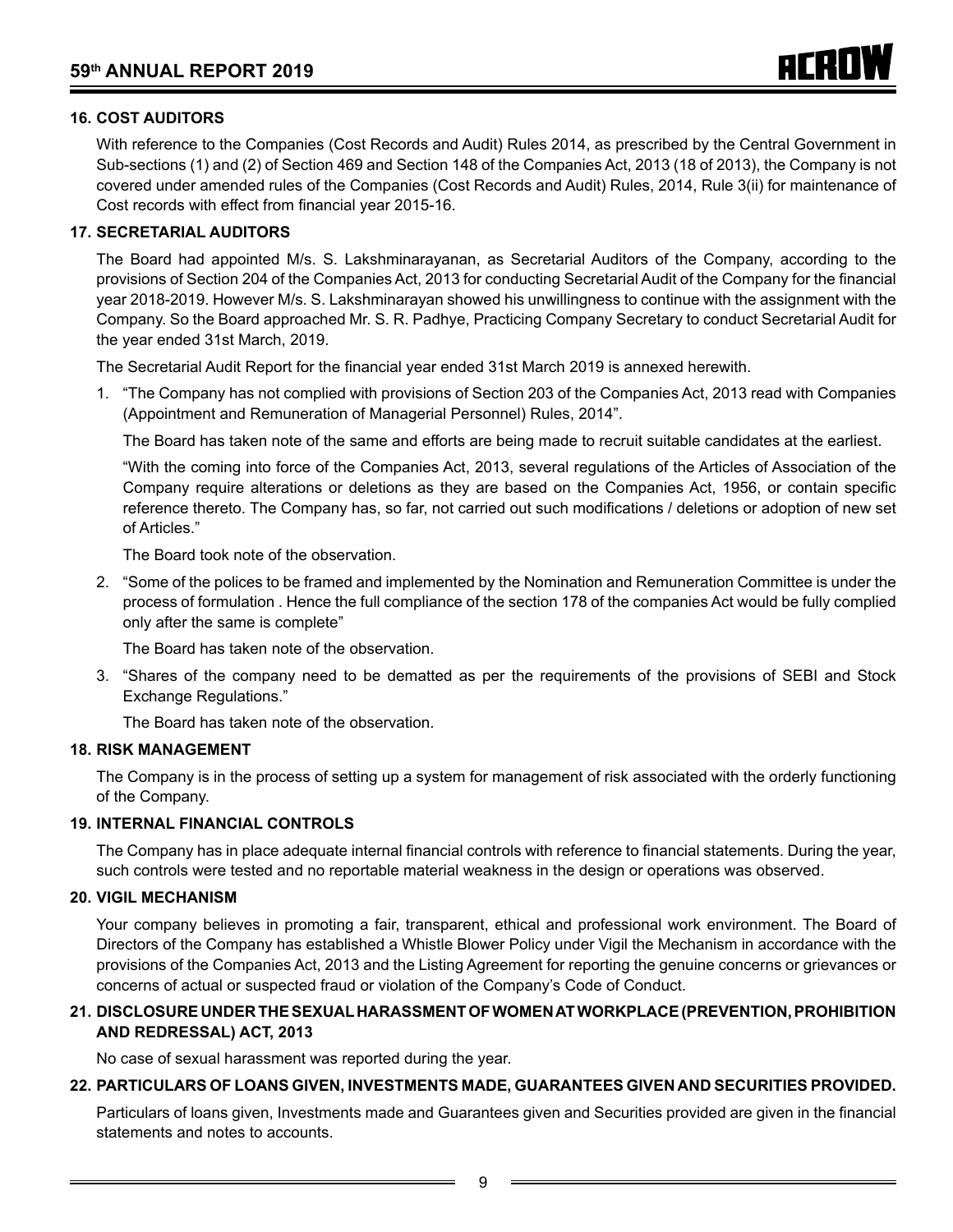

#### **23. CORPORATE SOCIAL RESPONSIBILITY (CSR)**

The provisions of Section 135 of the Companies Act, 2013 read with rule 8 of the Companies (Corporate Social Responsibility Policy) Rules, 2014 are not applicable to the Company for the year ended 2018-19.

#### **Registered Office:**

Plot No 2 & 3, Ravalgaon – 423108, **For ACROW INDIA LTD.** Taluka Malegaon, District – Nashik, Maharashtra, India **H. B. Doshi CIN:** L13100MH1960PLC011601 Chairman

#### **ANNEXURE 1**

#### **Form No. MGT-9**

Extract of Annual Return as on the Financial Year ended on 31st March 2019

[Pursuant to Section 92(3) of the Companies Act, 2013 and rule 12(1) of the Companies (Management and Administration) Rules, 2014]

#### **1. REGISTRATION AND OTHER DETAILS**

| Sr. No | <b>Particulars</b>                                   | <b>Details</b>                                                    |
|--------|------------------------------------------------------|-------------------------------------------------------------------|
| i)     | <b>CIN</b>                                           | L13100MH1960PLC011601                                             |
| ii)    | <b>Registration Date</b>                             | 10/03/1960                                                        |
| iii)   | Name of the Company                                  | Acrow India Limited                                               |
| iv)    | Category / Sub-Category of the Company               | Indian Non-Government Company Limited by Shares                   |
| V)     | Address of the Registered office and contact details | Plot No 2 & 3, Ravalgaon-423108, Taluka Malegaon,                 |
|        |                                                      | District Nashik, Maharashtra, India.                              |
|        |                                                      | Tel No: (02554) 645913 / 645914                                   |
| vi)    | Whether listed company                               | Yes                                                               |
| vii)   | Name, Address and Contact details of Registrar       | Freedom Registry Ltd., Plot No. 101/102, 19 <sup>th</sup> Street, |
|        | and Transfer Agent, if any                           | MIDC Industrial Area, Satpur, Nashik                              |

#### **2. PRINCIPAL BUSINESS ACTIVITIES OF THE COMPANY**

All the business activities contributing 10% or more of the total turnover of the company shall be stated:

| products / services | Sr. No   Name & Description of main   NIC Code of the product / service $\frac{1}{2}$ of Total Turnover |      |
|---------------------|---------------------------------------------------------------------------------------------------------|------|
| Sugar Machinery     | 4451604                                                                                                 | 100% |

#### **3. PARTICULARS OF HOLDING, SUBSIDIARY AND ASSOCIATE COMPANIES**

| Sr. No Name and Address CIN/GLN |                                                         | Holding / Subsidiary/ % of shares Applicable |       |                |
|---------------------------------|---------------------------------------------------------|----------------------------------------------|-------|----------------|
| of the Company                  |                                                         | Associate                                    | held  | <b>Section</b> |
|                                 | Carina Finvest Ltd. U67120MH1996PLC101364 Group Company |                                              | 49.38 | 2(6)           |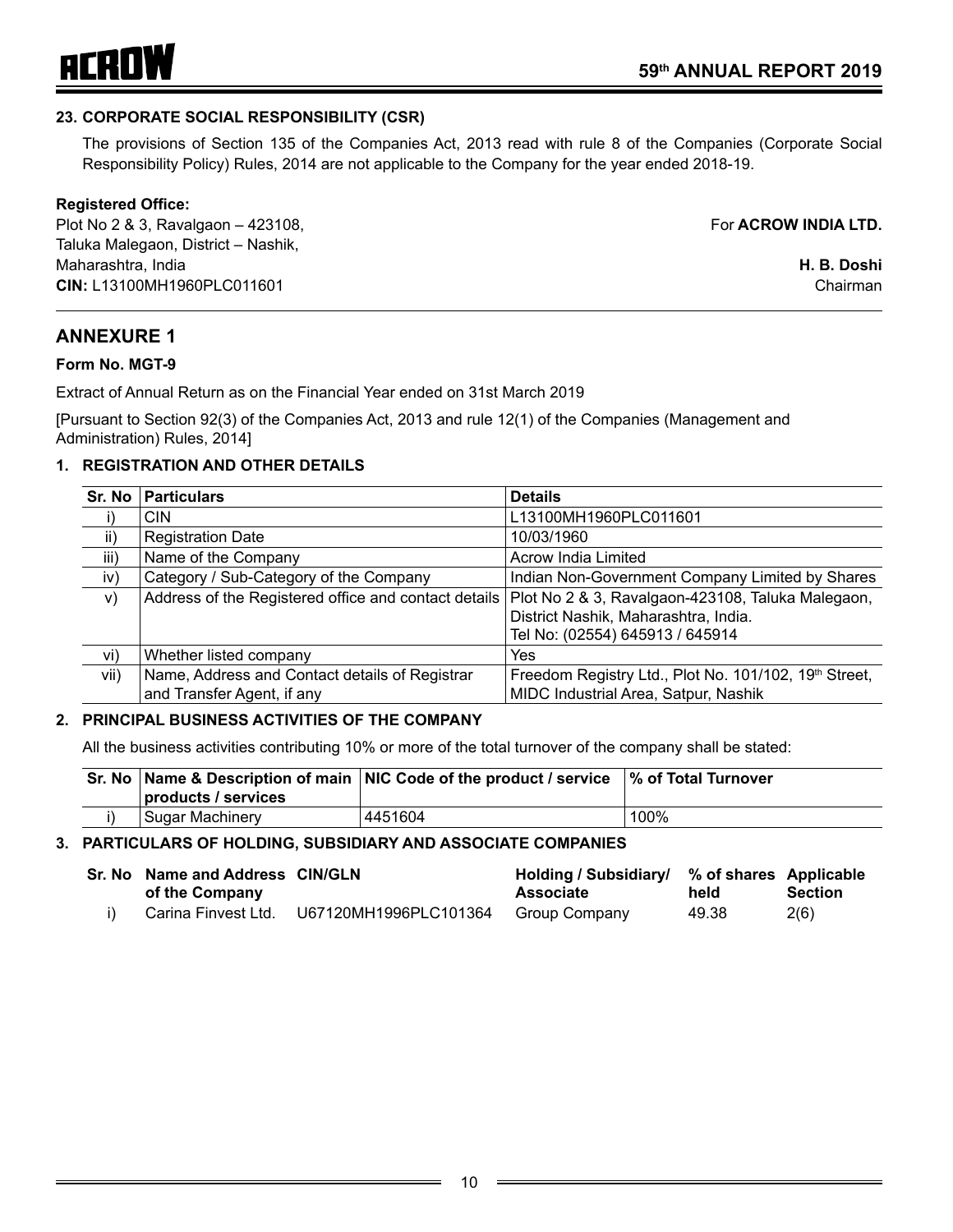#### **5. SHAREHOLDING PATTERN (Equity Share Capital Breakup as percentage of Total Equity)**

#### **a. Category-wise Share Holding**

|                               | No. of Shares held at the |                 |              |                 | No. of Shares held at the end of |                 |              |                 | $\%$               |
|-------------------------------|---------------------------|-----------------|--------------|-----------------|----------------------------------|-----------------|--------------|-----------------|--------------------|
| <b>Category of</b>            | beginning of the year     |                 |              |                 | the year                         |                 |              |                 | Change             |
| <b>Shareholders</b>           | <b>Demat</b>              | <b>Physical</b> | <b>Total</b> | $%$ of<br>total | <b>Demat</b>                     | <b>Physical</b> | <b>Total</b> | $%$ of<br>total | during<br>the year |
| A. Promoter                   |                           |                 |              |                 |                                  |                 |              |                 |                    |
| $(1)$ Indian                  |                           |                 |              |                 |                                  |                 |              |                 |                    |
| a) Individual/HUF             | 800                       | 14500           | 15300        | 2.39            | 13100                            | 2200            | 15300        | 2.39            |                    |
| b) Central Govt               |                           |                 |              |                 |                                  |                 |              |                 |                    |
| c) State Govt                 |                           |                 |              |                 |                                  |                 |              |                 |                    |
| d) Bodies Corp.               |                           | 333600          | 333600       | 52.13           | 333600                           | 0               | 333600       | 52.13           |                    |
| e) Banks / Fl                 |                           |                 |              |                 |                                  |                 |              |                 |                    |
| f) Any Other                  |                           |                 |              |                 |                                  |                 |              |                 |                    |
| Sub-total $(A)(1)$ :          | 800                       | 348100          | 348900       | 54.52           | 346700                           | 2200            | 348900       | 54.52           |                    |
| (2) Foreign                   |                           |                 |              |                 |                                  |                 |              |                 |                    |
| a) NRIs-Individuals           |                           |                 |              |                 |                                  |                 |              |                 |                    |
| b) Other-Individuals          |                           |                 |              | ٠               | $\overline{\phantom{0}}$         |                 |              |                 |                    |
| c) Bodies Corp.               |                           |                 |              |                 |                                  |                 |              |                 |                    |
| d) Banks / FI                 |                           |                 |              |                 |                                  |                 |              |                 |                    |
| e) Any Other                  |                           |                 |              |                 |                                  |                 |              |                 |                    |
| Sub-total $(A)(2)$ :          |                           |                 |              |                 |                                  |                 |              |                 |                    |
| Total shareholding of         | 800                       | 348100          | 348900       | 54.52           | 346700                           | 2200            | 348900       | 54.52           |                    |
| Promoter $(A)=(A)(1)+(A)$     |                           |                 |              |                 |                                  |                 |              |                 |                    |
| (2)                           |                           |                 |              |                 |                                  |                 |              |                 |                    |
| <b>B.</b> Public Shareholding |                           |                 |              |                 |                                  |                 |              |                 |                    |
| 1. Institutions               |                           |                 |              |                 |                                  |                 |              |                 |                    |
| a) Mutual Funds               |                           |                 |              |                 |                                  |                 |              |                 |                    |
| b) Banks/FI                   |                           |                 |              |                 |                                  |                 |              |                 |                    |
| c) Central Govt.              |                           |                 |              |                 |                                  |                 |              |                 |                    |
| d) State Govt(s)              |                           |                 |              |                 |                                  |                 |              |                 |                    |
| e) Venture Capital Funds      |                           |                 |              |                 |                                  |                 |              |                 |                    |
| f) Insurance Companies        |                           |                 |              |                 |                                  |                 |              |                 |                    |
| g) Fils                       |                           |                 |              |                 |                                  |                 |              |                 |                    |
| h) Foreign Venture            |                           |                 |              |                 |                                  |                 |              |                 |                    |
| <b>Capital Funds</b>          |                           |                 |              |                 |                                  |                 |              |                 |                    |
| i) Others (specify)           |                           |                 |              |                 |                                  |                 |              |                 |                    |
| Sub-total $(B)(1)$ :          |                           |                 |              |                 |                                  |                 |              |                 |                    |
| 2. Non-Institutions           |                           |                 |              |                 |                                  |                 |              |                 |                    |
| a) Bodies Corp.               |                           |                 |              |                 |                                  |                 |              |                 |                    |
| i) Indian                     | 5710                      | 300             | 6010         | 0.94            | 3687                             | 300             | 3987         | 0.62            | $-0.32$            |
| ii) Overseas                  |                           |                 |              |                 |                                  |                 |              |                 |                    |
| b) Individuals                |                           |                 |              |                 |                                  |                 |              |                 |                    |
| i) Individual shareholders    | 215225                    | 52176           | 267401       | 41.78           | 198848                           | 50575           | 249423       | 38.98           | $-2.80$            |
| holding nominal share         |                           |                 |              |                 |                                  |                 |              |                 |                    |
| capital upto Rs. 1 lakh       |                           |                 |              |                 |                                  |                 |              |                 |                    |
| ii) Individual shareholders   | 14525                     |                 | 14525        | 2.27            | 30160                            |                 | 30160        | 4.71            | 2.44               |
| holding nominal share         |                           |                 |              |                 |                                  |                 |              |                 |                    |
| capital in excess of Rs. 1    |                           |                 |              |                 |                                  |                 |              |                 |                    |
| lakh                          |                           |                 |              |                 |                                  |                 |              |                 |                    |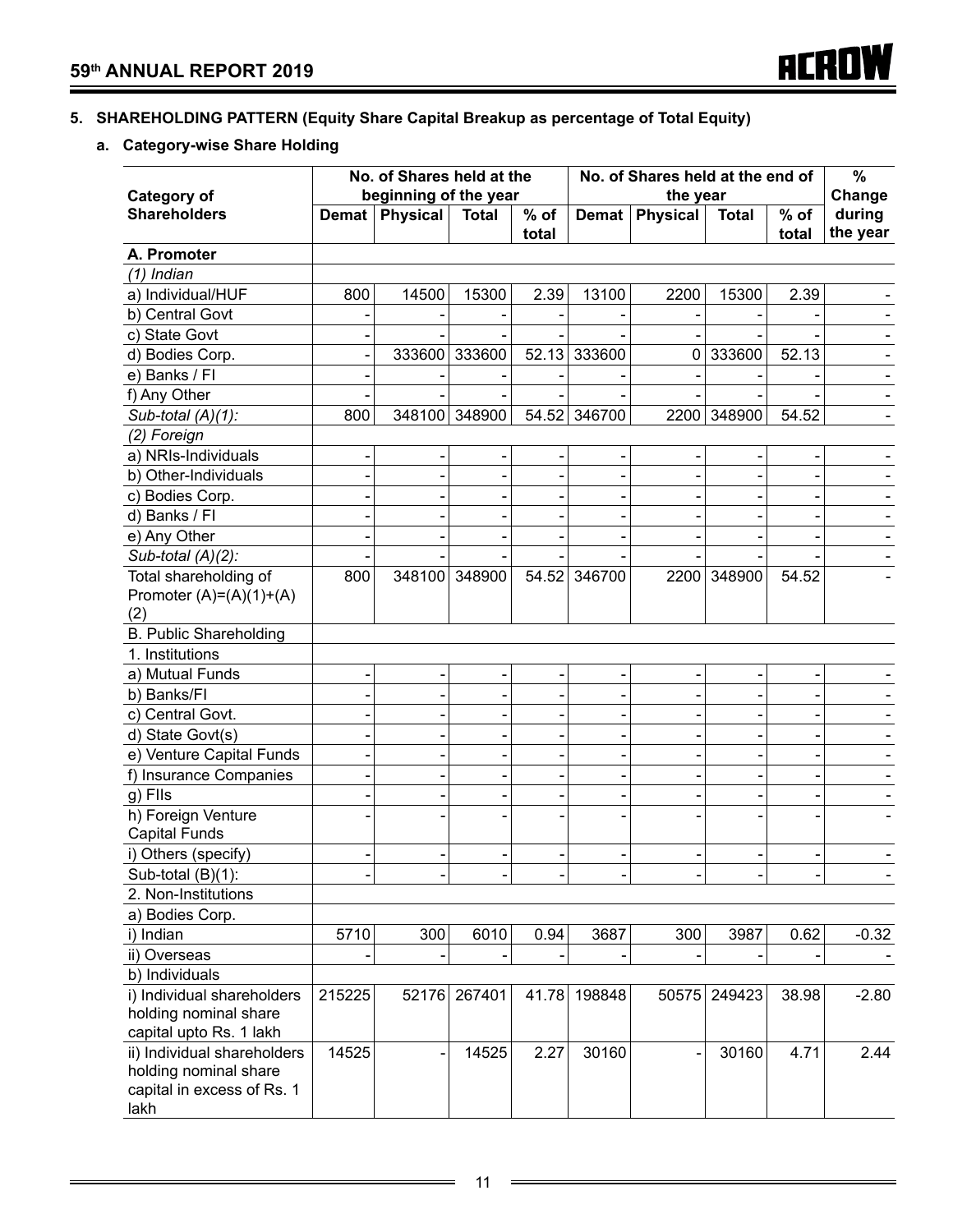

| Category of                                              | No. of Shares held at the<br>beginning of the year |                 |              |                 | No. of Shares held at the end of<br>the year |                          |        |                 | %<br>Change        |
|----------------------------------------------------------|----------------------------------------------------|-----------------|--------------|-----------------|----------------------------------------------|--------------------------|--------|-----------------|--------------------|
| <b>Shareholders</b>                                      | <b>Demat</b>                                       | <b>Physical</b> | <b>Total</b> | $%$ of<br>total | <b>Demat</b>                                 | <b>Physical</b>          | Total  | $%$ of<br>total | during<br>the year |
| c) Others (specify)                                      |                                                    |                 |              |                 |                                              |                          |        |                 |                    |
| i) NRIs                                                  | 3164                                               |                 | 3164         | 0.49            | 1661                                         |                          | 1661   | 0.26            | $-0.53$            |
| ii) Trust                                                |                                                    |                 |              | -               | 100                                          |                          | 100    | 0.02            | 0.02               |
| iii) Hindu Undivided<br>Family                           |                                                    |                 |              |                 | 5035                                         |                          | 5035   | 0.79            | 0.79               |
| iv) Clearing Members                                     |                                                    |                 |              |                 | 634                                          | $\overline{\phantom{0}}$ | 634    | 0.10            | 0.10               |
| Sub-total $(B)(2)$ :                                     | 238624                                             | 52476           | 291100       | 45.48           | 240125                                       | 50875                    | 291000 | 45.48           |                    |
| <b>Total Public Shareholding</b><br>$(B)=(B)(1)+(B)(2)$  | 236576                                             | 54524           | 291100       | 45.48           | 240125                                       | 50875                    | 291000 | 45.48           |                    |
| C. Shares held by<br>Custodian for GDRs &<br><b>ADRs</b> |                                                    |                 |              |                 |                                              |                          |        |                 |                    |
| Grand Total (A+B+C)                                      | 239424                                             | 400576          | 640000       | 100.00          | 586825                                       | 53175                    | 640000 | 100.00          |                    |

#### **b. Shareholding of Promoter**

| Sr.<br>No <sub>1</sub> | Shareholder's<br><b>Name</b>        | the beginning of the year | Shareholding at<br>the end of the year    | % change in<br>shareholding                               |                         |                                           |                                                           |                    |
|------------------------|-------------------------------------|---------------------------|-------------------------------------------|-----------------------------------------------------------|-------------------------|-------------------------------------------|-----------------------------------------------------------|--------------------|
|                        |                                     | No. of<br><b>Shares</b>   | % of total<br>shares<br>of the<br>Company | % of shares<br>Pledged /<br>encumbered to<br>total shares | No. of<br><b>Shares</b> | % of total<br>shares<br>of the<br>Company | % of shares<br>Pledged /<br>encumbered to<br>total shares | during the<br>year |
| $\mathbf{1}$           | Harshavardhan<br>Doshi              | 9200                      | 1.44                                      | $\overline{\phantom{a}}$                                  | 11100                   | 1.73                                      | 0.00                                                      | 1.73               |
| 2                      | Carina Finvest<br>Limited           | 316000                    | 49.38                                     |                                                           | 316000                  | 49.38                                     | 0.00                                                      | 0.00               |
| 3                      | The Ravalgaon<br>Sugar Farm<br>Ltd. | 17600                     | 2.75                                      | $\overline{\phantom{0}}$                                  | 17600                   | 2.75                                      |                                                           | 2.75               |
| $\overline{4}$         | Lamya H. Doshi                      | 2000                      | 0.31                                      |                                                           | 2000                    | 0.31                                      | 0.00                                                      | 0.00               |
| 5                      | <b>Nihal Doshi</b>                  | 1900                      | 0.30                                      |                                                           |                         |                                           |                                                           | $-0.30$            |
| 6                      | Lalan Ajay<br>Kapadia               | 2200                      | 0.34                                      |                                                           | 2200                    | 0.34                                      | 0.00                                                      | 0.00               |

#### **c. Change in Promoters' Shareholding (Please specify, if there is no change)**

| <b>SL</b><br>No. | <b>ShareHolder's Name</b>                                                                                                                                                          |               | <b>ShareHolding at the</b><br>beginning of the year | <b>Cumulative ShareHolding at the</b><br>end of the year |                         |  |
|------------------|------------------------------------------------------------------------------------------------------------------------------------------------------------------------------------|---------------|-----------------------------------------------------|----------------------------------------------------------|-------------------------|--|
|                  |                                                                                                                                                                                    |               | 01/04/2018                                          |                                                          | 30/03/2019              |  |
|                  |                                                                                                                                                                                    | No of         | % of Total Shares                                   | No. of                                                   | % change in share       |  |
|                  |                                                                                                                                                                                    | <b>Shares</b> | of the Company                                      | <b>Shares</b>                                            | holding during the year |  |
|                  | At the beginning of the year                                                                                                                                                       | 348900        | 54.52                                               | 348900                                                   | 54.52                   |  |
| 2.               | Date wise Increase/Decrease in<br>Promoters Shareholding during<br>the year specifying the reasons for<br>increase/decrease (e.g. allotment/<br>transfer/bonus/ sweat equity etc): |               |                                                     |                                                          |                         |  |
| 3.               | At the End of the year                                                                                                                                                             | 348900        | 54.52                                               | 348900                                                   | 54.52                   |  |

 $\overline{\phantom{a}}$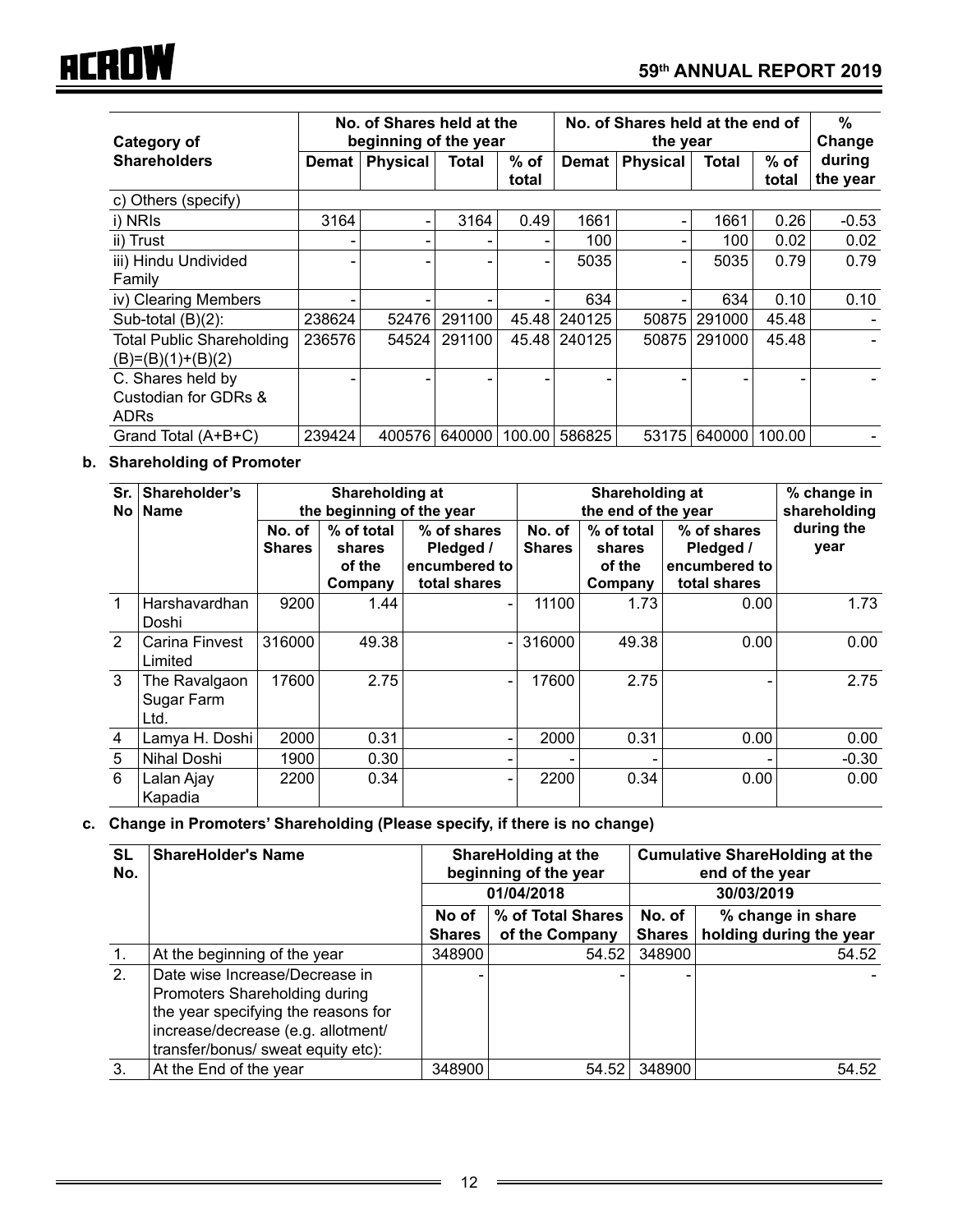#### **d. Shareholding Pattern of top ten Shareholders (other than Directors, Promoters and Holders of GDRs and ADRs):**

| No  | Sr.   For Each of the Top 10 Shareholders |               | Shareholding at the<br>beginning of the year | Shareholding at the<br>end of the year |                   |  |
|-----|-------------------------------------------|---------------|----------------------------------------------|----------------------------------------|-------------------|--|
|     |                                           | No. of        | % of Total Shares                            | No. of                                 | % of Total Shares |  |
|     |                                           | <b>Shares</b> | of the Company                               | <b>Shares</b>                          | of the Company    |  |
| 1.  | Preeti Krishnagopal Chandak               | 14525         | 2.27%                                        | 14985                                  | 2.34%             |  |
| 2.  | Mita Dipak Shah                           | 12000         | 1.88%                                        | 15175                                  | 2.37%             |  |
| 3.  | Rahul Ramesh Fofalia                      | 7180          | 1.12%                                        | 7180                                   | 1.12%             |  |
| 4.  | Kamalini Bahubali                         | 5675          | 0.89%                                        | 5675                                   | 0.89%             |  |
| 5.  | Rajasekhar Guttikonda                     | 5040          | 0.79%                                        | 5040                                   | 0.79%             |  |
| 6.  | Bharat Madhukarbhai Simpy                 | 5000          | 0.78%                                        | 5000                                   | 0.78%             |  |
| 7.  | Paresh Rambilas Jhawar                    | 4158          | 0.65%                                        | 4158                                   | 0.65%             |  |
| 8.  | Kausalyadevi Ramvallabh Fofalia           | 4081          | 0.64%                                        | 4081                                   | 0.64%             |  |
| 9.  | Hiralal Gandalal Mehta                    | 3897          | 0.61%                                        | 3434                                   | 0.54%             |  |
| 10. | Vimladevi Rameshbhai Udernani             | 3677          | 0.57%                                        | 3677                                   | 0.57%             |  |

#### **e. Shareholding of Directors and Key Managerial Personnel**

| Sr.<br>No. | For Each of<br>the Director /<br><b>KMP</b> * |               | Shareholding             | <b>Date</b>       | <b>Reasons</b><br>Increase /<br><b>Decrease</b><br>during |                         |        | <b>Cumulative</b><br>shareholding during<br>the year |
|------------|-----------------------------------------------|---------------|--------------------------|-------------------|-----------------------------------------------------------|-------------------------|--------|------------------------------------------------------|
|            |                                               | No. of        | % of Total               |                   | the year                                                  |                         | No. of | % of Total                                           |
|            |                                               | <b>Shares</b> | Shares of the<br>Company |                   |                                                           |                         | Shares | Shares of the<br>Company                             |
| 1.         | Harshavardhan                                 | 9200          | 1.44                     | 01/04/2015        |                                                           | No movement during      |        | 1.44                                                 |
|            | Doshi                                         | 9200          | 1.44                     | 31/03/2016        | the year                                                  |                         |        |                                                      |
|            | Chairman                                      |               |                          |                   |                                                           |                         |        |                                                      |
| 2.         | Nihal Doshi                                   | 1900          | 0.30                     | 01/04/2015        |                                                           | No movement during      | 1900   | 0.30                                                 |
|            | Director                                      | 1900          | 0.30                     | 31/03/2016        |                                                           | the year                |        |                                                      |
| 3.         | Vikaram Bhat                                  | 0             | 0.00                     | 01/04/2015        | No movement /                                             |                         |        | 0.00                                                 |
|            | Director                                      | 0             | 0.00                     | 31/03/2016        | holding during the year                                   |                         |        |                                                      |
| 4.         | Mrs Ramola                                    | 0             | 0.001                    | 01/04/2015        | No movement /                                             |                         |        | 0.00                                                 |
|            | Mahajani                                      | 0             |                          | $0.00$ 31/03/2016 |                                                           | holding during the year |        |                                                      |
|            | <b>Director</b>                               |               |                          |                   |                                                           |                         |        |                                                      |

\*No Key Managerial Person is holding any shares of the company

#### **5. INDEBTEDNESS**

Indebtedness of the Company including interest outstanding/accrued but not due for payment (Rs. in lacs)

| <b>Particulars</b>                                  | <b>Secured Loans</b> | <b>Unsecured</b> | <b>Deposits</b> | Total               |
|-----------------------------------------------------|----------------------|------------------|-----------------|---------------------|
|                                                     | excluding deposits   | Loans            |                 | <b>Indebtedness</b> |
| Indebtedness at the beginning of the financial year |                      |                  |                 |                     |
| i) Principal Amount                                 |                      | 28.06            |                 | 28.06               |
| ii) Interest due but not paid                       |                      |                  |                 |                     |
| iii) Interest accrued but not due                   |                      |                  |                 |                     |
| Total (i+ii+iii)                                    |                      | 28.06            |                 | 28.06               |
| Change in Indebtedness during the financial year    |                      |                  |                 |                     |
| Addition                                            |                      |                  |                 |                     |
| Reduction                                           | 13.71                |                  | 25.05           | 25.05               |
| Net Change                                          | 13.71                |                  | 25.05           | 25.05               |
| Indebtedness at the end of the financial year       |                      |                  |                 |                     |
| i) Principal Amount                                 |                      | 14.35            |                 | 28.28               |
| ii) Interest due but not paid                       |                      |                  |                 |                     |
| iii) Interest accrued but not due                   |                      |                  |                 |                     |
| Total (i+ii+iii)                                    | -                    | 14.35            | -               | 28.28               |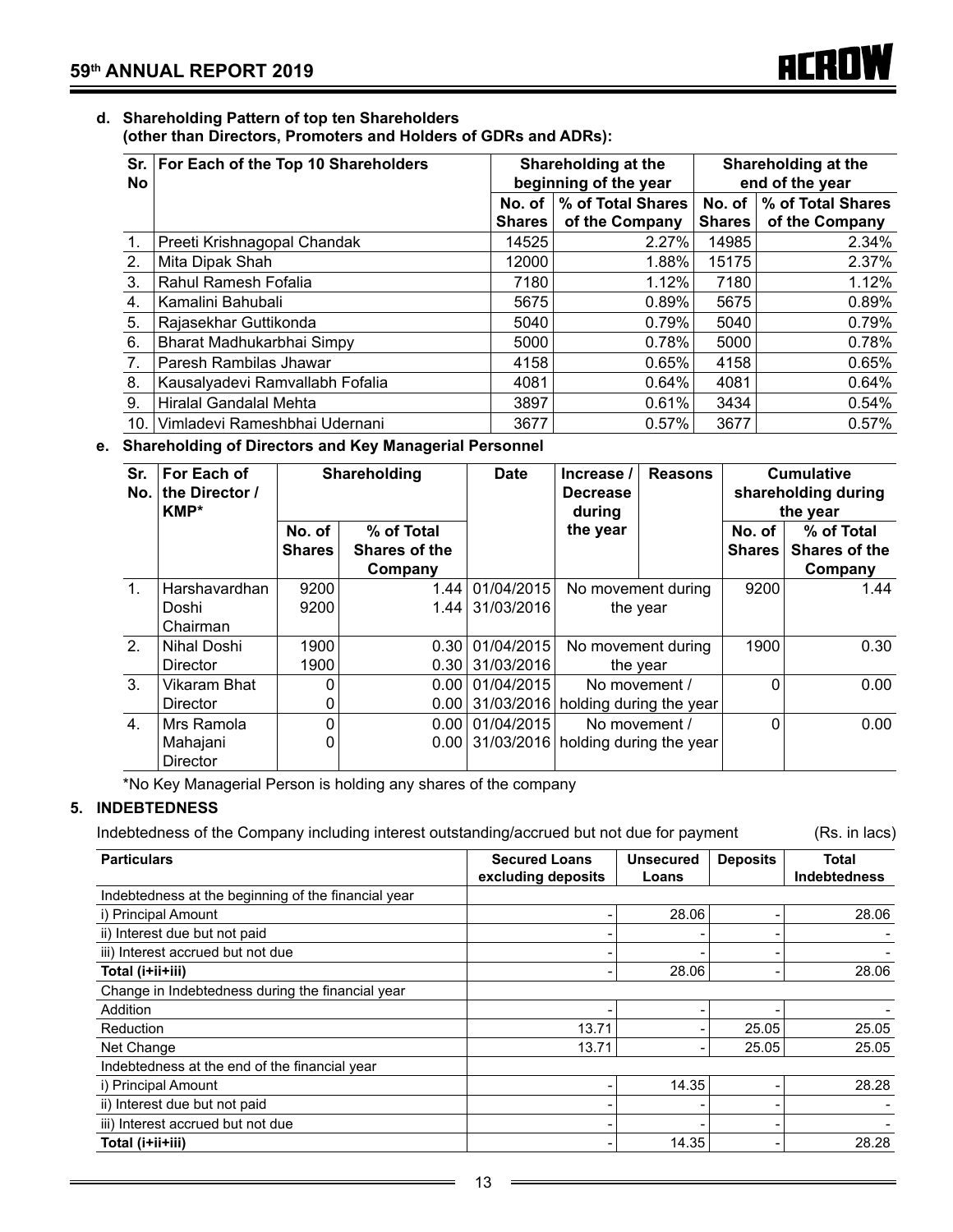

#### **6. REMUNERATION OF DIRECTORS AND KEY MANAGERIAL PERSONNEL**

**a. Remuneration to Managing Director, Whole-time Director and/or Manager**

| Sr.            | <b>Particulars of Remuneration</b>                                                 | Name of MD/WTD/Manager                                    |            | Total         |
|----------------|------------------------------------------------------------------------------------|-----------------------------------------------------------|------------|---------------|
| No.            |                                                                                    | Mr. Harshavardhan   Mr. Nihal Doshi  <br>Doshi (Chairman) | (Director) | <b>Amount</b> |
|                | <b>Gross Salary</b>                                                                |                                                           |            |               |
| (a)            | Salary as per provisions contained in Section 17(1) of<br>the Income Tax Act, 1961 |                                                           |            |               |
| (b)            | Value of perquisites u/s 17(2) of the Income Tax Act,<br>1961                      |                                                           |            |               |
| (c)            | Profits in lieu of salary u/s 17(3) of                                             |                                                           |            |               |
|                | the Income Tax Act, 1961                                                           |                                                           |            |               |
| $\overline{2}$ | <b>Stock Option</b>                                                                |                                                           |            |               |
| $\overline{3}$ | <b>Sweat Equity</b>                                                                |                                                           |            |               |
| $\overline{4}$ | Commission / Performance Pay                                                       |                                                           |            |               |
|                | - as % of profit                                                                   |                                                           |            |               |
|                | - others, specify                                                                  |                                                           |            |               |
| 5              | Others, please specify                                                             |                                                           |            |               |
|                | Total (A)                                                                          |                                                           |            |               |
|                | Cailing as nor the Act .                                                           |                                                           |            |               |

#### **Ceiling as per the Act :**

The total managerial remuneration payable in respect of financial year 2018-2019 shall not exceed eleven percent of the net profit of the Company for financial year 2017-2018 or if the same exceeds, it shall be within the limits of Schedule V Part II of the Companies Act, 2013. The remuneration paid to Directors during the year is within the statutory limit as specified above. (None of the Directors draw any remuneration)

#### **b. Remuneration to other Directors:**

| Sr.<br>No. | <b>Particulars of Remuneration</b>            | Mr. H.B.<br>Doshi | Mr. Nihal<br>Doshi | <b>Mr Vikram</b><br><b>Bhat</b><br>(Independent<br>Directors) | <b>Mrs Ramola</b><br>Mahajani<br>(Independent<br>Directors) |
|------------|-----------------------------------------------|-------------------|--------------------|---------------------------------------------------------------|-------------------------------------------------------------|
| 1          | <b>Directors</b>                              |                   |                    |                                                               |                                                             |
|            | Fees for attending Board / Committee meetings | Rs.7500           | Rs.22500           | Rs.25500                                                      | Rs. 25500                                                   |
|            | Commission                                    |                   |                    |                                                               |                                                             |
|            | Others, please specify                        |                   |                    |                                                               |                                                             |
|            | Total (1)                                     |                   |                    |                                                               |                                                             |
| 2          | <b>Other Non-Executive Directors</b>          |                   |                    |                                                               |                                                             |
|            | Fees for attending Board/Committee meetings   |                   |                    |                                                               |                                                             |
|            | Commission                                    |                   |                    |                                                               |                                                             |
|            | Others, please specify                        |                   |                    |                                                               |                                                             |
|            | Total (2)                                     |                   |                    |                                                               |                                                             |
|            | Total $(B) = (1+2)$                           | Rs. 7500          | Rs. 22500          | Rs. 25500                                                     | Rs. 25500                                                   |
|            | <b>Total Managerial Remuneration</b>          |                   |                    |                                                               |                                                             |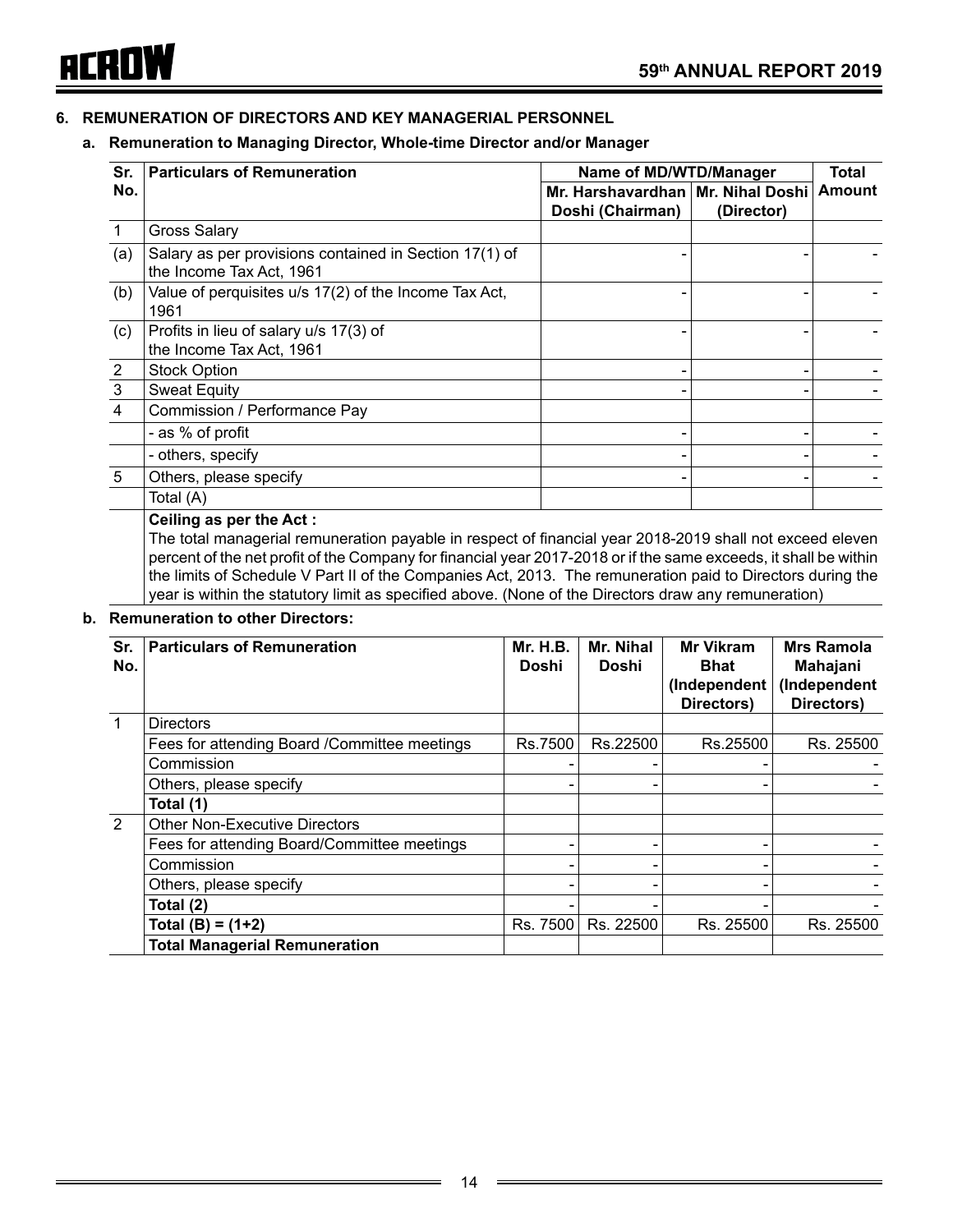#### **c. Remuneration to Key Managerial Personnel Other than MD/Manager/WTD**

| Sr.            | <b>Particulars of Remuneration</b>                                    | Key Managerial Personnel |           |            |       |
|----------------|-----------------------------------------------------------------------|--------------------------|-----------|------------|-------|
| No.            |                                                                       | CEO                      | Company   | <b>CFO</b> | Total |
|                |                                                                       |                          | Secretary |            |       |
|                | <b>Gross Salary</b>                                                   |                          |           |            |       |
| (a)            | Salary as per provisions contained in section 17(1) of the Income Tax |                          |           |            |       |
|                | Act, 1961                                                             |                          |           |            |       |
| (b)            | Value of perquisites u/s 17(2) of Income Tax Act, 1961                |                          |           |            |       |
| (c)            | Profits in lieu of salary u/s 17(3) of Income Tax Act, 1961           |                          |           |            |       |
| $\overline{2}$ | <b>Stock Option</b>                                                   |                          |           |            |       |
| 3              | <b>Sweat Equity</b>                                                   |                          |           |            |       |
| $\overline{4}$ | Commission / Performance Pay                                          |                          |           |            |       |
|                | - as % of profit                                                      |                          |           |            |       |
|                | - others, specify                                                     |                          |           |            |       |
| 5              | Others, please specify                                                |                          |           |            |       |
|                | Total                                                                 |                          |           |            |       |

Note: The post of CEO, Company Secretary and CFO are vacant.

#### **7. PENALTIES/PUNISHMENT/COMPOUNDING OF OFFENCES:**

The Company has received a notice from Bombay Stock Exchange (BSE) for Non-compliance with Regulation 6(1) of SEBI (LODR) Regulation, 2015 for quarter ended 31st March, 2019. BSE has levied a fine of Rs. 1,06,200/- including taxes .The Company has made a representation vide its letter dated 30th May, 2019 to Bombay Stock Exchange to waive said fine.

#### **ANNEXURE 2**

#### **Conservation of Energy, Technology Absorption and Foreign Exchange**

#### **1. CONSERVATION OF ENERGY:**

- 1. In order to conserve energy, preventive maintenance of the Plant & Machinery is carried out on a regular basis. The production is taken in batches to obtain optimum output. For the manufacture of Company's products mainly electrical power is used. Diesel oil is also used to an extent for operating mobile crane and other material handling equipments.
- 2. No additional investment for reduction of energy consumption is envisaged during the year.
- 3. The average cost of energy consumed in relation to the total cost of production is negligible. Consequently a significant impact is not expected on the cost of production on account of reduction in the consumption of energy.

#### **2. TECHNOLOGY ABSORPTION:**

- 1. Research & Development (R & D)
	- a. Specified areas in which R& D carried out by the Company: Efforts are continued on regular basis for further improvement in quality of the products. Improving and maintaining the quality of certain key raw materials mainly steel, paints, etc. are also given proper attention.
	- b. Benefits derived as a result of the above  $R \& D M$ aintenance of quality standards.
	- c. Future Plan of Action: Steps are continuously taken for the development of new products, up-gradation of technology and improvement of product quality with an aim of offering better products to the customers.
	- d. Expenses on R & D: The expenses incurred by the Company on R & D are primarily for testing of the product quality and specifications. Amount spent on such activity will therefore not to be treated as expenses on Research and Development.
- 2. Technical Absorption, Adaptation and Innovation:
	- a. Effort, in brief, made for Technical Absorption, Adaptation and Innovation on the basis of the Company's own R& D activities: Absorption and adaptation of the new technology is a continuous process to meet the specific needs of the local market.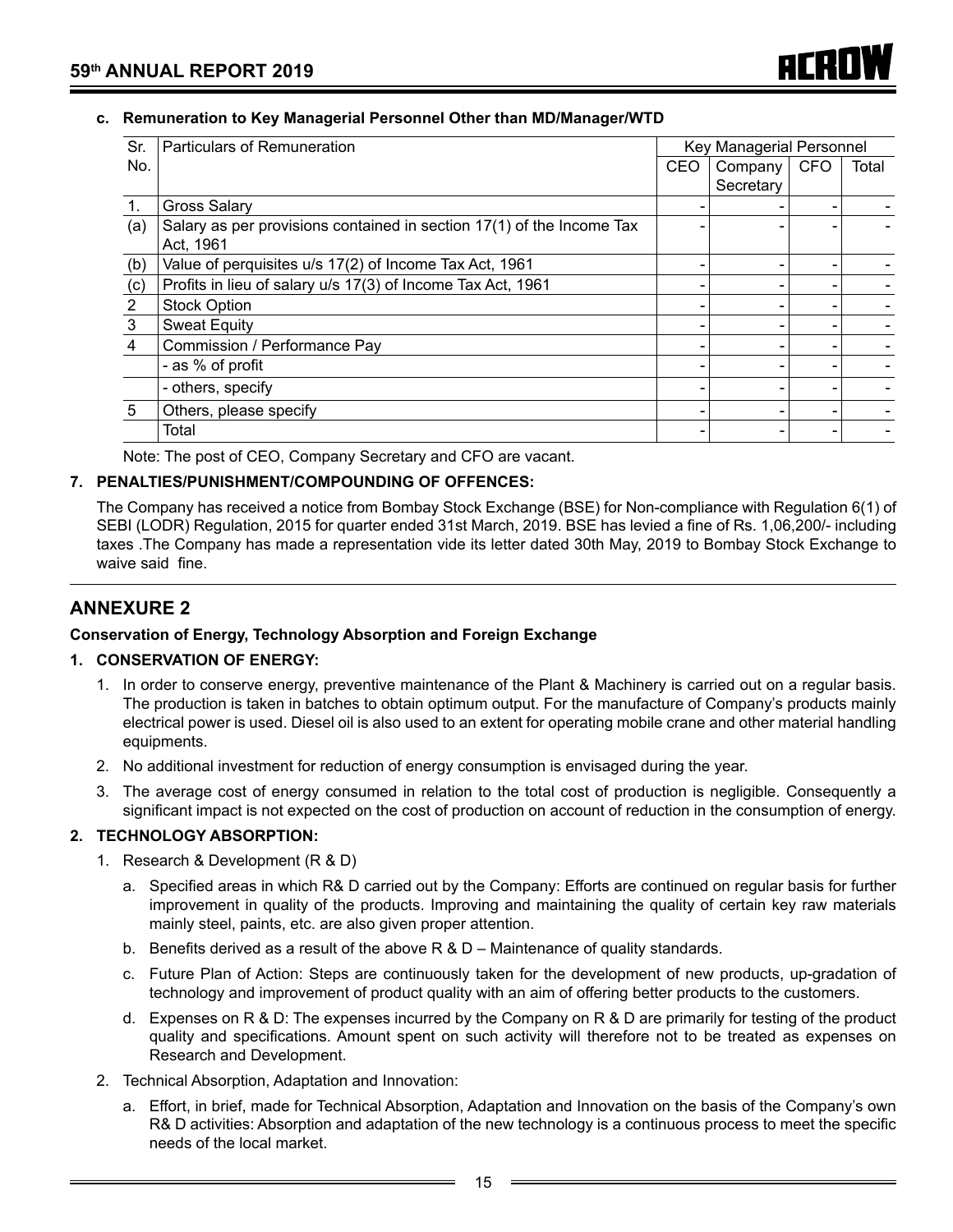

- b. Benefit derived as a result of the above efforts: Improvement of product quality, cost effectiveness and energy conservation are the major benefits.
- c. Imported Technology:
	- i. Technology imported : For Automatic Weighing and Bagging Machines.
	- ii. Year of Import : 1995 -96
	- iii. Has technology been fully absorbed? Yes

#### **3. FOREIGN EXCHANGE EARNINGS AND OUTGO**

During the year there were no exports sales.

#### **ANNEXURE 3**

#### **Form AOC 2**

[Pursuant to Clause (h) of sub-section (3) of Section 134 of the Companies Act, 2013 and Rule 8(2) of the Companies (Accounts) Rules, 2014]

Form for disclosure of particulars of contracts / arrangements entered into by the company with related parties referred to in sub-section (1) of Section 188 of the Companies Act, 2013 including certain arms length transactions under third proviso thereto:

- 1. Details of contracts or arrangements or transactions not at arm's length basis: Company has not entered into any contract/arrangement/transaction with its related parties which are not in ordinary course of business or at arm's length during FY 2018-2019.
	- a. Name(s) of the related part and nature of relationship: Not applicable
	- b. Nature of contracts/arrangements/transactions: Not applicable
	- c. Duration of the contracts/arrangements/transactions: Not applicable
	- d. Salient terms of the contracts or arrangements or transactions including the value, if any: Not applicable
	- e. Justification for entering into such contracts or arrangements or transactions: Not applicable
	- f. Date(s) of approval by the Board: Not applicable
	- g. Amount paid as advances, if any: Not applicable
	- h. Date on which the special resolution was passed in general meeting as required under first proviso to section 188 : Not applicable
- 2. Details of material contracts or arrangement or transactions at arm's length basis:
	- a. Name(s) of the related party and nature of relationship: Not applicable
	- b. Nature of contracts/arrangements/transactions: Not applicable
	- c. Duration of the contracts/arrangements/transactions: Not applicable
	- d. Salient terms of the contracts or arrangements or transactions including the value, if any: Not applicable
	- e. Date(s) of approval by the Board, if any: Not applicable
	- f. Amount paid as advances, if any: None

Note: The above disclosures on material transactions are based on the principle that transactions with wholly owned subsidiaries are exempt for purpose of section 188(1) of the Act.

#### **On behalf of the Board of Directors**

Place: Mumbai **H. B. Doshi** Date: 17<sup>th</sup> May, 2019 **Chairman**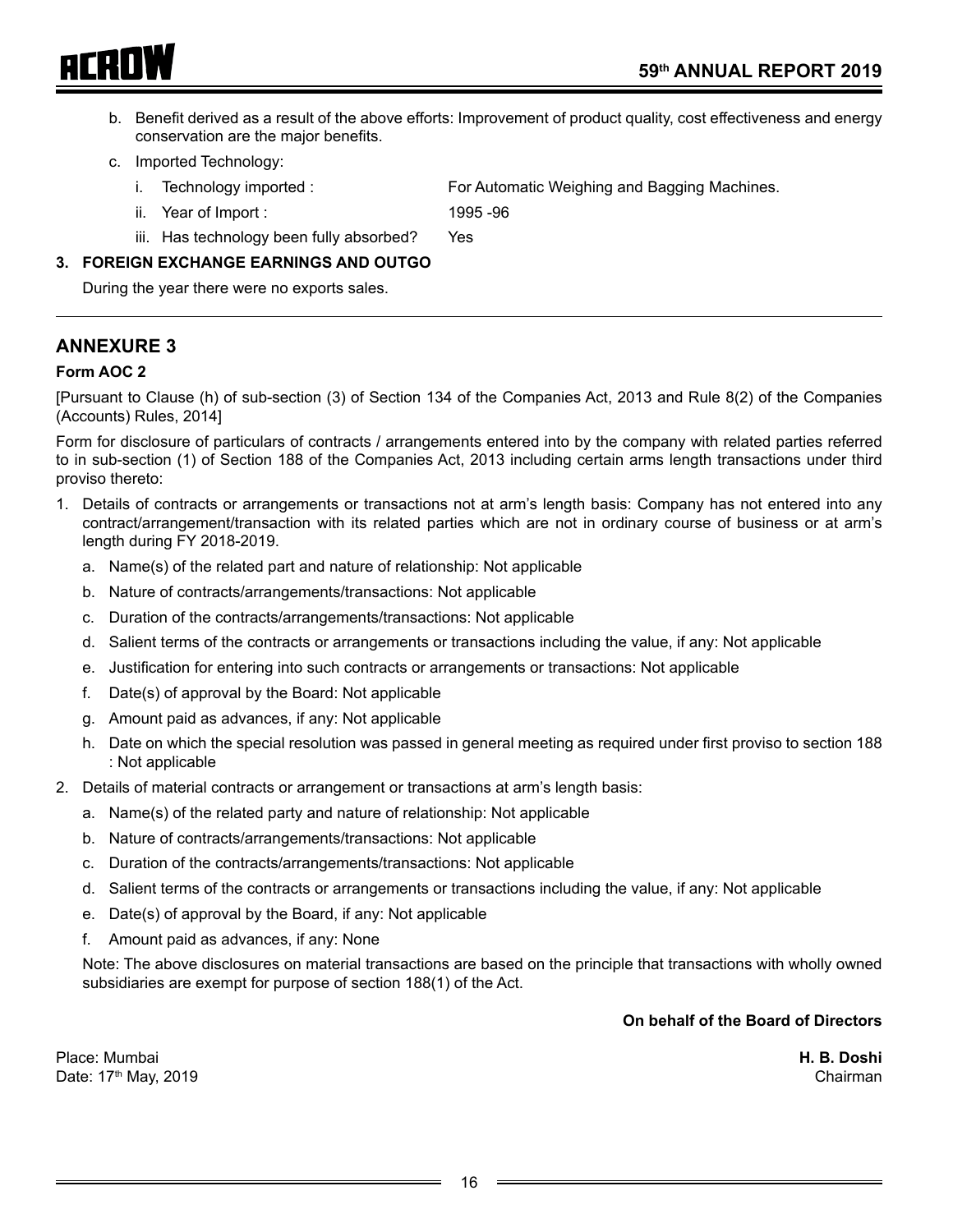#### **SECRETARIAL AUDIT REPORT (For the Financial Year Ended 31st March 2019)**

#### **Form No. MR-3**

[Pursuant to section 204(1) of the Companies Act, 2013 and Rule No.9 of the Companies (Appointment and Remuneration of Managerial Personnel) Rules, 2014]

To the Members of Acrow India Limited,

I have conducted the secretarial audit of the compliance of applicable statutory provisions and the adherence to good corporate practices by M/s. Acrow India Limited (hereinafter called the company) for the financial year ended 31<sup>st</sup> March 2019. Secretarial Audit was conducted in a manner that provided me/us a reasonable basis for evaluating the corporate conducts/statutory compliances and expressing my / our opinion thereon.

Based on my verification of the company's books, papers, minute books, forms and returns filed and other records maintained by the company which were placed before me and also the information provided by the Company, its officers, agents and authorized representatives during the conduct of secretarial audit, I hereby report that in my opinion, the company has, during the audit period (financial year commencing 01st April, 2018 and ending on 31st March, 2019) complied with the statutory provisions listed hereunder and also that the Company has proper Board-processes and compliance-mechanism in place to the extent, in the manner and subject to the reporting made hereinafter:

I have examined the books, papers, minute books, forms and returns filed and other records maintained by M/s Acrow India Limited ("the Company") for the financial year ended on 31st March, 2019 according to the provisions of:

- 1. The Companies Act, 2013 (the Act) and the rules made thereunder;
- 2. The Securities Contracts (Regulation) Act, 1956 ('SCRA') and the rules made thereunder;
- 3. The Depositories Act, 1996 and the Regulations and Bye-laws framed thereunder;
- 4. Foreign Exchange Management Act, 1999 and the rules and regulations made thereunder to the extent of Foreign Direct Investment, Overseas Direct Investment and External Commercial Borrowings;
- 5. The following Regulations and Guidelines prescribed under the Securities and Exchange Board of India Act, 1992 ('SEBI Act'):
	- a. The Securities and Exchange Board of India (Substantial Acquisition of Shares and Takeovers) Regulations, 2011;
	- b. The Securities and Exchange Board of India (Prohibition of Insider Trading) Regulations, 1992;
	- c. The Securities and Exchange Board of India (Issue of Capital and Disclosure Requirements) Regulations, 2009; - Not applicable to the Company during the audit period.
	- d. The Securities and Exchange Board of India (Employee Stock Option Scheme and Employee Stock Purchase Scheme) Guidelines, 1999 and The Securities and Exchange Board of India (Share Based Employee Benefits) Regulations 2014 notified on 28th October 2014. - Not applicable to the Company during the audit period.
	- e. The Securities and Exchange Board of India (Issue and Listing of Debt Securities) Regulations, 2008; Not applicable to the Company during the audit period.
	- f. The Securities and Exchange Board of India (Registrars to an Issue and Share Transfer Agents) Regulations, 1993 regarding the Companies Act and dealing with client.
	- g. The Securities and Exchange Board of India (Delisting of Equity Shares) Regulations, 2009; Not applicable to the Company during the audit period, and
	- h. The Securities and Exchange Board of India (Buyback of Securities) Regulations, 1998; Not applicable to the Company during the audit period.

I have also examined compliance with the applicable clauses of the following:

- 1. Secretarial Standards issued by The Institute of Company Secretaries of India.
- 2. The Listing Agreements entered into by the Company with the Bombay Stock Exchange Limited.

During the period under review, the Company has generally complied with the provisions of the Act, Rules, Regulations, Guidelines, Standards, etc. mentioned above subject to the following observations: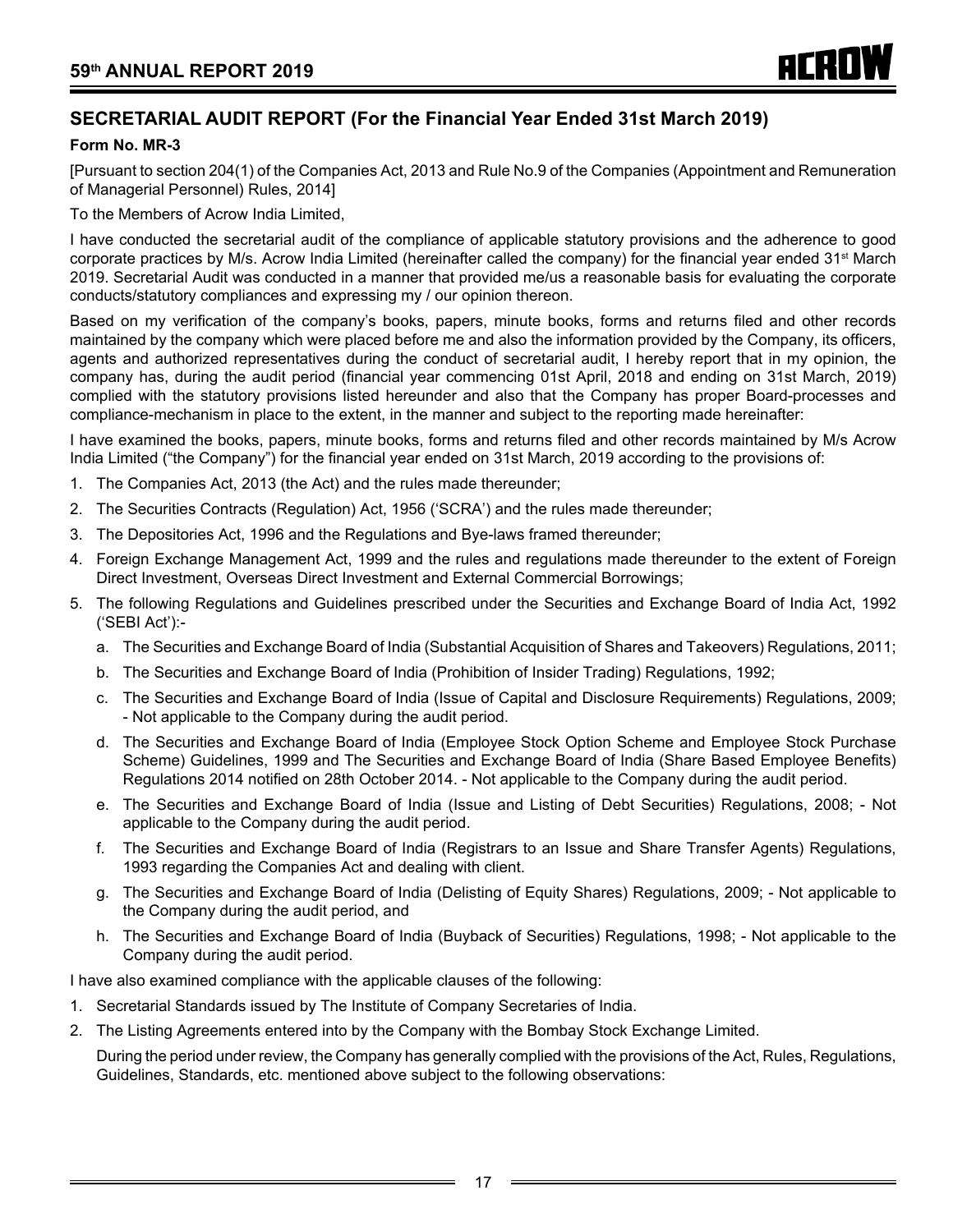## ACROW

- 1. As per the information and explanations provided by the Company, its officers, agents and authorised representatives during the conduct of Secretarial Audit, I report that the provisions of the Foreign Exchange Management Act, 1999 and the Rules and Regulations made thereunder to the extent of:
	- a. External Commercial Borrowings were not attracted to the Company under the financial year under report;
	- b. Foreign Direct Investment (FDI) were not attracted to the Company under the financial year under report;
	- c. Overseas Direct Investment by Residents in Joint Venture / Wholly Owned Subsidiary abroad were not attracted to the Company under the financial year under report.
- 2. As per the information and explanations provided by the Company, its officers, agents and authorised representatives during the conduct of Secretarial Audit, we report that the Company has not made any GDRs/ADRs or any Commercial Instrument during the financial year under report.
- 3. I have solely relied on the information and representation made by the Company, its officers, agents and authorised representatives during the conduct of Secretarial Audit, for systems and mechanism formed by the Company for compliances under other applicable Acts, Laws and Regulations to the Company.
- 4. I report that the Company has not complied with provisions of Section 203 of the Companies Act, 2013 read with Companies (Appointment and Remuneration of Managerial Personnel) Rules, 2014.
- 5. I further report that with the coming into force of the Companies Act 2013, several regulations of the Articles of Association of the Company require alterations or deletions as they are based on the Companies Act, 1956 or contain specific reference thereto. The Company has, so far, not carried out such modifications/deletions or adoption of new set of Articles.
- 6. It has been observed that some of the policies to be framed and implemented by the Nomination and Remuneration Committee is under the process of formulation. Hence the full compliance of the section 178 of the Companies Act would be fully complied only after the same is complete.
- 7. I report that the shares of the company needs to be dematted as per the requirement of the provisions of the SEBI and Stock Exchange Regulations.
- 8. The Gratuity amount is partly funded and leave encashment is not funded.
- 9. GST on directors sitting fees not paid as per the requirement of relevant Act.

I further report that

The Board of Directors of the Company is duly constituted with proper balance of Executive Directors, Non-Executive Directors and Independent Directors. The changes in the composition of the Board of Directors that took place during the period under review were carried out in compliance with the provisions of the Act.

Notices are given to directors to schedule the Board Meetings, agenda and detailed notes to agenda, wherever required, were sent, and a system exists for seeking and obtaining further information and clarifications as may be required on the agenda items before the meeting and for meaningful participation at the meeting.

Majority decision is carried through while the dissenting members' views are captured and recorded as part of the minutes.

I/we further report that there are adequate systems and processes in the company commensurate with the size and operations of the company to monitor and ensure compliance with applicable laws, rules, regulations and guidelines.

For **S. R. Padhye & Co.**

Place: Mumbai FCS: 4270 Date: 17th May, 2019 COP: 1559

**S. R. Padhye**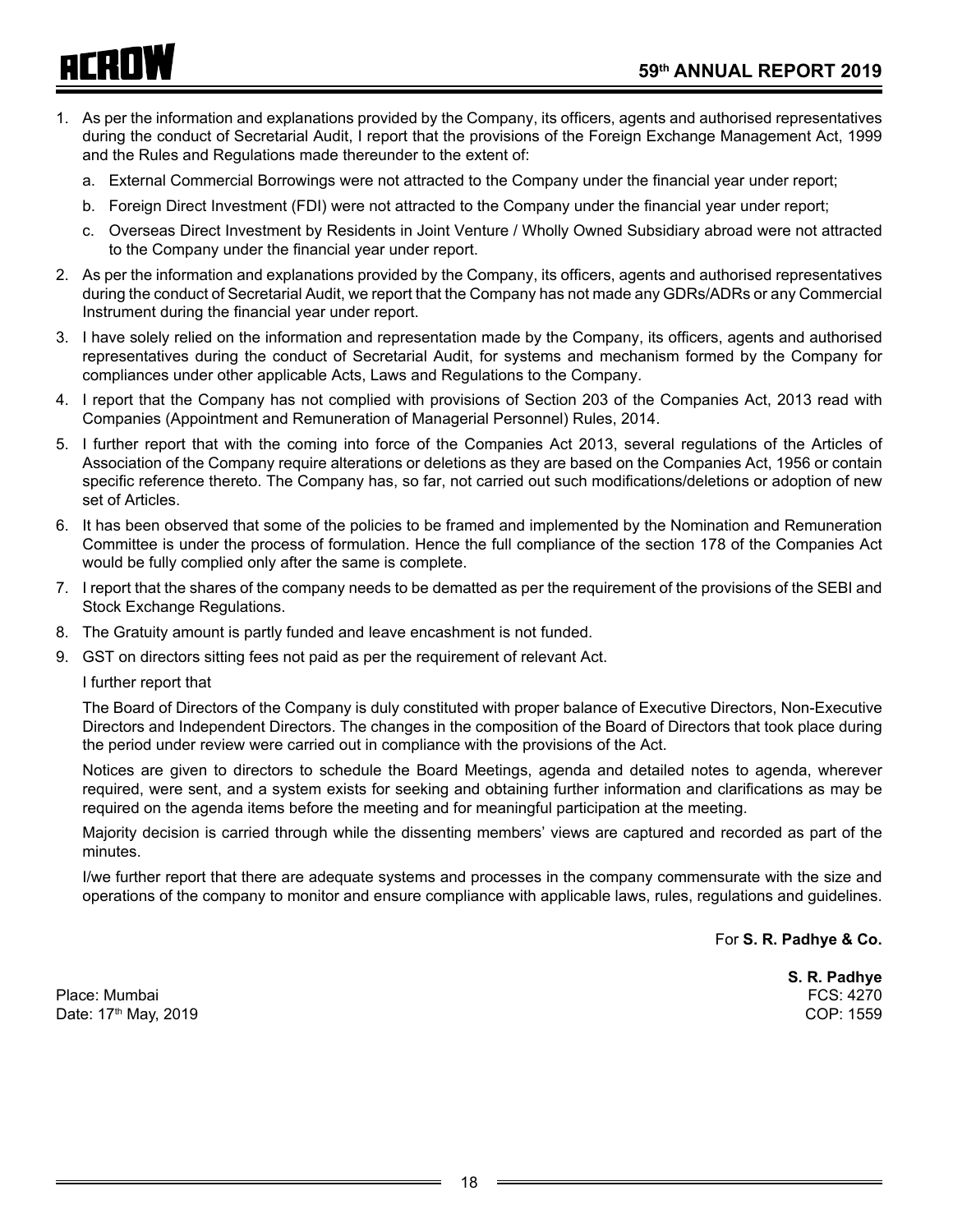

#### **ANNEXURE A**

To the Members of Acrow India Limited,

Our report of even dated is to be read along with this letter.

- 1. Maintenance of Secretarial Records is the responsibility of the Company. Our responsibility is to express an opinion on these secretarial records based on our audit.
- 2. I have followed the audit practices and processes as were appropriate to obtain reasonable assurance about the correctness of the contents of the secretarial records. The verification was done on test basis to ensure that correct facts are reflected in the secretarial records. We believe that the process and practices, we followed provide a reasonable basis for our opinion.
- 3. I have not verified the correctness and appropriateness of financial records and books of accounts of the company.
- 4. Wherever required, we have obtained the Management Representation about the compliance of laws, rules and regulations and happening of events etc.
- 5. The compliance of the provisions of corporate and other applicable laws, rules and regulations, standards is the responsibility of the Management. Our examination was limited to the verification of procedures on test basis.
- 6. The Secretarial Audit report is neither an assurance as to the future viability of the Company nor of the efficacy or effectiveness with which Management has conducted the affairs of the Company.

For **S. R. Padhye & Co.**

Place: Mumbai FCS: 4270 Date: 17<sup>th</sup> May, 2019 **COP: 1559** 

**S. R. Padhye**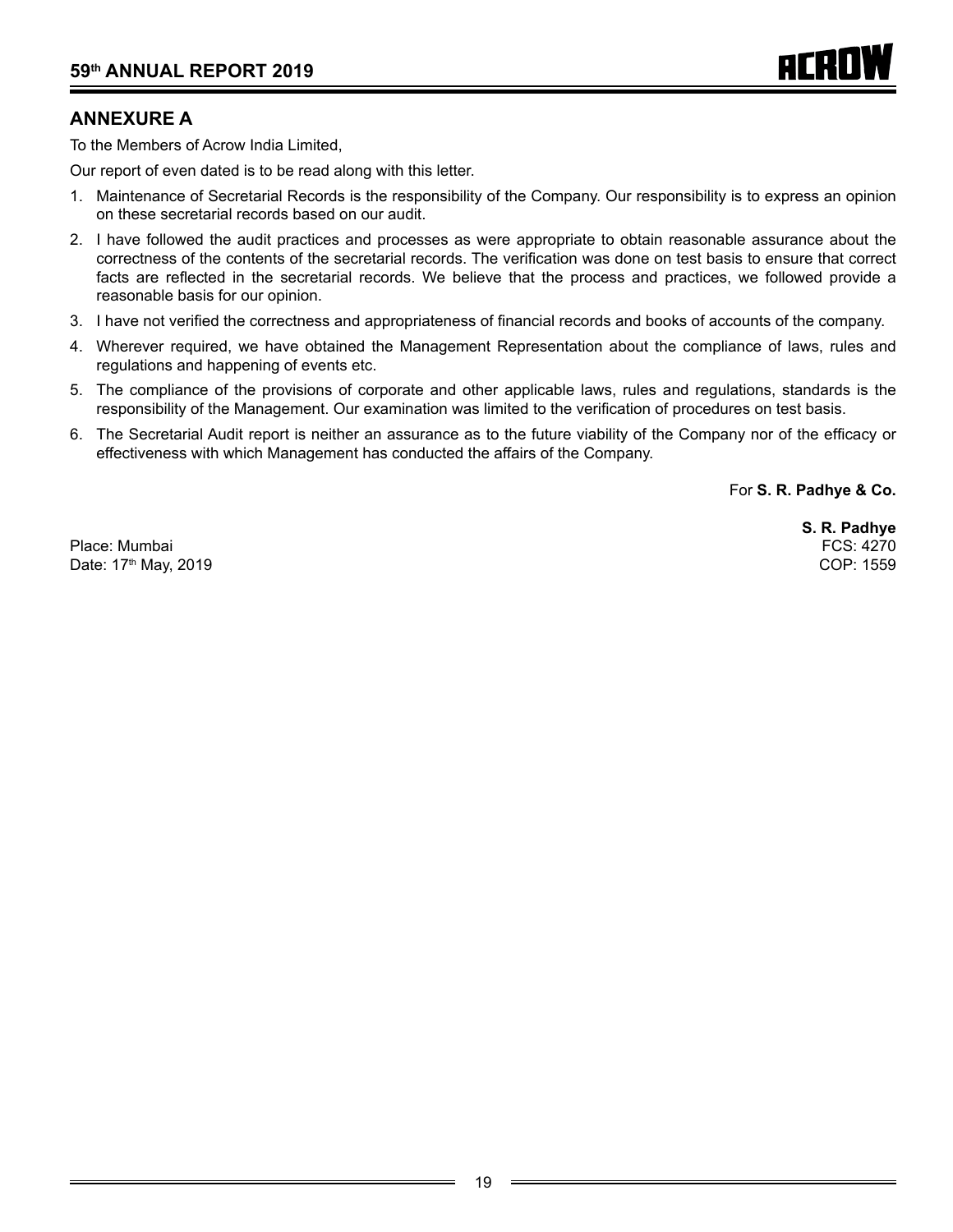#### **INDEPENDENT AUDITORS' REPORT**

To the Members of

#### **ACROW INDIA LIMITED. REPORT ON THE AUDIT OF THE FINANCIAL STATEMENTS**

#### **OPINION**

We have audited the accompanying financial statements of ACROW INDIA LIMITED ("the Company"), which comprise the Balance Sheet as at March 31, 2019, the Statement of Profit and Loss including (Other Comprehensive Income), Cash Flow Statement and Statement of Changes in Equity for the year then ended and notes to the financial statements including a summary of significant accounting policies and other explanatory information (hereinafter referred to as 'financial statements.')

In our opinion and to the best of our information and according to the explanations given to us, the aforesaid financial statements give the information required by the Companies Act, 2013 ('the Act') in the manner so required and give a true and fair view in conformity with the Indian Accounting Standards prescribed under section 133 of the Act read with the Companies (Indian Accounting Standards) Rules, 2015, as amended, ("Ind AS") and other accounting principles generally accepted in India, of the state of affairs of the Company as at March 31, 2019, the profit and total comprehensive income, changes in equity and its cash flows for the year ended on that date.

#### **BASIS FOR OPINION**

We conducted our audit of the financial statements in accordance with the Standards on Auditing specified under section 143(10) of the Act (SAs). Our responsibilities under those Standards are further described in the Auditor's Responsibilities for the Audit of the Financial Statements section of our report. We are independent of the Company in accordance with the Code of Ethics issued by the Institute of Chartered Accountants of India (ICAI) together with the independence requirements that are relevant to our audit of the financial statements under the provisions of the Act and the Rules made there under, and we have fulfilled our other ethical responsibilities in accordance with these requirements and the ICAI's Code of Ethics. We believe that the audit evidence we have obtained is sufficient and appropriate to provide a basis for our audit opinion on the financial statements.

#### **KEY AUDIT MATTERS**

Key audit matters are those matters that, in our professional judgment, were of most significance in our audit of the financial statements of the current year. These matters were addressed in the context of our audit of the financial statements and in forming our opinion thereon, and we do not provide a separate opinion on these matters.

We have determined that there are no key audit matters to communicate in our report.

#### **INFORMATION OTHER THAN THE FINANCIAL STATEMENTS AND AUDITOR'S REPORT THEREON**

The Company's Board of Directors is responsible for the preparation of the other information. The other information comprises the information included in the Management Discussion and Analysis, Board's Report including Annexures to Board's Report, Business Responsibility Report, Corporate Governance and Shareholder's Information, but does not include the financial statements and our auditor's report thereon.

Our opinion on the financial statements does not cover the other information and we do not express any form of assurance conclusion thereon.

In connection with our audit of the financial statements, our responsibility is to read the other information and, in doing so, consider whether the other information is materially inconsistent with the financial statements or our knowledge obtained during the course of our audit or otherwise appears to be materially misstated. If, based on the work we have performed, we conclude that there is a material misstatement of this other information, we are required to report that fact. We have nothing to report in this regard.

#### **MANAGEMENT'S RESPONSIBILITY FOR THE FINANCIAL STATEMENTS**

The Company's management and Board of Directors is responsible for the matters stated in section 134(5) of the Companies Act, 2013 with respect to the preparation of these financial statements that give a true and fair view of the state of affairs, profits/losses and other comprehensive income, cash flows and changes in equity of the Company in accordance with the accounting principles generally accepted in India, including the Accounting Standards (Ind AS) specified under section 133 of the Act.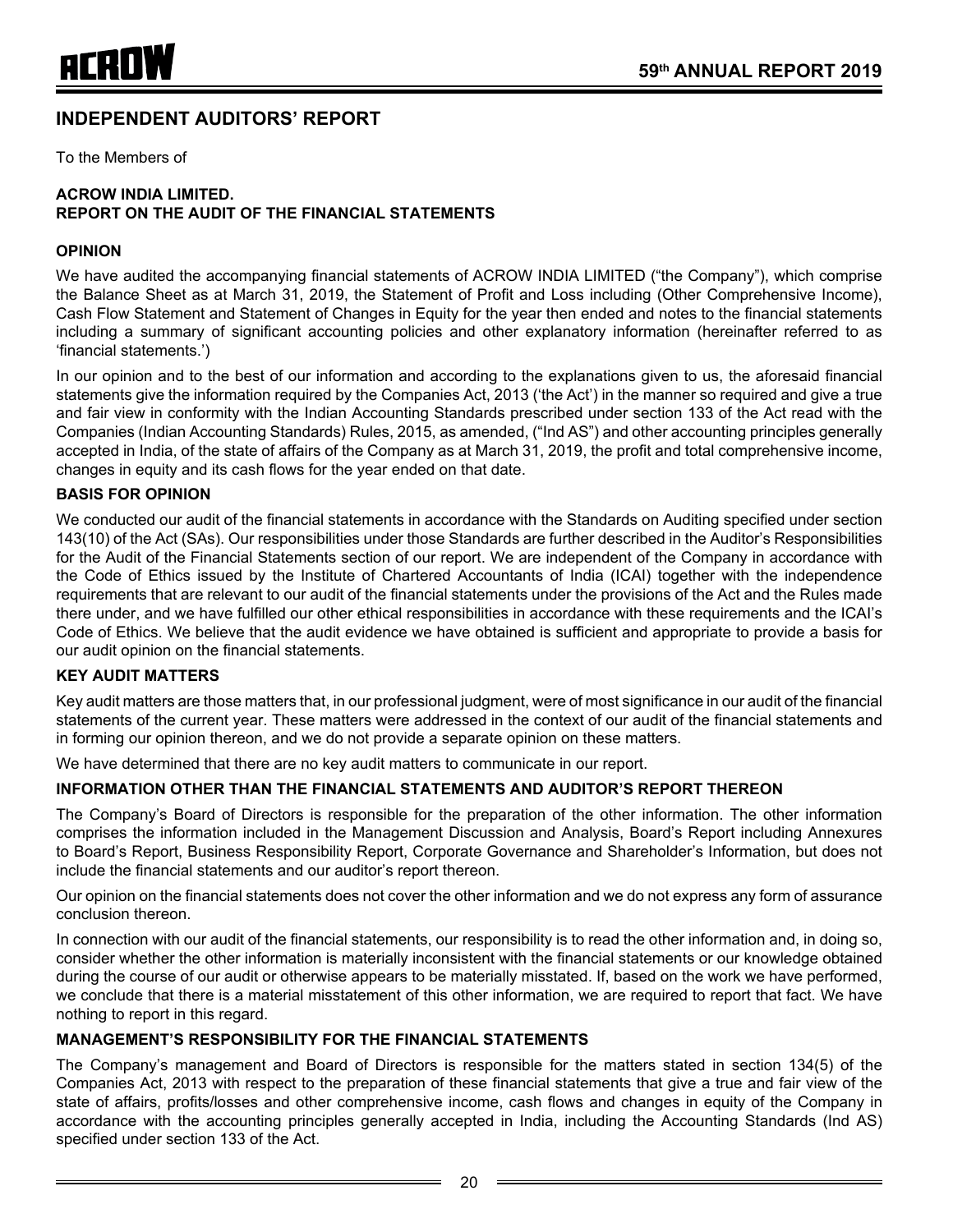This responsibility also includes maintenance of adequate accounting records in accordance with the provisions of the Act for safeguarding the assets of the company and for preventing and detecting frauds and other irregularities; selection and application of appropriate accounting policies; making judgments and estimates that are reasonable and prudent; and design, implementation and maintenance of adequate internal financial controls, that were operating effectively for ensuring the accuracy and completeness of the accounting records, relevant to the preparation and presentation of the financial statements that give a true and fair view and are free from material misstatement, whether due to fraud or error.

In preparation the financial statements, management and Board of Directors are responsible for assessing the Company's ability to continue as a going concern, disclosing as applicable, matters related to going concern and using the going concern basis of accounting unless management either intends to liquidate the Company or to cease operations, or has no realistic alternative but to do so.

The Board of Directors is also responsible for overseeing the Company's reporting process.

#### **AUDITOR'S RESPONSIBILITIES FOR THE AUDIT OF THE FINANCIAL STATEMENTS**

Our objectives are to obtain reasonable assurance about whether the financial statements as a whole are free from material misstatement, whether due to fraud or error, and to issue an auditor's report that includes our opinion. Reasonable assurance is a high level of assurance, but is not a guarantee that an audit conducted in accordance with SAs will always detect a material misstatement when it exists. Misstatements can arise from fraud or error and are considered material if, individually or in the aggregate, they could reasonably be expected to influence the economic decisions of users taken on the basis of these financial statements.

As part of an audit in accordance with SAs, we exercise professional judgment and maintain professional skepticism throughout the audit. We also:

- • Identify and assess the risks of material misstatement of the financial statements, whether due to fraud or error, design and perform audit procedures responsive to those risks, and obtain audit evidence that is sufficient and appropriate to provide a basis for our opinion. The risk of not detecting a material misstatement resulting from fraud is higher than for one resulting from error, as fraud may involve collusion, forgery, intentional omissions, misrepresentations, or the override of internal control.
- • Obtain an understanding of internal financial controls relevant to the audit in order to design audit procedures that are appropriate in the circumstances. Under section 143(3)(i) of the Act, we are also responsible for expressing our opinion on whether the Company has adequate internal financial controls with reference to financial statements in place and the operating effectiveness of such controls.
- • Evaluate the appropriateness of accounting policies used and the reasonableness of accounting estimates and related disclosures made by management.
- Conclude on the appropriateness of management's use of the going concern basis of accounting and, based on the audit evidence obtained, whether a material uncertainty exists related to events or conditions that may cast significant doubt on the Company's ability to continue as a going concern. If we conclude that a material uncertainty exists, we are required to draw attention in our auditor's report to the related disclosures in the financial statements or, if such disclosures are inadequate, to modify our opinion. Our conclusions are based on the audit evidence obtained up to the date of our auditor's report. However, future events or conditions may cause the Company to cease to continue as a going concern.
- Evaluate the overall presentation, structure and content of the financial statements, including the disclosures, and whether the financial statements represent the underlying transactions and events in a manner that achieves fair presentation.

Materiality is the magnitude of misstatements in the financial statements that, individually or in aggregate, makes it probable that the economic decisions of a reasonably knowledgeable user of the financial statements may be influenced. We consider quantitative materiality and qualitative factors in (i) planning the scope of our audit work and in evaluating the results of our work; and (ii) to evaluate the effect of any identified misstatements in the financial statements.

We communicate with those charged with governance regarding, among other matters, the planned scope and timing of the audit and significant audit findings, including any significant deficiencies in internal control that we identify during our audit.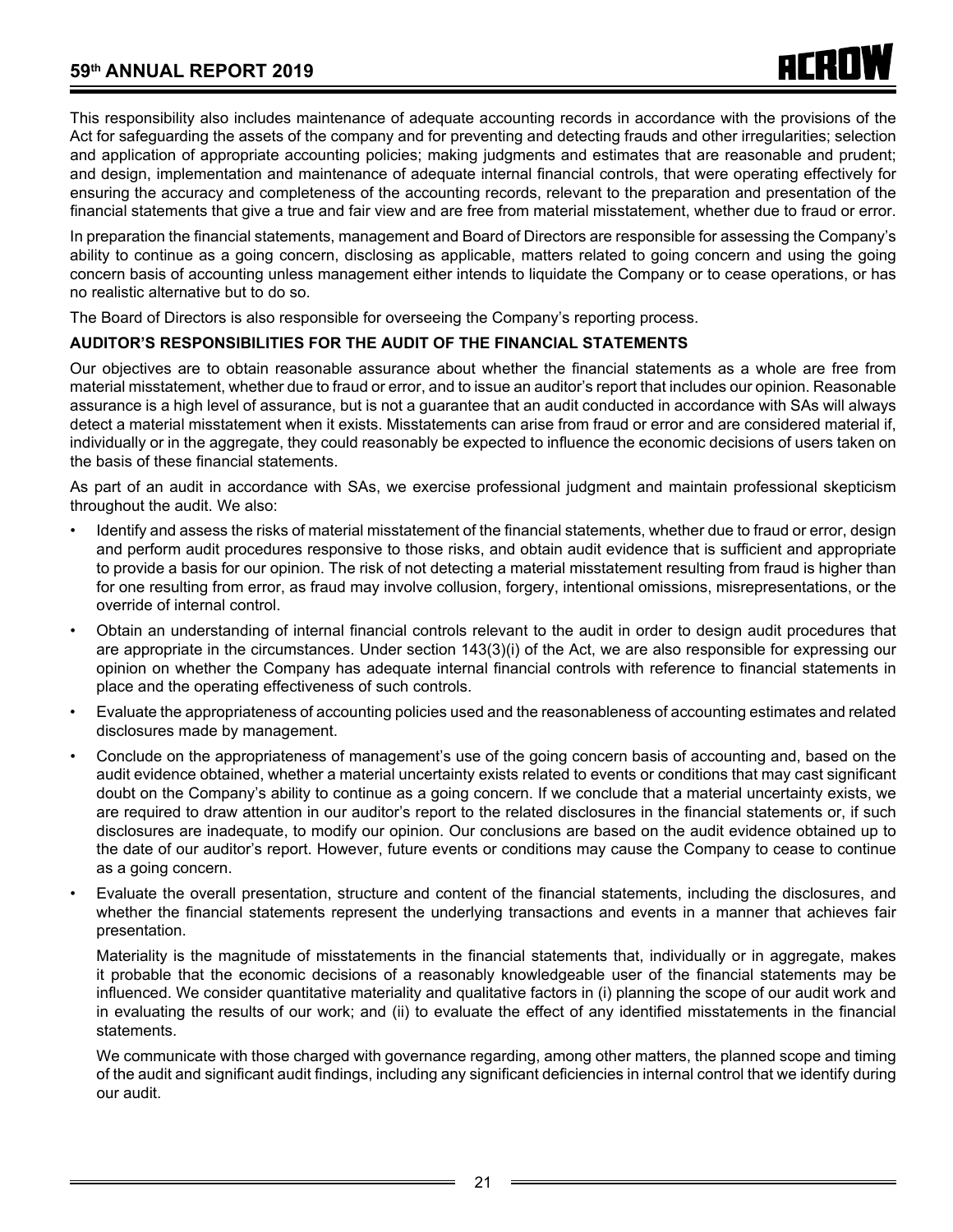

We also provide those charged with governance with a statement that we have complied with relevant ethical requirements regarding independence, and to communicate with them all relationships and other matters that may reasonably be thought to bear on our independence, and where applicable, related safeguards.

From the matters communicated with those charged with governance, we determine those matters that were of most significance in the audit of the financial statements of the current period and are therefore the key audit matters. We describe these matters in our auditor's report unless law or regulation precludes public disclosure about the matter or when, in extremely rare circumstances, we determine that a matter should not be communicated in our report because the adverse consequences of doing so would reasonably be expected to outweigh the public interest benefits of such communication.

#### **REPORT ON OTHER LEGAL AND REGULATORY REQUIREMENTS**

- 1. As required by the Companies (Auditor's Report) Order, 2016 ("the Order") issued by the Central Government of India in terms of sub-section (11) of section 143 of the Act, we give in the Annexure A, a statement on the matters specified in paragraphs 3 and 4 of the Order, to the extent applicable.
- 2. As required by section 143(3) of the Act, we report that:
	- a. we have sought and obtained all the information and explanations which to the best of our knowledge and belief were necessary for the purposes of our audit;
	- b. in our opinion proper books of account as required by law have been kept by the Company so far as appears from our examination of those books.
	- c. the Balance Sheet, the Statement of Profit and Loss, the Cash Flow Statement and Statement of Changes in Equity dealt with by this Report are in agreement with the books of account.
	- d. in our opinion, the aforesaid financial statements comply with the Accounting Standards specified under section 133 of the Act read with Rule 7 of the Companies(Accounts) Rules, 2014;
	- e. on the basis of written representations received from the directors as on March 31, 2019 and taken on record by the Board of Directors, none of the directors is disqualified as on March 31, 2019, from being appointed as a director in terms of section 164(2) of the Act;
	- f. with respect to the adequacy of the internal financial controls over financial reporting of the Company and the operating effectiveness of such controls, refer to our separate report in "Annexure B";
- 3. With respect to the other matters to be included in the Auditor's Report in accordance with Rule 11 of the Companies (Audit and Auditors) Rules ,2014, in our opinion and to the best of our information and according to the explanations given to us :
	- i. the company has disclosed the impact of pending litigations on its financial position in its financial statements,
	- ii. the company did not have any long-term contracts including derivative contracts for which there were any material foreseeable losses.
	- iii. there has been no delay in transferring amounts, required to be transferred, to the Investor, Education and Protection Fund by the company.

For **Patkar & Pendse** Chartered Accountants F. R. No. 107824W

Place: Mumbai Partner. Date: 17th May, 2019. M. No. 32625

**B. M. Pendse**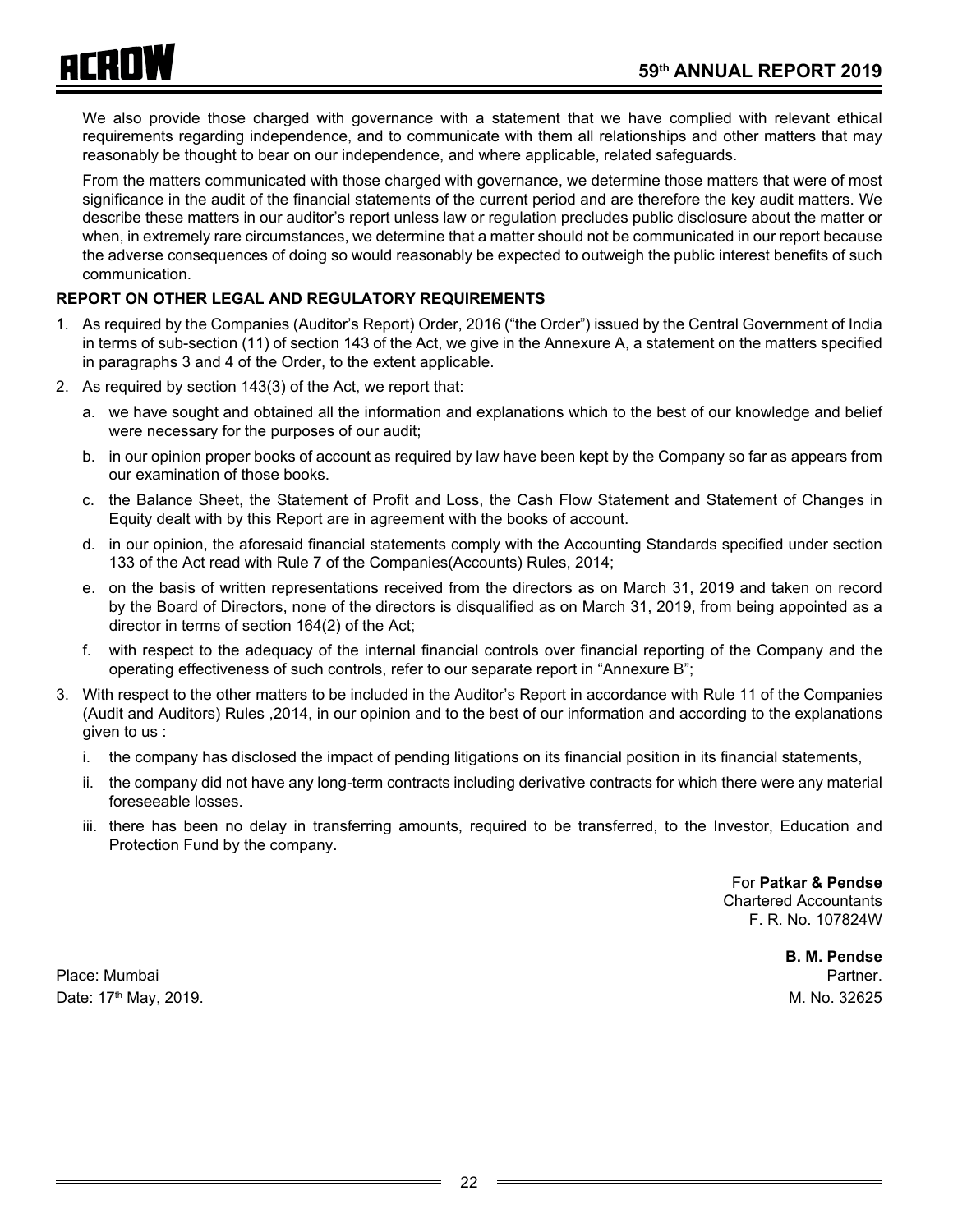#### **ANNEXURE - A TO INDEPENDENT AUDITORS' REPORT**

As per the Annexure - A referred to in our Independent Auditors' Report to the members of The Acrow India Limited on the financial statements for the year ended 31st March 2019, we report that:

- 1. (a) The Company had maintained proper records showing full particulars, including quantitative details and situation of the fixed assets.
	- (b) As explained to us all fixed assets had been physically verified by the management during the year in a phased periodical manner, which in our opinion is reasonable, having regard to the size of the Company and the nature of its assets. No material discrepancies were noticed on such verification.
	- (c) According to the information and explanations given to us and on the basis of our examination of the records of the Company, the title deeds of immovable properties are held in the name of the Company.
- 2. As explained to us, inventories have been physically verified by the management at reasonable intervals and in our opinion and as explained to us, there were no material discrepancies noticed on physical verification of inventories as compared with the books of account.
- 3. The Company has granted one loan to a company listed in the register maintained under section 189 of Companies Act, 2013.
	- a. In our opinion, the rate of interest and other terms and conditions on which the said loan has been granted to the company listed in the register maintained under Section 189 of the Act is not, prima facie, prejudicial to the interest of the Company.
	- b. In the case of loan to the company listed in the register maintained under section 189 of Companies Act, 2013, the borrower has been regular in payment of principal and interest.
	- c. There is no overdue amount in respect of the loan granted by the company.
- 4. In our opinion and according to the information and explanations given to us, sections 185 and 186 of the Companies Act, 2013 and in respect of loans to directors including entities in which they are interested and in respect of loans and advances given, investments made and guarantees and securities given have been complied with by the company.
- 5. In our opinion and according to the information and explanations given to us, the company has not accepted any deposits within the meaning of Section 73 to 76 of the Act during the year and the Companies (Acceptance of Deposits) Rules, 2014 (as amended) and accordingly paragraph 3 (v) of the order is not applicable.
- 6. The Central Government has not prescribed maintenance of the Cost Records under Section 148(1)(d) of the Companies Act, 2013.
- 7. (a) According to the information and explanation given to us and on the basis of our examination of the records of the Company, amounts deducted/ accrued in the books of account in respect of undisputed statutory dues including Provident Fund, Employees State Insurance, Income tax, Sales tax, Service tax, Custom duty, Excise duty, Value Added tax, Cess and any other material statutory dues have been regularly deposited during the year with the appropriate authorities. According to the information and explanations given to us, no undisputed amounts payable in respect of the aforesaid dues were in arrears as at March 31, 2019 for a period of more than six months from the date they became payable.
	- (b) According to the information and explanation given to us the disputed statutory dues that have not been deposited on account of matters pending before appropriate authorities are as under:

| Name of the<br>statute                  | Nature of dues | Amount<br>(Rs. In lacs) | Period to which the<br>amount relates | <b>Forum where</b><br>dispute is pending               |
|-----------------------------------------|----------------|-------------------------|---------------------------------------|--------------------------------------------------------|
| Wealth Tax                              | Wealth Tax     | 15.43                   | 1999-2000                             | <b>Commissioner of Wealth Tax</b><br>(Appeals), Mumbai |
| <b>Employee State</b><br>Insurance Fund | <b>ESIC</b>    | 5.08                    | 1986-88                               | Divisional Industry Court, Mumbai                      |
| Service Tax                             | Service Tax    | 0.98                    | Aug 2012 to March<br>2014             | Appellate Commissioner, Nagpur                         |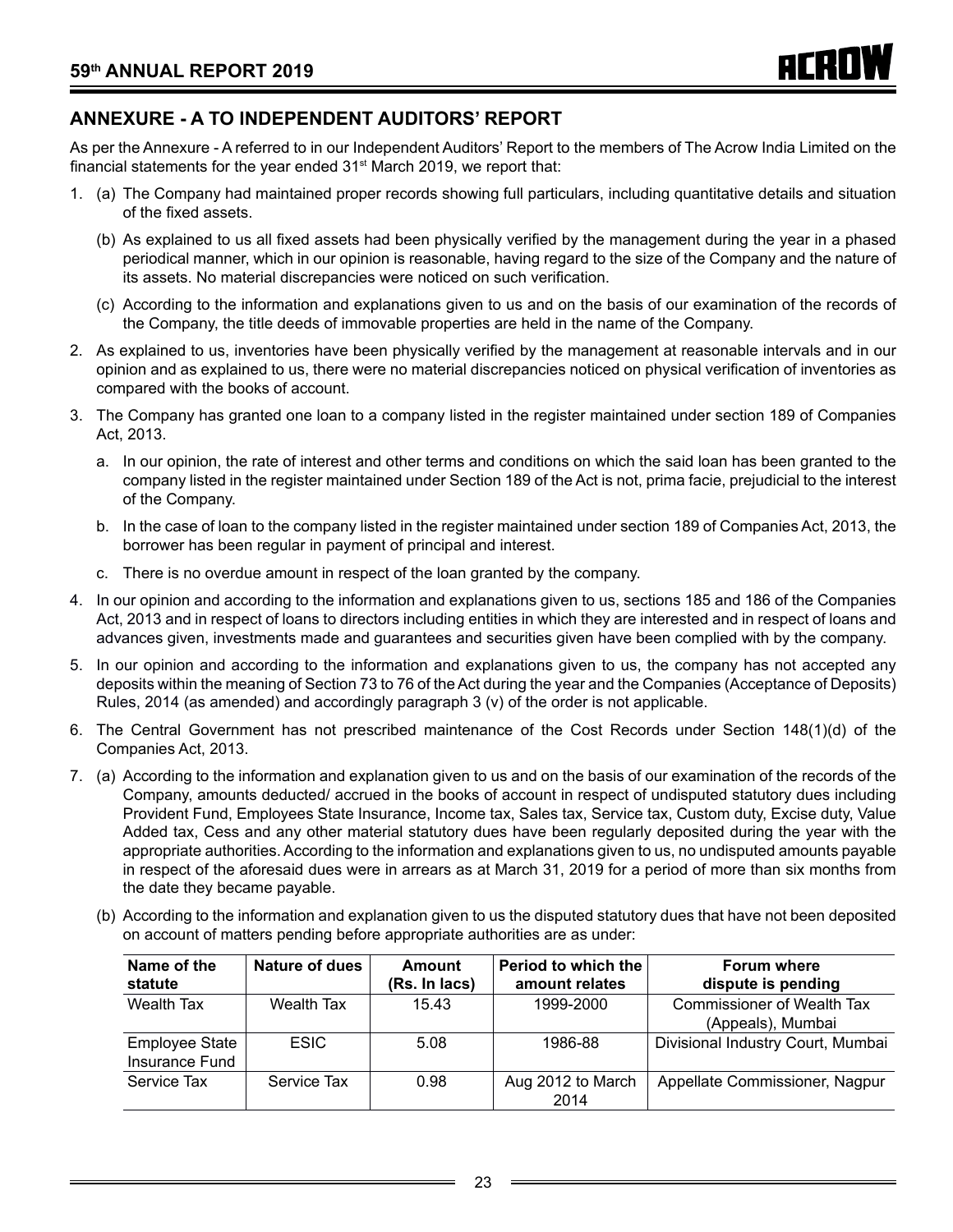#### **59th ANNUAL REPORT 2019**

## ACROW

- 8. In our opinion and according to the information and explanations given to us, the Company had not defaulted in repayment of dues to a financial institution, bank or debenture holder.
- 9. The Company did not raise any money by way of initial public offer or further public offer (including debt instruments) and term loans during the year. Accordingly, the provisions of clause 3 (ix) of the Order is not applicable.
- 10. To the best of our knowledge and according to the information and explanations given to us, no fraud by the Company or no material fraud on the Company by its officers or employees has been noticed or reported during the year.
- 11. According to the information and explanations give to us and based on our examination of the records of the Company, the Company has paid/provided for managerial remuneration in accordance with the requisite approvals mandated by the provisions of section 197 read with Schedule V to the Act.
- 12. In our opinion and according to the information and explanations given to us, the Company is not a nidhi company. Accordingly, paragraph 3(xii) of the Order is not applicable.
- 13. According to the information and explanations given to us and based on our examination of the records of the Company, transactions with the related parties are in compliance with sections 177 and 188 of the Act where applicable and details of such transactions have been disclosed in the financial statements as required by the applicable accounting standards.
- 14. According to the information and explanations give to us and based on our examination of the records of the Company, the Company has not made any preferential allotment or private placement of shares or fully or partly convertible debentures during the year.
- 15. According to the information and explanations given to us and based on our examination of the records of the Company, the Company has not entered into non-cash transactions with directors or persons connected with them. Accordingly, paragraph 3(xv) of the Order is not applicable.
- 16. The Company is not required to be registered under section 45-IA of the Reserve Bank of India Act 1934.

For **Patkar & Pendse** Chartered Accountants F. R. No.: 107824W

Place: Mumbai Partner Date: 17th May, 2019. M. No.: 32625

**B. M. Pendse**

### **ANNEXURE - B TO INDEPENDENT AUDITORS' REPORT**

**Report on the Internal Financial Controls with reference to financial statements under Clause (i) of Sub-section 3 of Section 143 of the Companies Act, 2013 ("the Act")** 

We have audited the internal financial controls with reference to financial statements of **ACROW INDIA LIMITED** ("the Company") as of 31 March 2019 in conjunction with our audit of the financial statements of the Company for the year ended on that date.

#### **Management's Responsibility for Internal Financial Controls**

The Board of Directors of the Company and management are responsible for establishing and maintaining internal financial controls based on the internal control over financial reporting criteria established by the Company considering the essential components of internal control stated in the Guidance Note on Audit of Internal Financial Controls over Financial Reporting issued by the Institute of Chartered Accountants of India ('ICAI'). These responsibilities include the design, implementation and maintenance of adequate internal financial controls that were operating effectively for ensuring the orderly and efficient conduct of its business, including adherence to company's policies, the safeguarding of its assets, the prevention and detection of frauds and errors, the accuracy and completeness of the accounting records, and the timely preparation of reliable financial information, as required under the Companies Act, 2013.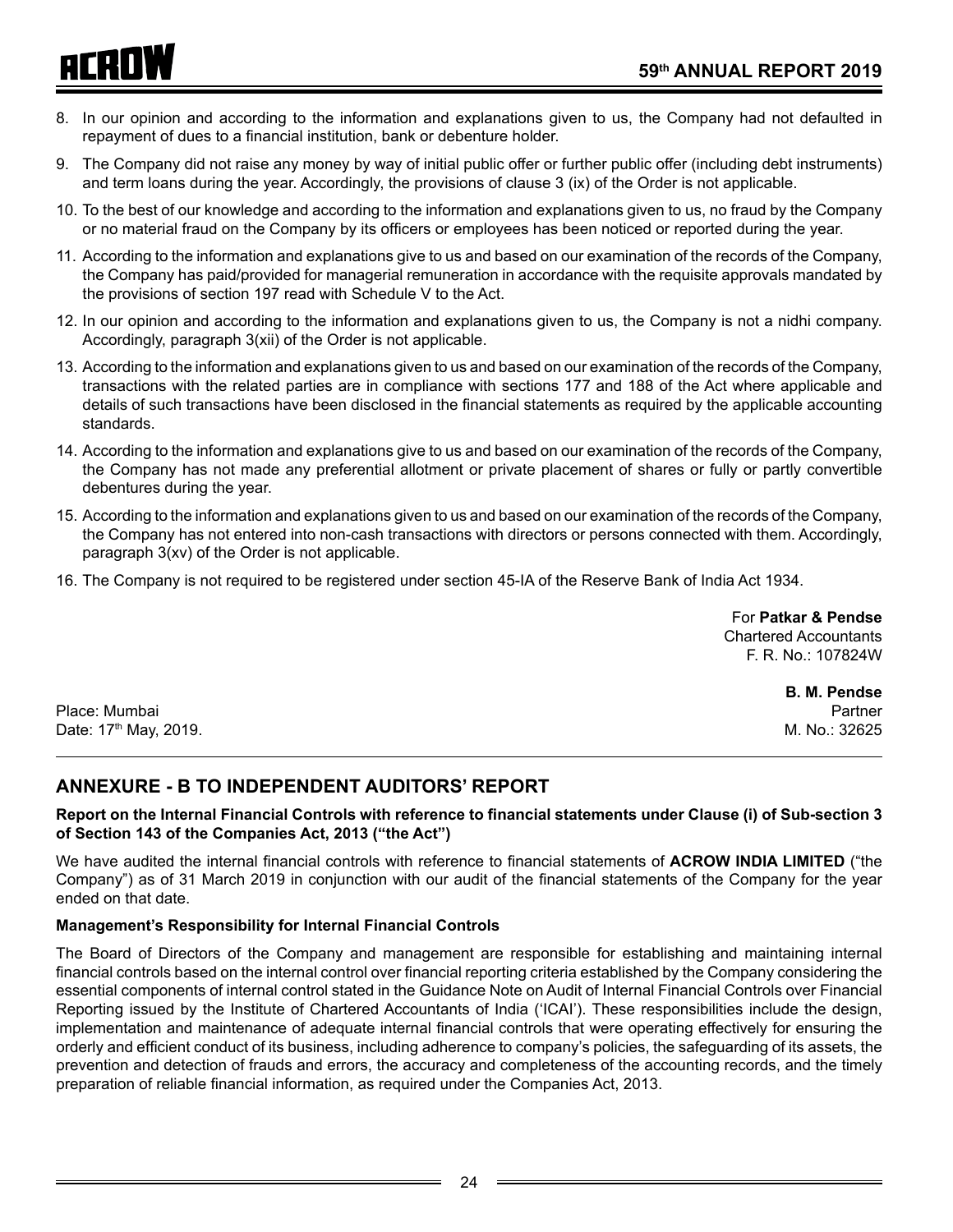#### **Auditors' Responsibility**

Our responsibility is to express an opinion on the Company's internal financial controls over financial reporting based on our audit. We conducted our audit in accordance with the Guidance Note on Audit of Internal Financial Controls over Financial Reporting (the "Guidance Note") and the Standards on Auditing, issued by ICAI and prescribed under section 143(10) of the Companies Act, 2013, to the extent applicable to an audit of internal financial controls, both applicable to an audit of Internal Financial Controls and, both issued by the Institute of Chartered Accountants of India. Those Standards and the Guidance Note require that we comply with ethical requirements and plan and perform the audit to obtain reasonable assurance about whether adequate internal financial controls over financial reporting was established and maintained and if such controls operated effectively in all material respects.

Our audit involves performing procedures to obtain audit evidence about the adequacy of the internal financial controls system over financial reporting and their operating effectiveness. Our audit of internal financial controls over financial reporting included obtaining an understanding of internal financial controls over financial reporting, assessing the risk that a material weakness exists, and testing and evaluating the design and operating effectiveness of internal control based on the assessed risk. The procedures selected depend on the auditor's judgment, including the assessment of the risks of material misstatement of the financial statements, whether due to fraud or error.

We believe that the audit evidence we have obtained is sufficient and appropriate to provide a basis for our audit opinion on the Company's internal financial controls system over financial reporting.

#### **Meaning of Internal Financial Controls over Financial Reporting**

A company's internal financial control over financial reporting is a process designed to provide reasonable assurance regarding the reliability of financial reporting and the preparation of financial statements for external purposes in accordance with generally accepted accounting principles. A company's internal financial control over financial reporting includes those policies and procedures that (1) pertain to the maintenance of records that, in reasonable detail, accurately and fairly reflect the transactions and dispositions of the assets of the company; (2) provide reasonable assurance that transactions are recorded as necessary to permit preparation of financial statements in accordance with generally accepted accounting principles, and that receipts and expenditures of the company are being made only in accordance with authorisations of management and directors of the company; and (3) provide reasonable assurance regarding prevention or timely detection of unauthorised acquisition, use, or disposition of the company's assets that could have a material effect on the financial statements.

#### **Inherent Limitations of Internal Financial Controls over Financial Reporting**

Because of the inherent limitations of internal financial controls over financial reporting, including the possibility of collusion or improper management override of controls, material misstatements due to error or fraud may occur and not be detected. Also, projections of any evaluation of the internal financial controls over financial reporting to future periods are subject to the risk that the internal financial control over financial reporting may become inadequate because of changes in conditions, or that the degree of compliance with the policies or procedures may deteriorate.

#### **Opinion**

In our opinion, the Company has, in all material respects, an adequate internal financial controls system over financial reporting and such internal financial controls over financial reporting were operating effectively as at 31 March 2019, based on the internal controls over financial reporting criteria established by the Company considering the essential components of internal controls stated in the Guidance Note on Audit of Internal Financial Controls Over Financial Reporting issued by the Institute of Chartered Accountants of India.

> For **Patkar & Pendse** Chartered Accountants F. R. No.: 107824W

> > **B. M. Pendse**

Place: Mumbai Partner Date: 17th May, 2019. M. No.: 32625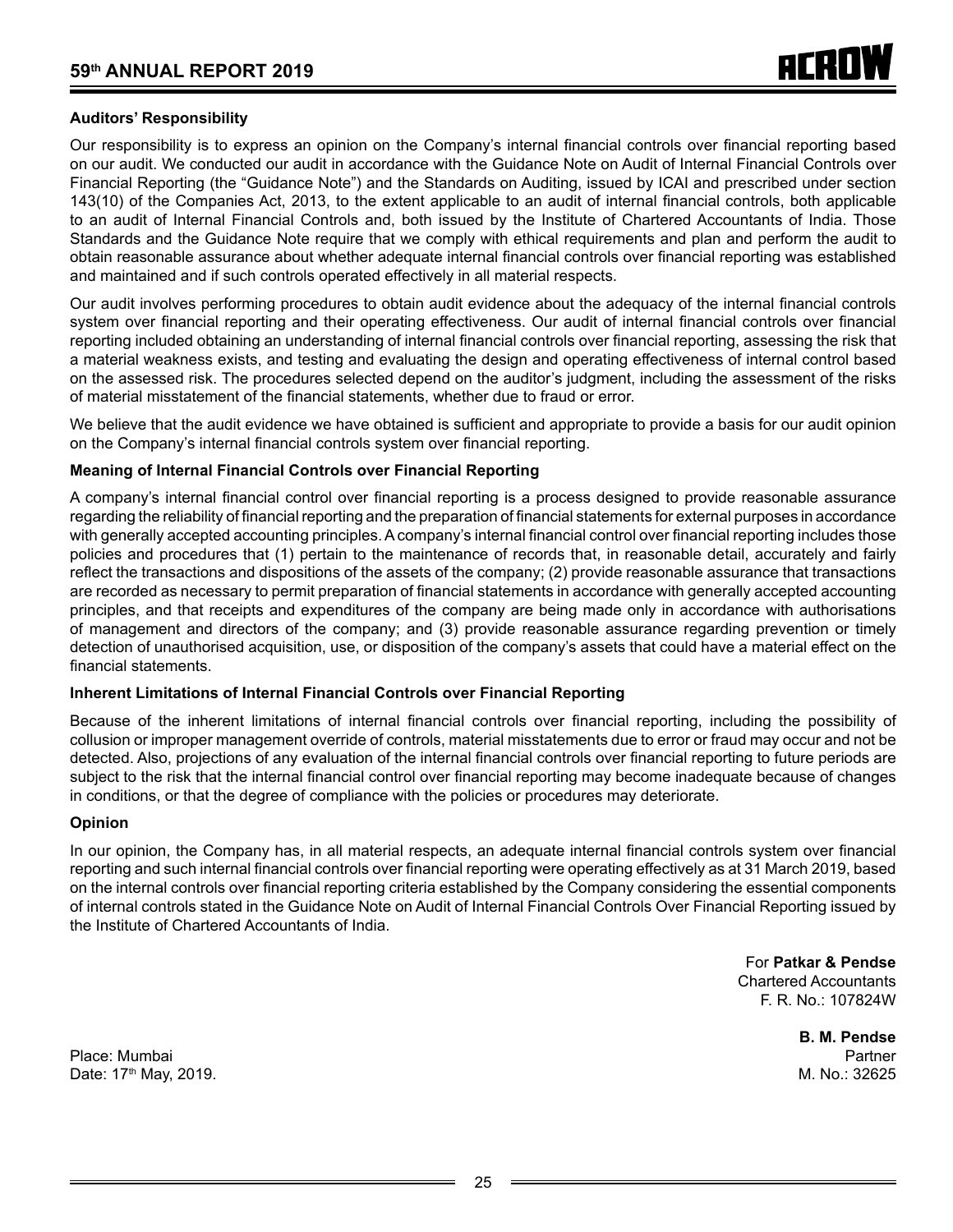

## **BALANCE SHEET AS AT 31ST MARCH, 2019**

| As at<br>As at<br><b>Particulars</b><br><b>Note</b><br>31.03.2019<br>31.03.2018<br><b>ASSETS</b><br>1) Non-Current Assets<br>3<br>451.43<br>482.73<br>(a) Property, Plant & Equipment<br>(b) Financial Assets<br>(i) Investments<br>4<br>13.29<br>70.58<br>5<br>3.67<br>(ii) Loans<br>6.97<br>16.26<br>(c) Deferred Tax Asset (net)<br>6<br>4.35<br><b>Total Non-Current Assets</b><br>484.64<br>564.62<br>2) Current assets<br>7<br>(a) Inventories<br>66.28<br>66.28<br>(b) Financial Assets<br>8<br>936.43<br>(i) Investments<br>9<br>6.22<br>(ii) Trade receivables<br>545.40<br>10<br>589.03<br>(iii) Cash and Cash equivalents<br>11<br>977.60<br>(iv) Loans<br>78.22<br>12<br>42.43<br>36.73<br>(c) Current Tax Assets (Net)<br>13<br>3.56<br>4.39<br>(d) Other current assets<br>1,715.95<br><b>Total Current Assets</b><br>1,636.63<br><b>TOTAL ASSETS</b><br>2,200.60<br>2,201.25<br><b>EQUITY AND LIABILITIES</b><br>1) Equity<br>64.00<br>64.00<br>(a) Equity Share capital<br>14<br>15<br>2,117.54<br>2,097.05<br>(b) Other Equity<br>2,181.54<br><b>Total Equity</b><br>2,161.05<br><b>Liabilities</b><br>2) Non-current liabilities<br>(a) Financial Liabilities<br>16<br>4.61<br>14.13<br>(i) Borrowings<br>17<br>(b) Provisions<br>1.40<br><b>Total Non-Current Liabilities</b><br>4.61<br>15.53<br>3) Current liabilities<br>(a) Financial Liabilities<br>(i) Trade payables<br>18<br>1.54<br>5.87<br>(b) Other current liabilities<br>19<br>12.83<br>18.73<br>20<br>0.07<br>0.07<br>(c) Provisions<br>14.44<br>24.67<br><b>Total Current Liabilities</b><br>19.05<br>40.20<br><b>Total Liabilities</b><br><b>TOTAL EQUITY AND LIABILITIES</b><br>2,200.60<br>2,201.25<br>Note 1 and Note 2<br>Notes Forming Parts of Accounts |  | (Rs. In Lakhs) |
|--------------------------------------------------------------------------------------------------------------------------------------------------------------------------------------------------------------------------------------------------------------------------------------------------------------------------------------------------------------------------------------------------------------------------------------------------------------------------------------------------------------------------------------------------------------------------------------------------------------------------------------------------------------------------------------------------------------------------------------------------------------------------------------------------------------------------------------------------------------------------------------------------------------------------------------------------------------------------------------------------------------------------------------------------------------------------------------------------------------------------------------------------------------------------------------------------------------------------------------------------------------------------------------------------------------------------------------------------------------------------------------------------------------------------------------------------------------------------------------------------------------------------------------------------------------------------------------------------------------------------------------------------------------------------------------------------------------------------------------------------|--|----------------|
|                                                                                                                                                                                                                                                                                                                                                                                                                                                                                                                                                                                                                                                                                                                                                                                                                                                                                                                                                                                                                                                                                                                                                                                                                                                                                                                                                                                                                                                                                                                                                                                                                                                                                                                                                  |  |                |
|                                                                                                                                                                                                                                                                                                                                                                                                                                                                                                                                                                                                                                                                                                                                                                                                                                                                                                                                                                                                                                                                                                                                                                                                                                                                                                                                                                                                                                                                                                                                                                                                                                                                                                                                                  |  |                |
|                                                                                                                                                                                                                                                                                                                                                                                                                                                                                                                                                                                                                                                                                                                                                                                                                                                                                                                                                                                                                                                                                                                                                                                                                                                                                                                                                                                                                                                                                                                                                                                                                                                                                                                                                  |  |                |
|                                                                                                                                                                                                                                                                                                                                                                                                                                                                                                                                                                                                                                                                                                                                                                                                                                                                                                                                                                                                                                                                                                                                                                                                                                                                                                                                                                                                                                                                                                                                                                                                                                                                                                                                                  |  |                |
|                                                                                                                                                                                                                                                                                                                                                                                                                                                                                                                                                                                                                                                                                                                                                                                                                                                                                                                                                                                                                                                                                                                                                                                                                                                                                                                                                                                                                                                                                                                                                                                                                                                                                                                                                  |  |                |
|                                                                                                                                                                                                                                                                                                                                                                                                                                                                                                                                                                                                                                                                                                                                                                                                                                                                                                                                                                                                                                                                                                                                                                                                                                                                                                                                                                                                                                                                                                                                                                                                                                                                                                                                                  |  |                |
|                                                                                                                                                                                                                                                                                                                                                                                                                                                                                                                                                                                                                                                                                                                                                                                                                                                                                                                                                                                                                                                                                                                                                                                                                                                                                                                                                                                                                                                                                                                                                                                                                                                                                                                                                  |  |                |
|                                                                                                                                                                                                                                                                                                                                                                                                                                                                                                                                                                                                                                                                                                                                                                                                                                                                                                                                                                                                                                                                                                                                                                                                                                                                                                                                                                                                                                                                                                                                                                                                                                                                                                                                                  |  |                |
|                                                                                                                                                                                                                                                                                                                                                                                                                                                                                                                                                                                                                                                                                                                                                                                                                                                                                                                                                                                                                                                                                                                                                                                                                                                                                                                                                                                                                                                                                                                                                                                                                                                                                                                                                  |  |                |
|                                                                                                                                                                                                                                                                                                                                                                                                                                                                                                                                                                                                                                                                                                                                                                                                                                                                                                                                                                                                                                                                                                                                                                                                                                                                                                                                                                                                                                                                                                                                                                                                                                                                                                                                                  |  |                |
|                                                                                                                                                                                                                                                                                                                                                                                                                                                                                                                                                                                                                                                                                                                                                                                                                                                                                                                                                                                                                                                                                                                                                                                                                                                                                                                                                                                                                                                                                                                                                                                                                                                                                                                                                  |  |                |
|                                                                                                                                                                                                                                                                                                                                                                                                                                                                                                                                                                                                                                                                                                                                                                                                                                                                                                                                                                                                                                                                                                                                                                                                                                                                                                                                                                                                                                                                                                                                                                                                                                                                                                                                                  |  |                |
|                                                                                                                                                                                                                                                                                                                                                                                                                                                                                                                                                                                                                                                                                                                                                                                                                                                                                                                                                                                                                                                                                                                                                                                                                                                                                                                                                                                                                                                                                                                                                                                                                                                                                                                                                  |  |                |
|                                                                                                                                                                                                                                                                                                                                                                                                                                                                                                                                                                                                                                                                                                                                                                                                                                                                                                                                                                                                                                                                                                                                                                                                                                                                                                                                                                                                                                                                                                                                                                                                                                                                                                                                                  |  |                |
|                                                                                                                                                                                                                                                                                                                                                                                                                                                                                                                                                                                                                                                                                                                                                                                                                                                                                                                                                                                                                                                                                                                                                                                                                                                                                                                                                                                                                                                                                                                                                                                                                                                                                                                                                  |  |                |
|                                                                                                                                                                                                                                                                                                                                                                                                                                                                                                                                                                                                                                                                                                                                                                                                                                                                                                                                                                                                                                                                                                                                                                                                                                                                                                                                                                                                                                                                                                                                                                                                                                                                                                                                                  |  |                |
|                                                                                                                                                                                                                                                                                                                                                                                                                                                                                                                                                                                                                                                                                                                                                                                                                                                                                                                                                                                                                                                                                                                                                                                                                                                                                                                                                                                                                                                                                                                                                                                                                                                                                                                                                  |  |                |
|                                                                                                                                                                                                                                                                                                                                                                                                                                                                                                                                                                                                                                                                                                                                                                                                                                                                                                                                                                                                                                                                                                                                                                                                                                                                                                                                                                                                                                                                                                                                                                                                                                                                                                                                                  |  |                |
|                                                                                                                                                                                                                                                                                                                                                                                                                                                                                                                                                                                                                                                                                                                                                                                                                                                                                                                                                                                                                                                                                                                                                                                                                                                                                                                                                                                                                                                                                                                                                                                                                                                                                                                                                  |  |                |
|                                                                                                                                                                                                                                                                                                                                                                                                                                                                                                                                                                                                                                                                                                                                                                                                                                                                                                                                                                                                                                                                                                                                                                                                                                                                                                                                                                                                                                                                                                                                                                                                                                                                                                                                                  |  |                |
|                                                                                                                                                                                                                                                                                                                                                                                                                                                                                                                                                                                                                                                                                                                                                                                                                                                                                                                                                                                                                                                                                                                                                                                                                                                                                                                                                                                                                                                                                                                                                                                                                                                                                                                                                  |  |                |
|                                                                                                                                                                                                                                                                                                                                                                                                                                                                                                                                                                                                                                                                                                                                                                                                                                                                                                                                                                                                                                                                                                                                                                                                                                                                                                                                                                                                                                                                                                                                                                                                                                                                                                                                                  |  |                |
|                                                                                                                                                                                                                                                                                                                                                                                                                                                                                                                                                                                                                                                                                                                                                                                                                                                                                                                                                                                                                                                                                                                                                                                                                                                                                                                                                                                                                                                                                                                                                                                                                                                                                                                                                  |  |                |
|                                                                                                                                                                                                                                                                                                                                                                                                                                                                                                                                                                                                                                                                                                                                                                                                                                                                                                                                                                                                                                                                                                                                                                                                                                                                                                                                                                                                                                                                                                                                                                                                                                                                                                                                                  |  |                |
|                                                                                                                                                                                                                                                                                                                                                                                                                                                                                                                                                                                                                                                                                                                                                                                                                                                                                                                                                                                                                                                                                                                                                                                                                                                                                                                                                                                                                                                                                                                                                                                                                                                                                                                                                  |  |                |
|                                                                                                                                                                                                                                                                                                                                                                                                                                                                                                                                                                                                                                                                                                                                                                                                                                                                                                                                                                                                                                                                                                                                                                                                                                                                                                                                                                                                                                                                                                                                                                                                                                                                                                                                                  |  |                |
|                                                                                                                                                                                                                                                                                                                                                                                                                                                                                                                                                                                                                                                                                                                                                                                                                                                                                                                                                                                                                                                                                                                                                                                                                                                                                                                                                                                                                                                                                                                                                                                                                                                                                                                                                  |  |                |
|                                                                                                                                                                                                                                                                                                                                                                                                                                                                                                                                                                                                                                                                                                                                                                                                                                                                                                                                                                                                                                                                                                                                                                                                                                                                                                                                                                                                                                                                                                                                                                                                                                                                                                                                                  |  |                |
|                                                                                                                                                                                                                                                                                                                                                                                                                                                                                                                                                                                                                                                                                                                                                                                                                                                                                                                                                                                                                                                                                                                                                                                                                                                                                                                                                                                                                                                                                                                                                                                                                                                                                                                                                  |  |                |
|                                                                                                                                                                                                                                                                                                                                                                                                                                                                                                                                                                                                                                                                                                                                                                                                                                                                                                                                                                                                                                                                                                                                                                                                                                                                                                                                                                                                                                                                                                                                                                                                                                                                                                                                                  |  |                |
|                                                                                                                                                                                                                                                                                                                                                                                                                                                                                                                                                                                                                                                                                                                                                                                                                                                                                                                                                                                                                                                                                                                                                                                                                                                                                                                                                                                                                                                                                                                                                                                                                                                                                                                                                  |  |                |
|                                                                                                                                                                                                                                                                                                                                                                                                                                                                                                                                                                                                                                                                                                                                                                                                                                                                                                                                                                                                                                                                                                                                                                                                                                                                                                                                                                                                                                                                                                                                                                                                                                                                                                                                                  |  |                |
|                                                                                                                                                                                                                                                                                                                                                                                                                                                                                                                                                                                                                                                                                                                                                                                                                                                                                                                                                                                                                                                                                                                                                                                                                                                                                                                                                                                                                                                                                                                                                                                                                                                                                                                                                  |  |                |
|                                                                                                                                                                                                                                                                                                                                                                                                                                                                                                                                                                                                                                                                                                                                                                                                                                                                                                                                                                                                                                                                                                                                                                                                                                                                                                                                                                                                                                                                                                                                                                                                                                                                                                                                                  |  |                |
|                                                                                                                                                                                                                                                                                                                                                                                                                                                                                                                                                                                                                                                                                                                                                                                                                                                                                                                                                                                                                                                                                                                                                                                                                                                                                                                                                                                                                                                                                                                                                                                                                                                                                                                                                  |  |                |
|                                                                                                                                                                                                                                                                                                                                                                                                                                                                                                                                                                                                                                                                                                                                                                                                                                                                                                                                                                                                                                                                                                                                                                                                                                                                                                                                                                                                                                                                                                                                                                                                                                                                                                                                                  |  |                |
|                                                                                                                                                                                                                                                                                                                                                                                                                                                                                                                                                                                                                                                                                                                                                                                                                                                                                                                                                                                                                                                                                                                                                                                                                                                                                                                                                                                                                                                                                                                                                                                                                                                                                                                                                  |  |                |
|                                                                                                                                                                                                                                                                                                                                                                                                                                                                                                                                                                                                                                                                                                                                                                                                                                                                                                                                                                                                                                                                                                                                                                                                                                                                                                                                                                                                                                                                                                                                                                                                                                                                                                                                                  |  |                |
|                                                                                                                                                                                                                                                                                                                                                                                                                                                                                                                                                                                                                                                                                                                                                                                                                                                                                                                                                                                                                                                                                                                                                                                                                                                                                                                                                                                                                                                                                                                                                                                                                                                                                                                                                  |  |                |
|                                                                                                                                                                                                                                                                                                                                                                                                                                                                                                                                                                                                                                                                                                                                                                                                                                                                                                                                                                                                                                                                                                                                                                                                                                                                                                                                                                                                                                                                                                                                                                                                                                                                                                                                                  |  |                |
|                                                                                                                                                                                                                                                                                                                                                                                                                                                                                                                                                                                                                                                                                                                                                                                                                                                                                                                                                                                                                                                                                                                                                                                                                                                                                                                                                                                                                                                                                                                                                                                                                                                                                                                                                  |  |                |
|                                                                                                                                                                                                                                                                                                                                                                                                                                                                                                                                                                                                                                                                                                                                                                                                                                                                                                                                                                                                                                                                                                                                                                                                                                                                                                                                                                                                                                                                                                                                                                                                                                                                                                                                                  |  |                |
|                                                                                                                                                                                                                                                                                                                                                                                                                                                                                                                                                                                                                                                                                                                                                                                                                                                                                                                                                                                                                                                                                                                                                                                                                                                                                                                                                                                                                                                                                                                                                                                                                                                                                                                                                  |  |                |

For **Patkar & Pendse H. B. Doshi Nihal Doshi Chartered Accountants**<br> **Chairman Chairman** Director<br> **Chairman** Director<br>
DIN: 00688736 **DIN: 00246749** 

**B.M. PENDSE**  Partner

**Membership No.:** 032625 Mumbai, Dated: 17<sup>th</sup> May, 2019

As per our Report of even date For and on behalf of the Board of Directors

FRN 107824W **DIN:** 00688736 **DIN:** 00246749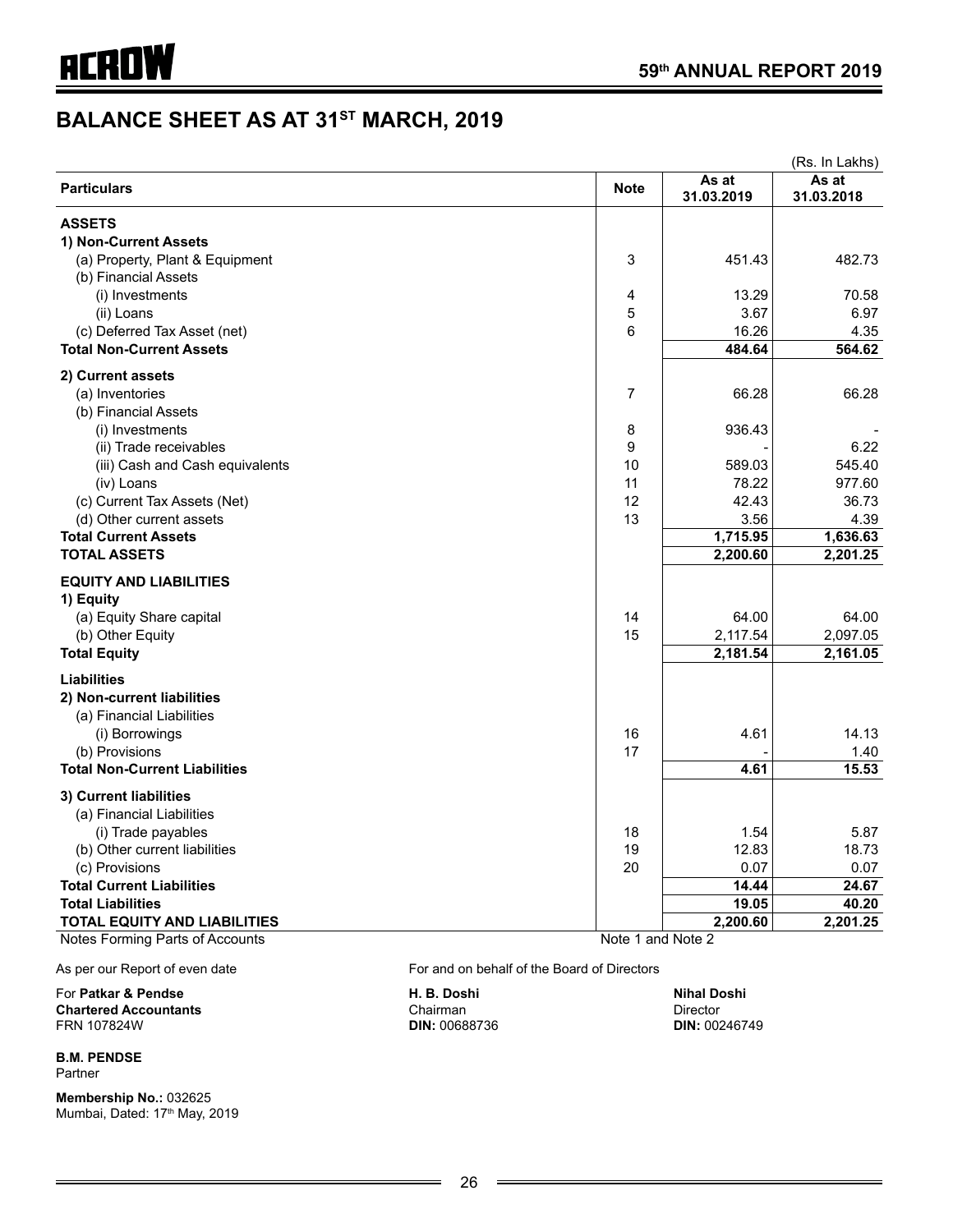## PROFIT AND LOSS ACCOUNT FOR THE YEAR ENDED 31<sup>ST</sup> MARCH, 2019

|                                                                               |             |                          | (Rs. in Lakhs)           |
|-------------------------------------------------------------------------------|-------------|--------------------------|--------------------------|
| <b>Particulars</b>                                                            | <b>Note</b> | Year ended<br>31.03.2019 | Year ended<br>31.03.2018 |
| <b>INCOME</b>                                                                 |             |                          |                          |
| (i) Revenue from operations                                                   |             |                          |                          |
| (ii) Other income                                                             | 21          | 112.52                   | 151.40                   |
| <b>Total Income</b>                                                           |             | 112.52                   | 151.40                   |
| <b>EXPENSES</b>                                                               |             |                          |                          |
| Cost of Raw Materials Consumption                                             | 22          |                          | $-1.86$                  |
| Changes in Inventories of Finished Goods, Work-in-progress and Stock in trade | 23          |                          | 1.50                     |
| Employee benefits expense                                                     | 24          | 6.32                     | 7.61                     |
| Finance costs                                                                 | 25          | 0.58                     | 0.19                     |
| Depreciation and amortization expense                                         | 3           | 33.10                    | 38.50                    |
| Other expenses                                                                | 26          | 63.93                    | 106.31                   |
| <b>Total expenses</b>                                                         |             | 103.94                   | 152.23                   |
| Profit/ (loss) before tax                                                     |             | 8.58                     | $-0.83$                  |
| Tax expense:                                                                  |             |                          |                          |
| (1) Current tax                                                               |             |                          |                          |
| (2) Defferred Tax                                                             |             | $-11.91$                 | $-1.02$                  |
| Total Comprehensive Income for the period                                     |             | 20.50                    | 0.20                     |
| Earnings per equity share (for continuing operation):                         |             |                          |                          |
| Basic & Diluted                                                               |             | 3.20                     | 0.03                     |
| Notes Forming Parts of Accounts                                               |             | Note 1 and Note 2        |                          |

**For Patkar & Pendse Chartered Accountants**  $FRN 107824W$ 

**B.M. PENDSE**  Partner

**Membership No.:** 032625 Mumbai, Dated: 17<sup>th</sup> May, 2019

As per our Report of even date For and on behalf of the Board of Directors

| H. B. Doshi          | Nihal Doshi          |
|----------------------|----------------------|
| Chairman             | Director             |
| <b>DIN: 00688736</b> | <b>DIN: 00246749</b> |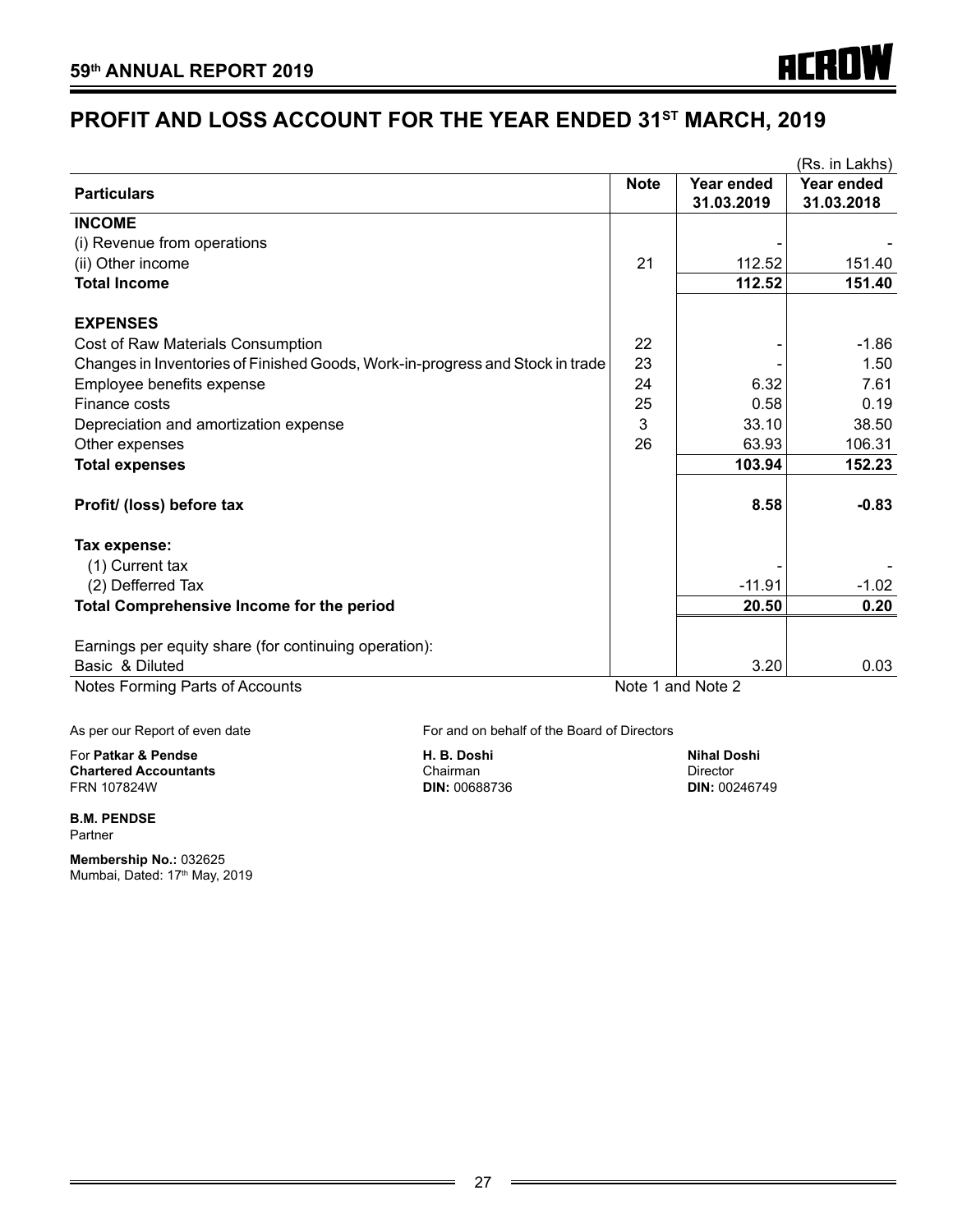## **CASH FLOW STATEMENT FOR THE YEAR ENDED 31ST MARCH, 2019**

| <b>Particular</b>                                                                                | As at 31 March, 2019 |          |           | As at 31 March, 2018 |  |
|--------------------------------------------------------------------------------------------------|----------------------|----------|-----------|----------------------|--|
|                                                                                                  | Rs.                  | Rs.      | Rs.       | Rs.                  |  |
| A. Cash Flow From Operating Activities<br>Net Profit / (Loss) Before Extraordinary Items and Tax |                      | 8.58     |           | $-0.82$              |  |
| <b>Adjustments For:</b>                                                                          |                      |          |           |                      |  |
| Depreciation                                                                                     | 33.10                |          | 38.50     |                      |  |
| Diminution in investment value                                                                   | 9.34                 |          |           |                      |  |
| Provision for doubtful advances                                                                  | 3.30                 |          |           |                      |  |
| (Profit) / loss on sale / write off of Investments                                               | 2.53                 |          | $-31.90$  |                      |  |
| <b>Finance Costs</b>                                                                             | 0.58                 |          | 0.19      |                      |  |
| Dividend Paid                                                                                    |                      |          | 0.86      |                      |  |
| Interest Income<br>Provision No Longer Required                                                  | $-1.26$<br>$-0.69$   |          | $-91.71$  |                      |  |
| Dividend Income                                                                                  | $-51.90$             |          | $-4.26$   |                      |  |
|                                                                                                  |                      | $-5.00$  |           | $-88.33$             |  |
| <b>Operating Profit Before Working Capital Changes</b><br>Changes in Working Capital:            |                      | 3.58     |           | $-89.15$             |  |
| Adjustments For (Increase) / Decrease in Operating Assets:                                       |                      |          |           |                      |  |
| Inventories                                                                                      | 0.00                 |          | 18.40     |                      |  |
| <b>Trade Receivables</b>                                                                         | 6.22                 |          | 51.83     |                      |  |
| Short-Term Loans and Advances                                                                    | $-6.62$              |          | $-17.08$  |                      |  |
| <b>Current Tax Assets (Net)</b>                                                                  | $-5.69$              |          |           |                      |  |
| Long-Term Loans and Advances                                                                     | $-0.00$              |          | 9.73      |                      |  |
| <b>Other Current Assets</b>                                                                      | 0.83                 |          | $-0.27$   |                      |  |
|                                                                                                  |                      |          |           |                      |  |
| Adjustments for Increase / (Decrease) in Operating Liabilities:<br><b>Trade Pavables</b>         | $-4.33$              |          | $-14.52$  |                      |  |
| <b>Other Current Liabilities</b>                                                                 | $-5.20$              |          | $-33.78$  |                      |  |
| <b>Short-Term Provisions</b>                                                                     |                      |          | $-0.21$   |                      |  |
| Long-Term Provisions                                                                             | $-1.40$              |          | 0.31      |                      |  |
| Other Long-Term Liabilities                                                                      |                      |          | $-0.05$   |                      |  |
|                                                                                                  |                      | $-16.19$ |           | 14.35                |  |
| Cash Generated from Operations                                                                   |                      | $-12.61$ |           | $-74.80$             |  |
| Net Income Tax Paid and DDT                                                                      |                      |          |           |                      |  |
| Net Cash Flow from Operating Activities (A)                                                      |                      | $-12.61$ |           | $-74.80$             |  |
| <b>B. Cash Flow From Investing Activities</b>                                                    |                      |          |           |                      |  |
| Capital Expenditure on Fixed Assets                                                              | $-1.80$              |          | $-0.71$   |                      |  |
| Inter-corporate deposits given                                                                   |                      |          | $-204.00$ |                      |  |
| Interest received                                                                                | 1.26                 |          | 91.71     |                      |  |
| Dividend Received                                                                                | 51.90                |          | 4.26      |                      |  |
| Procceds from Sale of Investmenst (Mutual fund)                                                  | 1.631.87             |          | 100.81    |                      |  |
| Purchase of Investmenst (Mutual fund)                                                            | $-2,522.88$          |          |           |                      |  |
| Intercorporate deposits- Given                                                                   | $-94.00$             |          |           |                      |  |
| Intercorporate deposits- Receipt                                                                 | 1,000.00             |          |           |                      |  |
| Net Cash Flow Used in Investing Activities (B)                                                   |                      | 66.35    |           | $-7.92$              |  |
| C. Cash Flow from Financing Activities                                                           |                      |          |           |                      |  |
| Proceeds from Issue of Equity/Preference Shares/General Reserves                                 |                      |          | 3.24      |                      |  |
| Repayment from Long-Term Borrowings                                                              | $-9.52$              |          | $-14.15$  |                      |  |
| (Profit) / loss on sale / write off of Investments                                               |                      |          | 31.90     |                      |  |
| <b>Finance Cost</b>                                                                              | $-0.58$              |          | $-0.19$   |                      |  |
| Dividend Paid                                                                                    |                      |          | $-0.86$   |                      |  |
| Net Cash Flow from Financing Activities (C)                                                      |                      | $-10.10$ |           | 19.94                |  |
| Net Increase in Cash And Cash Equivalents (A+B+C)                                                |                      | 43.63    |           | $-62.78$             |  |
| Cash and Cash Equivalents at the Beginning of the Year                                           |                      | 545.40   |           | 608.18               |  |
| Cash and Cash Equivalents at the end of the Year                                                 |                      | 589.03   |           | 545.40               |  |

Notes Forming Parts of Accounts

For **Patkar & Pendse H. B. Doshi Nihal Doshi Chartered Accountants**<br> **Chairman Chairman** Director<br> **Chairman** Director<br>
DIN: 00688736 DIN: 00246749

**B.M. PENDSE** 

Partner

**Membership No.:** 032625 Mumbai, Dated: 17<sup>th</sup> May, 2019

As per our Report of even date For and on behalf of the Board of Directors

FRN 107824W **DIN:** 00688736 **DIN:** 00246749

 $\overline{a}$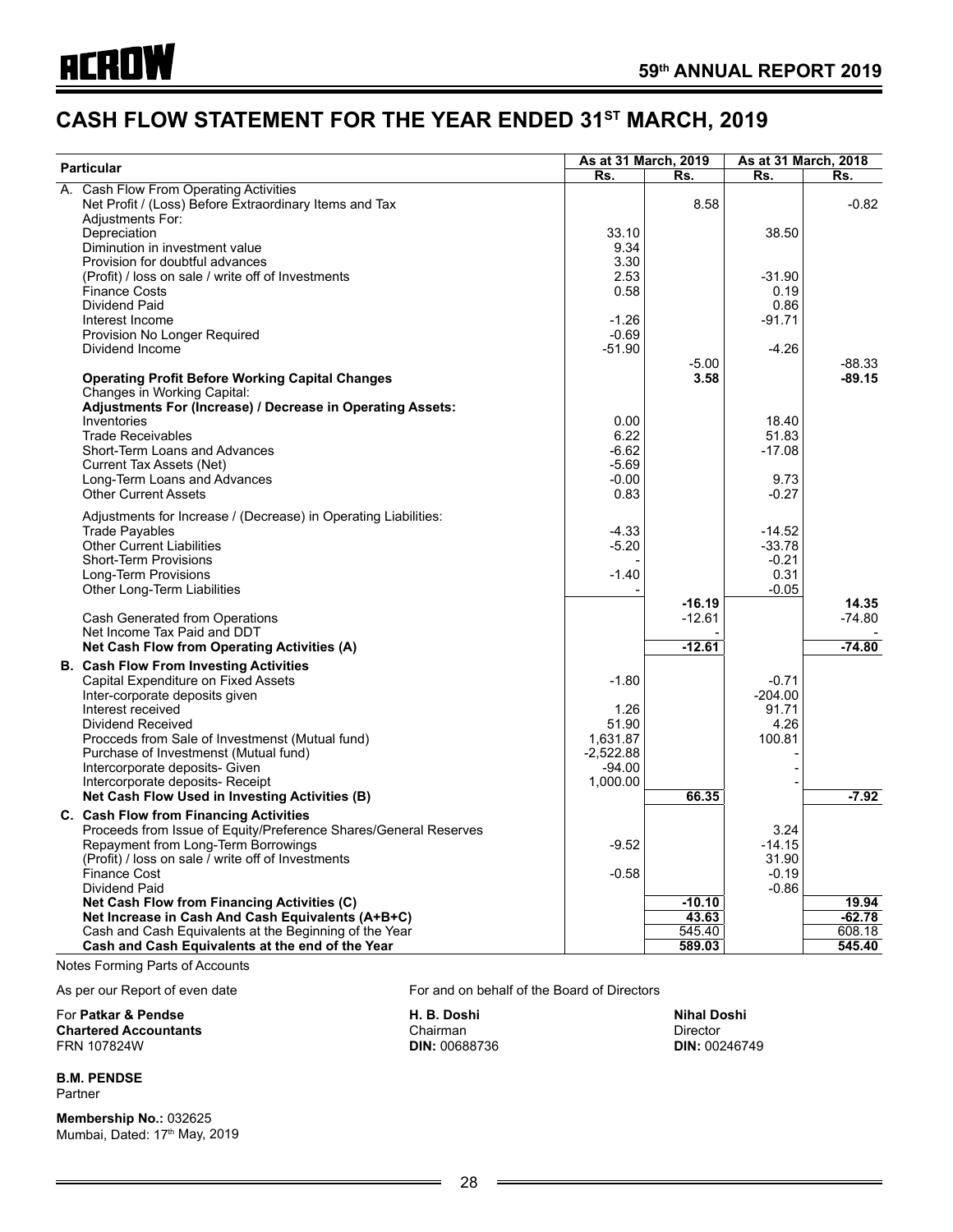

## **Statement of changes in equity**

(Currency : Indian Rupee )

| <b>Equity share capital</b>   | (Rs. In Lakhs)      |
|-------------------------------|---------------------|
| Particulars (refer note. 12)  | <b>Total equity</b> |
|                               | share capital       |
| Balance as on a 1 April 2017  | 64                  |
| Changes in FY 2017-18         |                     |
| Balance as on a 31 March 2018 | 64                  |
| Changes in FY 2018-19         |                     |
| Balance as on a 31 March 2019 | 64                  |

#### **Other equity**

| Particulars (refer note no. 9b) | <b>Reserves and surplus</b> |                |                 | <b>Total other</b> |
|---------------------------------|-----------------------------|----------------|-----------------|--------------------|
|                                 | General                     | Capital        | <b>Retained</b> | equity             |
|                                 | reserve                     | <b>reserve</b> | earnings        |                    |
| Balance as on a 1 April 2017    | 657.15                      | 12.79          | 1,423.67        |                    |
| <b>Profit for FY 2017-18</b>    |                             |                |                 |                    |
| Comprehensive income            | 3.24                        |                | 0.20            |                    |
| Other- Comprehensive income     |                             |                |                 |                    |
| Balance as on a 31 March 2018   | 660.39                      | 12.79          | 1,423.87        | 2,097.05           |
| <b>Profit for FY 2018-19</b>    |                             |                |                 |                    |
| Comprehensive income            |                             |                | 20.50           |                    |
| Other- Comprehensive income     |                             |                |                 |                    |
| Balance as on a 31 March 2019   | 660.39                      | 12.79          | 1,444.37        | 2,117.54           |

The above statement of Changes in Equity should be read in conjunction with the accompanying notes.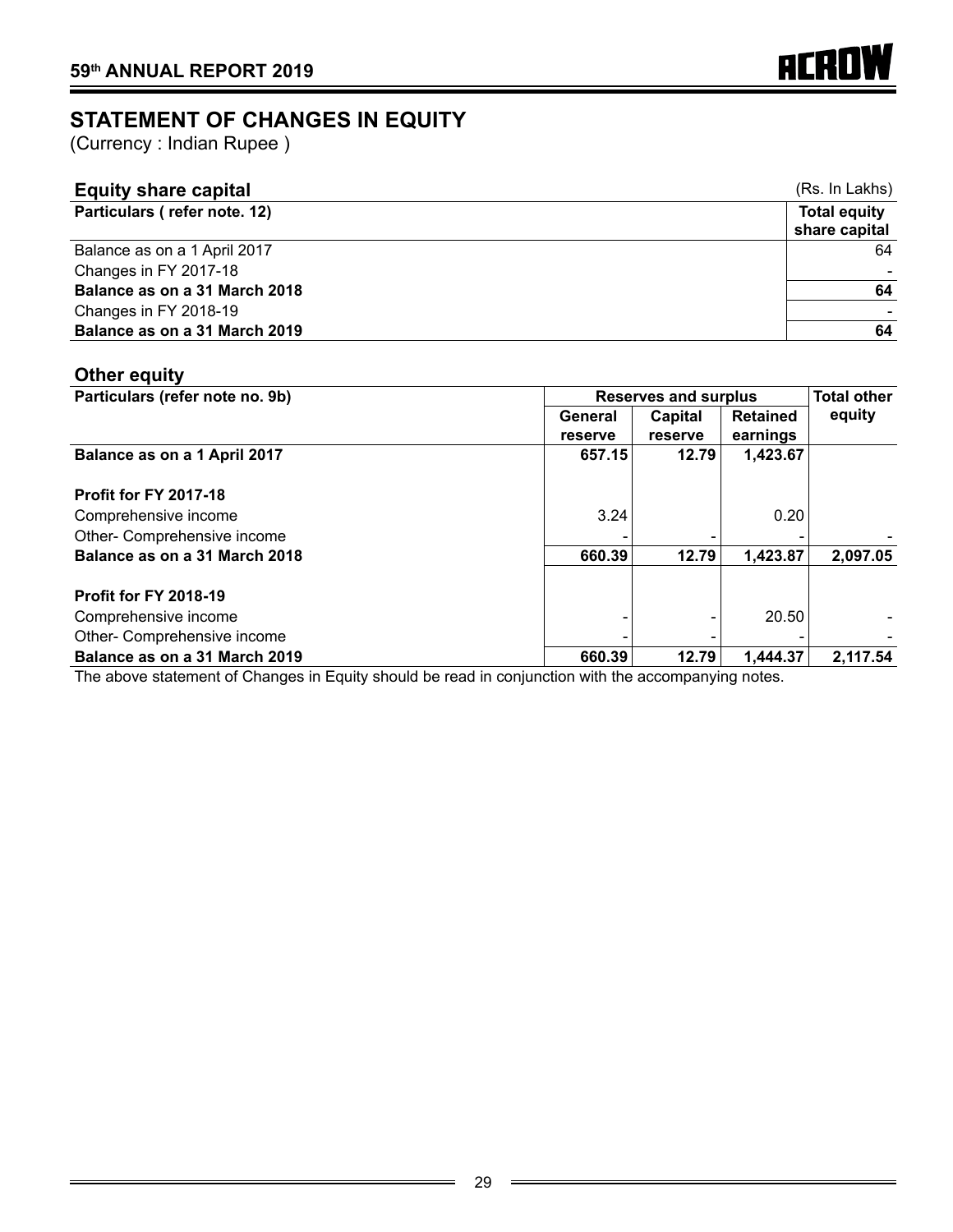#### **Summary of significant accounting policies and other explanatory information**

Note 1 : **Background:** Acrow India Limited ('the Company') is a public limited Company incorporated and domiciled in India and has its registered office at P.O. Ravalgaon, Taluka Malegaon, Nashik, Maharashtra, 423108, Maharashtra, India. The Company is listed on Bombay Stock Exchange.

The Company has been engaged in the manufacture of engineering items namely equipment for the Sugar industry. However, it has temporarily stopped manufacturing operations to revisit the costing of its products.

#### **Note 2: Significant Accounting Policies followed by the Company**

#### **a) Basis of Preparation**

#### **i) Compliance with Ind AS**

These financial statements have been prepared in accordance with the Indian Accounting Standards (hereinafter referred to as the 'Ind AS') as notified by Ministry of Corporate Affairs pursuant to Section 133 of the Companies Act, 2013 ('Act') read with the Companies (Indian Accounting Standards) Rules, 2015 as amended rules and other relevant provisions of the Act .

The accounting policies are applied consistently applied to all the periods presented in the financial statements.

#### **ii) Historical cost convention**

The financial statements have been prepared on a historical cost basis, except for the following:

- Certain financial assets and liabilities that are measured at fair value;
- Assets held for sale measured at lower of carrying amount or fair value less cost to sell;

#### **iii) Current non-current classification**

All assets and liabilities have been classified as current or non-current as per the Company's normal operating cycle (twelve months) and other criteria set out in the Schedule III to the Act.

#### **b) Use of estimates and judgements**

The estimates and judgements used in the preparation of the financial statements are continuously evaluated by the Company and are based on historical experience and various other assumptions and factors (including expectations of future events) that the Company believes to be reasonable under the existing circumstances. Differences between actual results and estimates are recognised in the period in which the results are known/materialised.

The said estimates are based on the facts and events, that existed as at the reporting date, or that occurred after that date but provide additional evidence about conditions existing as at the reporting date.

#### **c) Foreign Currency Translation**

#### **i) Functional and presentation currency**

The Financial Statements are presented in Indian rupees (INR) which is the functional and presentation currency.

#### **ii) Transactions and balances**

Foreign currency transactions are translated into the functional currency using the exchange rates at the dates of the transactions. Foreign exchange gains and losses resulting from the settlement of such transactions and from the translation of monetary assets and liabilities denominated in foreign currencies at year end exchange rates are generally recognised in Profit or Loss, Account.

Foreign exchange differences regarded as an adjustment to borrowing costs are presented in the statement of profit and loss, within finance costs. All other foreign exchange gains and losses are presented in the statement of Profit and Loss on a net basis within other gains / (losses)."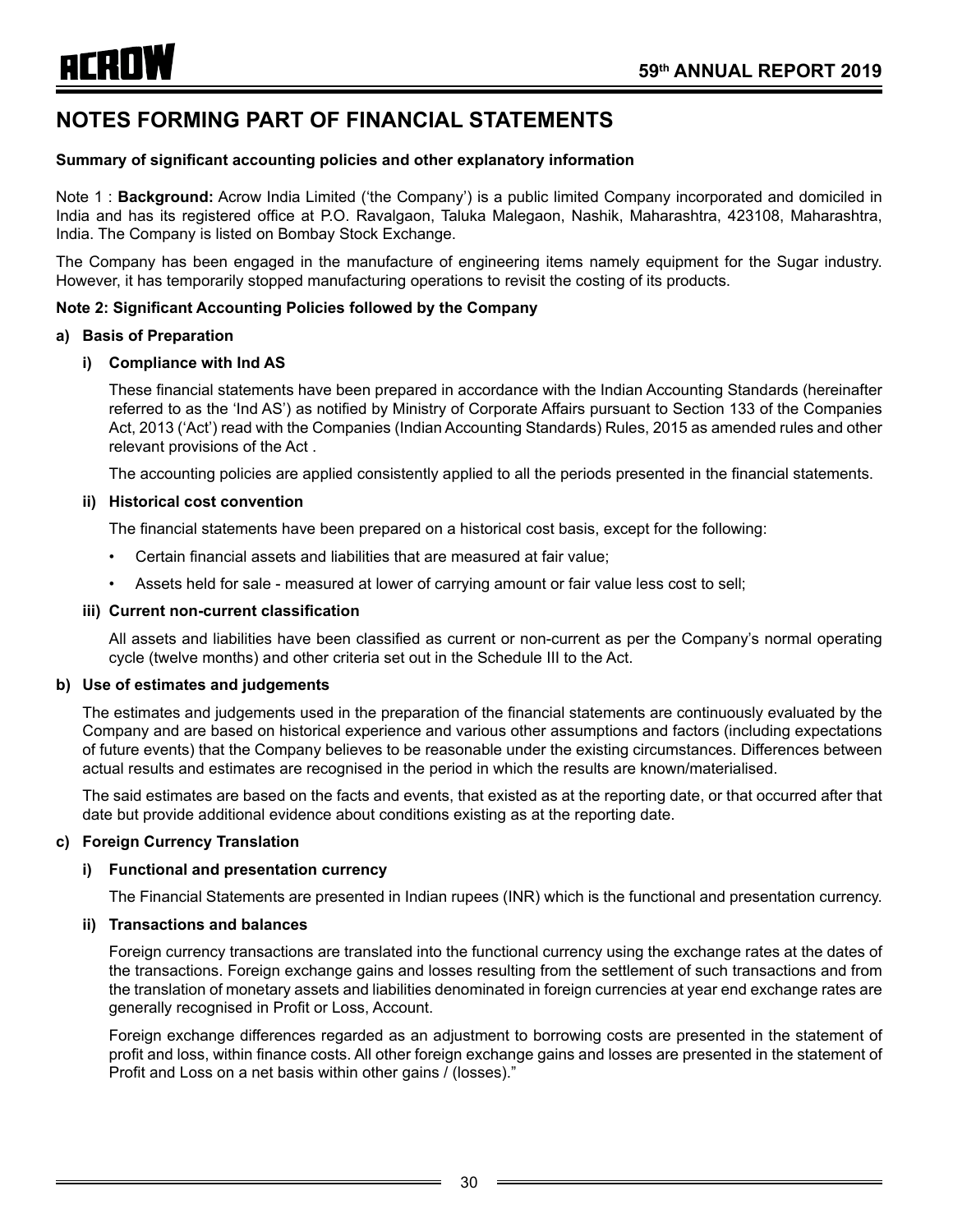#### **d) Revenue Recognition**

- i) Sales are recorded net of Excise duty, trade discounts, rebates, VAT Tax & GST. Purchases are recorded net of Input credit for taxes that are subsequently eligible for Input Credit / Refund.
- ii) Revenue from services is recognized when services are rendered and related costs are incurred.
- iii) Interest Income is recognized on time proportion basis.
- iv) Dividend Income is recognized, at the time when they are actually received.

#### **e) Income Tax**

The income tax expense or credit for the period is the tax payable on the current period's taxable income based on the applicable income tax rate adjusted by changes in deferred tax assets and liabilities attributable to temporary differences.

Deferred income tax is provided in full, using the liability method on temporary differences arising between the tax bases of assets and liabilities and their carrying amount in the financial statement. Deferred income tax is determined using tax rates (and laws) that have been enacted or substantially enacted by the end of the reporting period and are excepted to apply when the related deferred income tax assets is realised or the deferred income tax liability is settled."

Deferred tax assets are recognised for all deductible temporary differences and unused tax losses, only if, it is probable that future taxable amounts will be available to utilise those temporary differences and losses.

Deferred tax assets and liabilities are offset when there is a legally enforceable right to offset current tax assets and liabilities and when the deferred tax balances relate to the same taxation authority. Current tax assets and tax liabilities are offset where the Company has a legally enforceable right to offset and intends either to settle on a net basis, or to realize the asset and settle the liability simultaneously.

Current and deferred tax is recognised in the Statement of Profit and Loss, except to the extent that it relates to items recognised in other comprehensive income or directly in equity. In this case, the tax is also recognised in other comprehensive income or directly in equity, respectively Minimum Alternate Tax (MAT) credit is recognised as deferred tax asset only when and to the extent there is convincing evidence that the Company will pay normal income tax during the specified period. Such asset is reviewed at each Balance Sheet date and the carrying amount of the MAT credit asset is written down to the extent there is no longer a convincing evidence to the effect that the Company will pay normal income tax during the specified period.

#### **f) Cash and Cash Equivalents**

For the purpose of presentation in the statement of cash flows, cash and cash equivalents includes cash on hand, deposits held at call with financial institutions, other short-term, highly liquid investments with original maturities of three months or less that are readily convertible to known amounts of cash and which are subject to an insignificant risk of changes in value, and bank overdrafts. Bank overdrafts are shown within borrowings in current liabilities in the balance sheet.

#### **g) Cash Flow Statements**

Cash flows are prepared using the indirect method, whereby net profit before tax is adjusted for the effects of transactions of non-cash nature, any deferrals or accruals of past or future operating cash receipts or payments and item of income or expenses associated with investing or financing cash flows. The cash flow from operating, investing and financing activities of Company are segregated.

#### **h) Trade Receivables**

Trade receivables are recognised at fair value

#### **i) Inventories**

Inventories of Raw Materials, Work-in-Progress, Stores and spares, Finished Goods and Stock-in-trade are stated 'at cost or net realisable value, whichever is lower'. Goods-in-Transit are stated 'at cost'. Cost comprises all cost of purchase, cost of conversion and other costs incurred in bringing the inventories to their present location and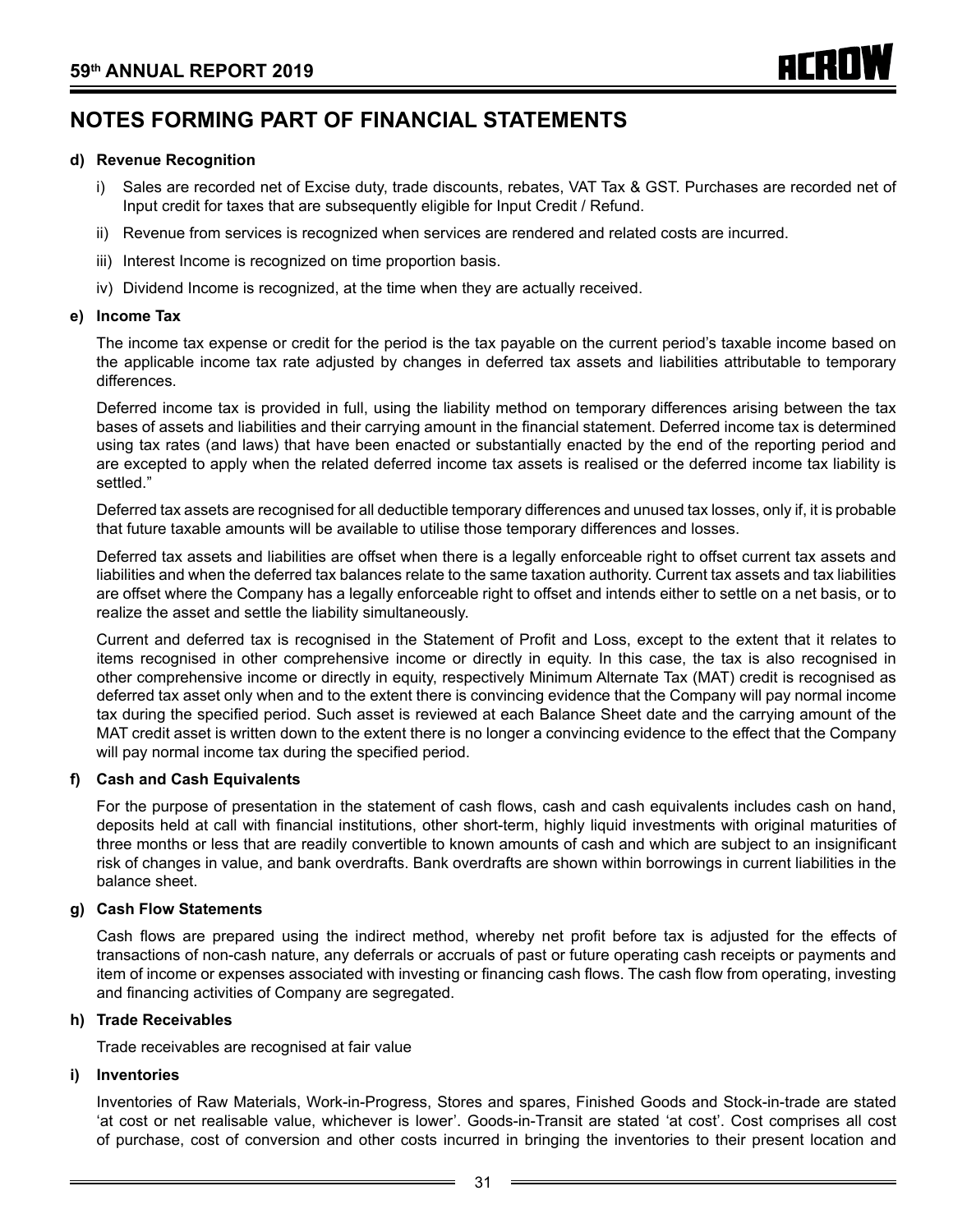

condition. The excise duty in respect of closing inventory of finished goods is included as part of finished goods. Cost formulae used are 'First in-First-out', 'Weighted Average cost'. Due allowance is estimated and made for defective and obsolete items, wherever necessary.

#### **j) Property, Plant and Equipment**

Freehold land is carried at historical cost. All other items of property, plant and equipment are stated at historical cost less depreciation. Historical cost includes expenditure that is directly attributable to the acquisition of the items. Cost may also include transfers from equity of any gains or losses on qualifying cash flow hedges of foreign currency purchases of property, plant and equipment.

Subsequent costs are included in the asset's carrying amount or recognised as a separate asset, as appropriate, only when it is probable that future economic benefits associated with the item will flow to the Company and the cost of the item can be measured reliably. The carrying amount of any component accounted for as a separate asset is derecognised when replaced. All other repairs and maintenance are charged to profit or loss during the reporting period in which they are incurred."

#### **Transition to Ind AS**

On transition to Ind AS, the Company has elected to continue with the carrying value of all of its property, plant and equipment recognised as at April 1, 2016 measured as per the previous GAAP and use that carrying value as the deemed cost of the property, plant and equipment.

#### **Depreciation methods, estimated useful lives and residual value**

Depreciation is calculated using the straight-line method to allocate their cost, net of their residual values, over their estimated useful lives or, in the case of certain leased furniture, fittings and equipment, the shorter lease term as follows:

| <b>Asset Class</b>     | <b>Useful Life</b> |
|------------------------|--------------------|
| Freehold land          | -                  |
| Leasehold land         | As per lease life  |
| <b>Buildings</b>       | 60 Years           |
| Furniture and fixtures | 10 Years           |
| Office equipments      | 15 Years           |
| <b>Vehicles</b>        | 8 Years            |

#### **Impairment of Assets**

At each Balance sheet date, the management reviews the carrying amount of its assets and goodwill included in each Cash generating Unit to determine whether there is any indication that those assets were impaired. If any such indication exists, the recoverable amount of the asset is estimated in order to determine the extent of impairment loss. Recoverable amount of an asset is the higher of an asset's net selling price and value in use. In assessing value in use, the estimated future cash flows from the continuing use of the asset and from its disposal are discounted to their present value using a pre-tax discount rate that reflects the current market assessments of time value and the risks specific to the asset. Reversal of impairment loss is recognized immediately as income in the profit and loss account."

#### **k) Investments**

Long-term investments are carried at cost. However, provision for diminution is made to recognise a decline, other than temporary, in the value of investments, such reduction being determined and made for each investment individually. Current Investments are valued at lower of cost or fair value.

#### **l) Borrowing costs**

Borrowing cost directly attributable to acquisition of Qualifying Fixed Assets is capitalised. All other borrowing costs are charged to Profit and Loss Account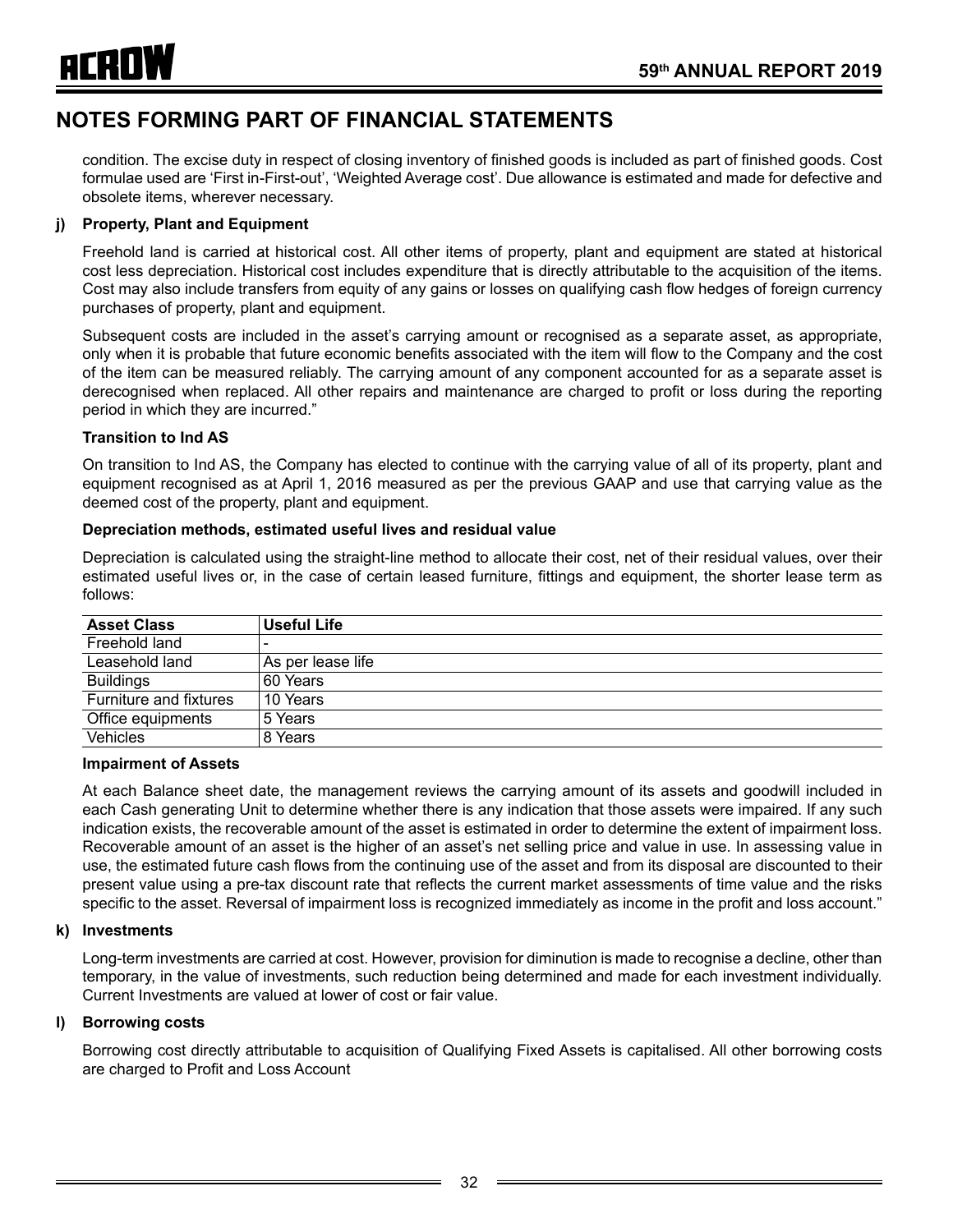#### **m) Trade and Other Payables**

These amounts represent liabilities for goods and services provided to the Company prior to the end of financial year which are unpaid. The amounts are unsecured and are usually paid on recognition. Trade and other payables are presented as current liabilities unless payment is not due within 12 months after the reporting period.

#### **n) Provisions and Contingent Liabilities**

A provision is recognised when the Company has a present obligation as a result of past events and it is probable that an outflow of resources will be required to settle the obligation in respect of which a reliable estimate can be made. Provisions (excluding retirement benefits) are determined based on the best estimate required to settle the obligation at the Balance Sheet date. These are reviewed at each Balance Sheet date and adjusted to reflect the current best estimates.

Contingent liabilities are disclosed in respect of possible obligations that arise from past events, whose existence would be confirmed upon the occurrence or non occurrence of one or more uncetain furture events not wholly within the control of the Company.

#### **o) Employee Benefits**

#### **Short-term obligations**

Liabilities for wages and salaries, including non-monetary benefits that are expected to be settled wholly within 12 months after the end of the period in which the employees render the related service are recognised in respect of employees' services up to the end of the reporting period and are measured at the amounts expected to be paid when the liabilities are settled.

#### **Gratuity obligations**

As the employees are less than the minimum threshold to applicability of the Payment of Gratuity Act, 1972; no provision for Gratuity made in the Accounts

#### **p) Contributed Equity**

#### **Equity shares are classified as equity.**

Incremental costs directly attributable to the issue of new shares or options are shown in equity as a deduction, net of tax, from the proceeds.

#### i) Earnings per Share

Basic earnings per share is calculated by dividing:

- The profit attributable to owners of the Company
- By the weighted average number of equity shares outstanding during the financial year, adjusted for bonus elements in equity shares issued during the year.

#### **Diluted earnings per share**

Diluted earnings per share adjusts the figures used in the determination of basic earnings per share to take into account:

- the after income tax effect of interest and other financing costs associated with dilutive potential equity shares, and
- the weighted average number of additional equity shares that would have been outstanding assuming the conversion of all dilutive potential equity shares.
- ii) Dividends to shareholders

Annual dividend distribution to the shareholders is recognised as a liability in the period in which the dividends are approved by shareholders. Any interim dividend paid is recognised on approval by board of directors. Dividend payable and corresponding tax on dividend distribution is recognised directly in equity.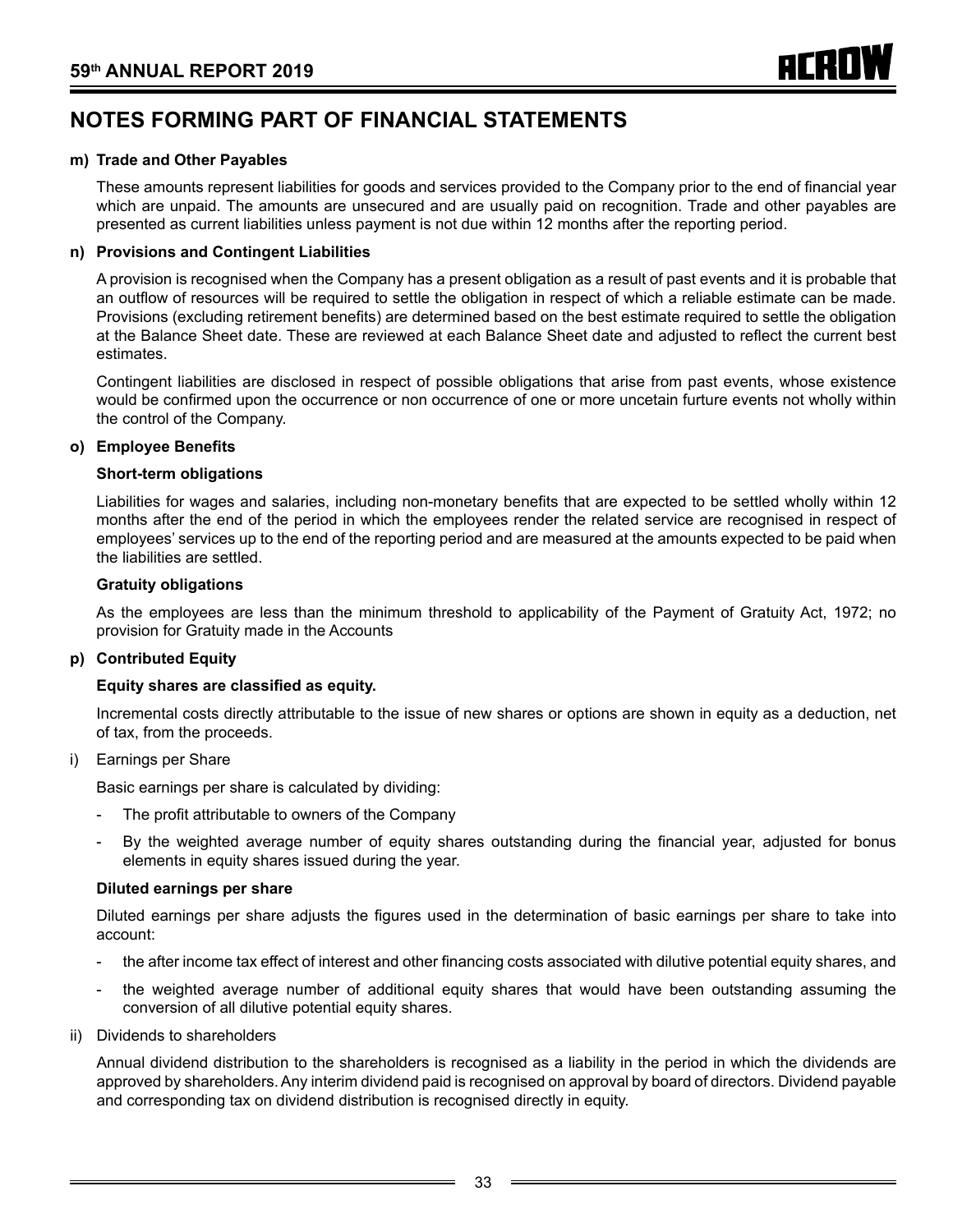#### **Note 3 : Tangible assets (Rs. in Lakhs)**

| now o . Tangibio assolis                          |                   |                  |                              |                                           |                 |                                                                     | , , , , , , , , , , , , , , , , , , , |
|---------------------------------------------------|-------------------|------------------|------------------------------|-------------------------------------------|-----------------|---------------------------------------------------------------------|---------------------------------------|
| <b>Particulars</b>                                | Leasehold<br>Land | <b>Buildings</b> | Plant &<br><b>Equipments</b> | <b>Electrical</b><br><b>Installations</b> | <b>Vehicles</b> | <b>Office</b><br><b>Equipment</b><br>& Furniture,<br><b>Fixture</b> | <b>Total</b>                          |
| <b>Gross block</b>                                |                   |                  |                              |                                           |                 |                                                                     |                                       |
| <b>Balance as on</b><br>31 March 2018             | 5.31              | 686.41           | 248.40                       | 22.56                                     | 87.48           | 75.26                                                               | 1,125.42                              |
| Additions                                         |                   |                  |                              |                                           |                 | 1.80                                                                | 1.80                                  |
| <b>Disposals</b>                                  |                   |                  |                              |                                           |                 |                                                                     |                                       |
| <b>Balance as on</b><br>31 March 2019             | 5.31              | 686.41           | 248.40                       | 22.56                                     | 87.48           | 77.06                                                               | 1,127.22                              |
| <b>Accumulated depreciation</b><br>/ amortisation |                   |                  |                              |                                           |                 |                                                                     |                                       |
| <b>Balance as on</b><br>31 March 2018             | 2.19              | 252.99           | 244.97                       | 21.86                                     | 46.28           | 74.40                                                               | 642.69                                |
| Depreciation / Amortisation<br>charge             | 0.06              | 16.74            | 2.03                         |                                           | 14.28           |                                                                     | 33.10                                 |
| Depreciation / Amortisation<br>charge on disposal |                   |                  |                              |                                           |                 |                                                                     |                                       |
| <b>Balance as on</b><br>31 March 2019             | 2.25              | 269.73           | 247.00                       | 21.86                                     | 60.56           | 74.40                                                               | 675.79                                |
| Net block                                         |                   |                  |                              |                                           |                 |                                                                     |                                       |
| As at 31 March 2019                               | 3.06              | 416.68           | 1.40                         | 0.70                                      | 26.92           | 2.66                                                                | 451.43                                |
| <b>As at 31 March 2018</b>                        | 3.12              | 433.42           | 3.43                         | 0.70                                      | 41.20           | 0.86                                                                | 482.73                                |

| <b>Note 4: Investments - Non Current</b>                                               |                     | (Rs. in Lakhs)      |
|----------------------------------------------------------------------------------------|---------------------|---------------------|
| <b>Particulars</b>                                                                     | As at<br>31.03.2019 | As at<br>31.03.2018 |
| Investment in equity instruments (non trade invetsments)                               |                     |                     |
| Quoted                                                                                 |                     |                     |
| 28,480 (PY : 28,480) shares of Rs 10/- each fully paid up in IDBI Bank Ltd.            | 23.14               | 23.14               |
| <b>Unquoted</b>                                                                        |                     |                     |
| 1,00,000 (PY : 1,00,000) shares of Rs 10/- each fully paid up in MPR Refractories Ltd. | 25.00               | 25.00               |
|                                                                                        | 48.14               | 48.14               |
| Less: Provision for diminution in value of investments                                 | 34.85               | 27.56               |
| Investment in equity instruments                                                       | 13.29               | 20.58               |
| <b>Investments in Govt Bonds</b>                                                       |                     |                     |
| National Highway Authority of India                                                    |                     | 50.00               |
| Total                                                                                  | 13.29               | 70.58               |
| Aggregate amount of quoted investments                                                 | 23.14               | 23.14               |
| Aggregate market value of quoted investments                                           | 13.29               | 20.58               |
| Aggregate amount of unquoted investments                                               | 25.00               | 75.00               |

− a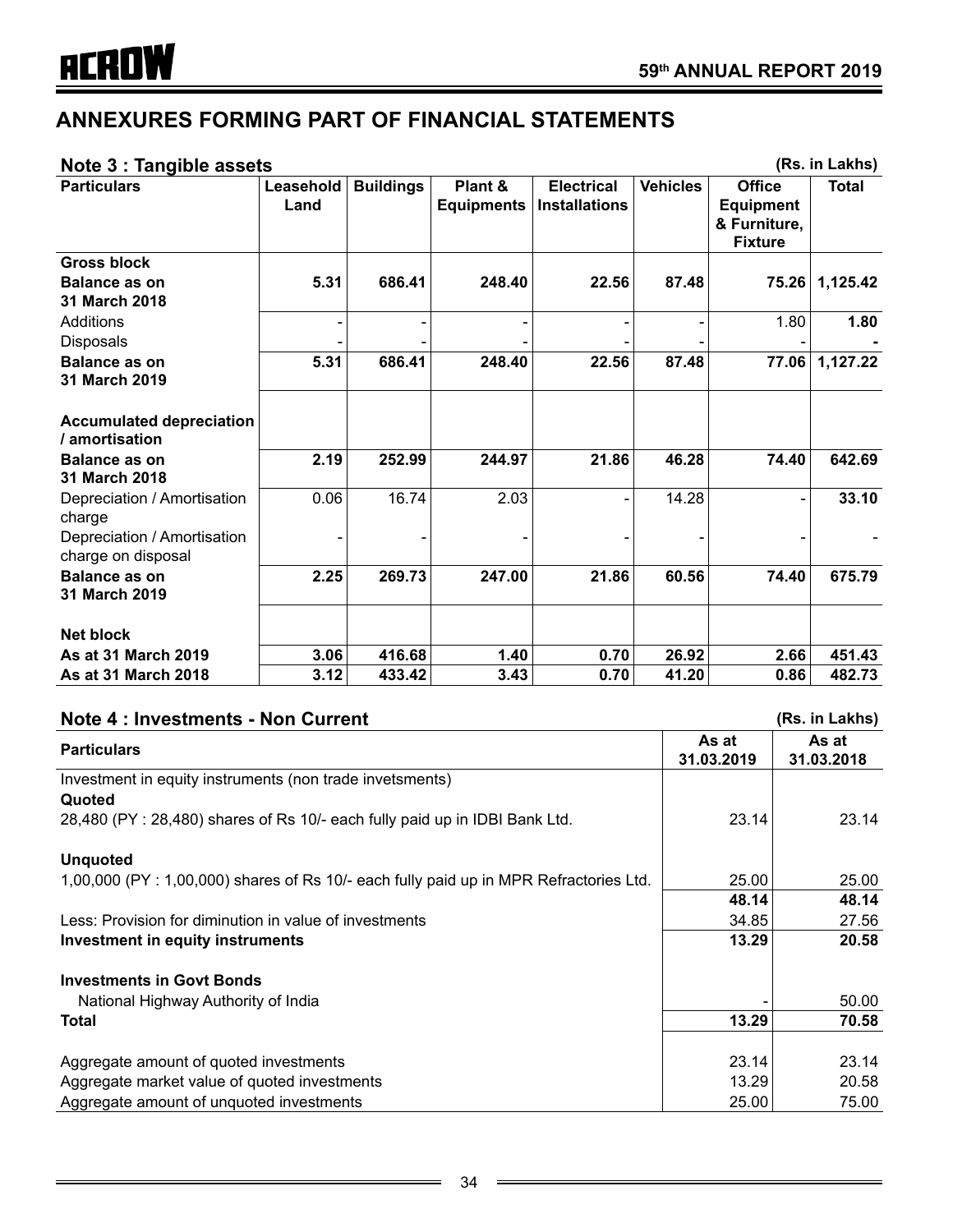| Note 5 : Loan - Non Current                    |            | (Rs. in Lakhs) |
|------------------------------------------------|------------|----------------|
| <b>Particulars</b>                             | As at      | As at          |
|                                                | 31.03.2019 | 31.03.2018     |
| <b>Security Deposits</b>                       | 6.97       | 6.97           |
| Less: Provision for doubtful security deposits | 3.30       |                |
| <b>Total</b>                                   | 3.67       | 6.97           |
|                                                |            |                |

| Note 6 : Deferred Tax Assets (net) |            | (Rs. in Lakhs) |
|------------------------------------|------------|----------------|
| <b>Particulars</b>                 | As at      | As at          |
|                                    | 31.03.2019 | 31.03.2018     |
| Depreciation                       | 5.79       | 4.35           |
| Others                             | 10.47      |                |
|                                    | 16.26      | 4.35           |

## **Note 7 : Inventories (Rs. in Lakhs)**

| <b>Particulars</b>                          | As at<br>31.03.2019 | As at<br>31.03.2018 |
|---------------------------------------------|---------------------|---------------------|
| (At lower of cost and net realisable value) |                     |                     |
| <b>Raw Material</b>                         | 31.97               | 31.97               |
| Work-in-Progress                            | 16.56               | 16.56               |
| Finished goods                              | 14.53               | 14.53               |
| Stores and spares                           | 3.23                | 3.23                |
| <b>Total</b>                                | 66.28               | 66.28               |

| <b>Note 8: Investment - Current</b>                       |                     | (Rs. in Lakhs)      |
|-----------------------------------------------------------|---------------------|---------------------|
| <b>Particulars</b>                                        | As at<br>31.03.2019 | As at<br>31.03.2018 |
| <b>Unquoted</b>                                           |                     |                     |
| i. Investment in mutual funds                             |                     |                     |
| 70,97,161.399 (PY: Nil) units of Edelweiss Arbitrage Fund | 870.57              |                     |
| 1,735.266 (PY: Nil) units of HDFC Liquid Fund             | 17.91               |                     |
| <b>Total</b>                                              | 888.48              |                     |
| Less: Provision for diminishing in Value of investment    | 2.04                |                     |
|                                                           | 886.43              |                     |
| ii. Investments in Government Bonds                       | 50.00               |                     |
| Total                                                     | 936.43              |                     |
|                                                           |                     |                     |
| Aggregate amount of quoted investments                    | 888.48              |                     |
| Aggregate market value of quoted investments              | 886.43              |                     |
| Aggregate amount of unquoted investments                  | 50.00               |                     |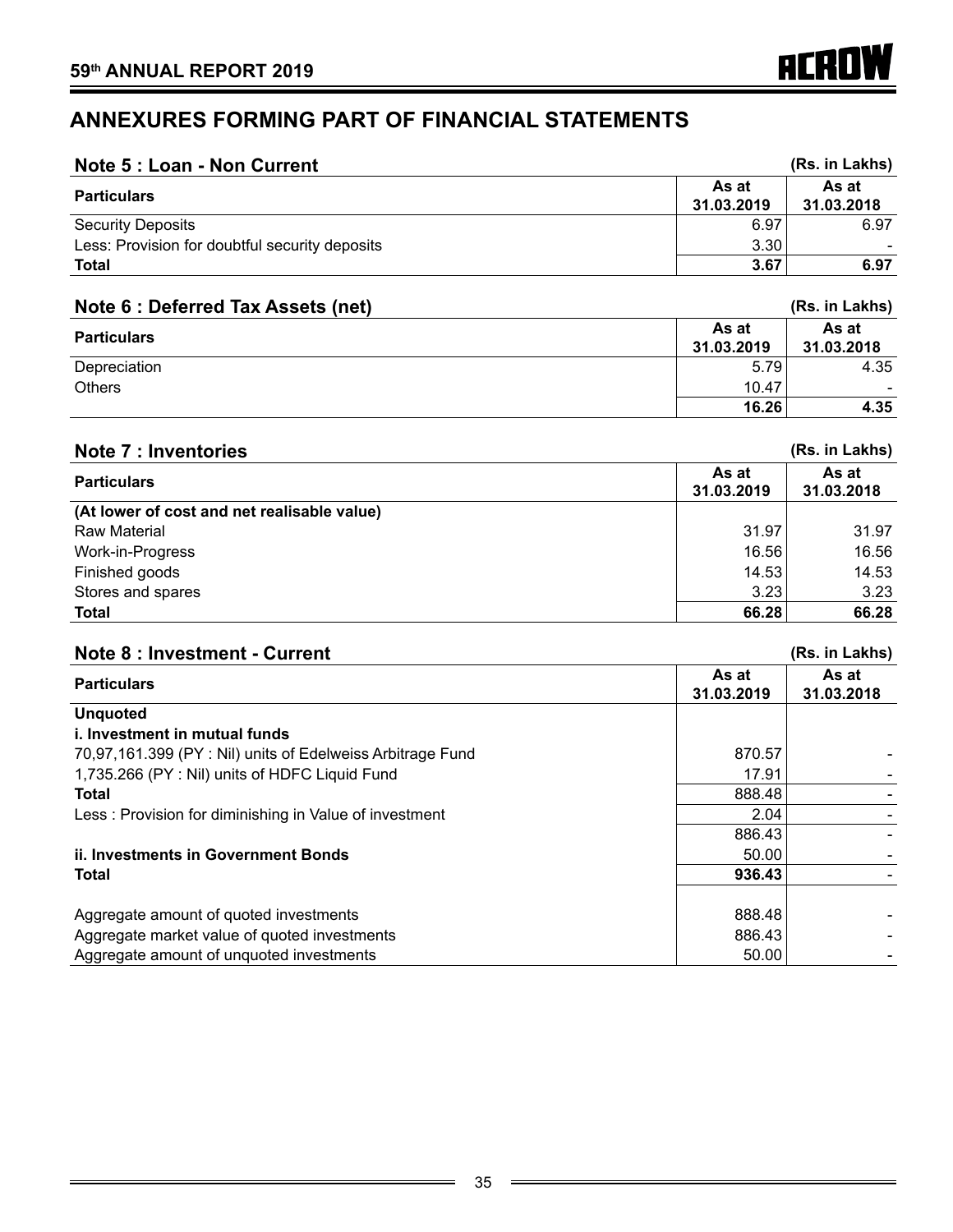| Note 9 : Trade receivables                                                                                       |                     | (Rs. in Lakhs)      |
|------------------------------------------------------------------------------------------------------------------|---------------------|---------------------|
| <b>Particulars</b>                                                                                               | As at<br>31.03.2019 | As at<br>31.03.2018 |
| Trade Receivables Due more then six months<br>Other receivable<br>Less: Provision for doubtful trade receivables |                     | 6.22                |
|                                                                                                                  |                     | 6.22                |

| Note 10 : Cash and cash equivalents |                     | (Rs. in Lakhs)      |
|-------------------------------------|---------------------|---------------------|
| <b>Particulars</b>                  | As at<br>31.03.2019 | As at<br>31.03.2018 |
| <b>Cash on Hand</b>                 | 0.02                | 0.05                |
| <b>Balances With Banks</b>          |                     |                     |
| - in Current Accounts               | 3.91                | $-25.71$            |
| - in deposit                        | 585.10              | 570.10              |
| - Unpaid dividend accounts          |                     | 0.96                |
|                                     | 589.03              | 545.40              |

| Note 11 : Loan - Current                                            |            | (Rs. in Lakhs) |
|---------------------------------------------------------------------|------------|----------------|
| <b>Particulars</b>                                                  |            | As at          |
|                                                                     | 31.03.2019 | 31.03.2018     |
| Loans and Advances to employees (Secured, considered good)          |            |                |
| Prepaid expenses - Unsecured, considered good                       | 0.86       | 1.30           |
| Inter corporate deposits - Unsecured, considered good               | 37.00      | 943.00         |
| (Given to Related party, repayable on demand) (Refer note 30)       |            |                |
| Balances with government authorities (Unsecured, considered good) : |            |                |
| VAT/GST Credit receivable                                           | 35.36      | 28.30          |
| Others:                                                             |            |                |
| Advance Recoverable                                                 | 5.00       | 5.00           |
| <b>Total</b>                                                        | 78.22      | 977.60         |

| Note 12 : Current Tax Assets (Net)                                         |                     | (Rs. in Lakhs)      |
|----------------------------------------------------------------------------|---------------------|---------------------|
| <b>Particulars</b>                                                         | As at<br>31.03.2019 | As at<br>31.03.2018 |
| Current Tax Assets net of provision of Rs.6.66 lakhs (P.Y. Rs. 6.66 lakhs) | 42.43               | 36.73               |
| Total                                                                      | 42.43               | 36.73               |

| Note 13 : Other current assets       |                     | (Rs. in Lakhs)      |
|--------------------------------------|---------------------|---------------------|
| <b>Particulars</b>                   | As at<br>31.03.2019 | As at<br>31.03.2018 |
| Interest accrued on deposits & loans | 3.33                | 4.16                |
| Fund balance in Gratuity A/c         | 0.23                | 0.23                |
| <b>Total</b>                         | 3.56                | 4.39                |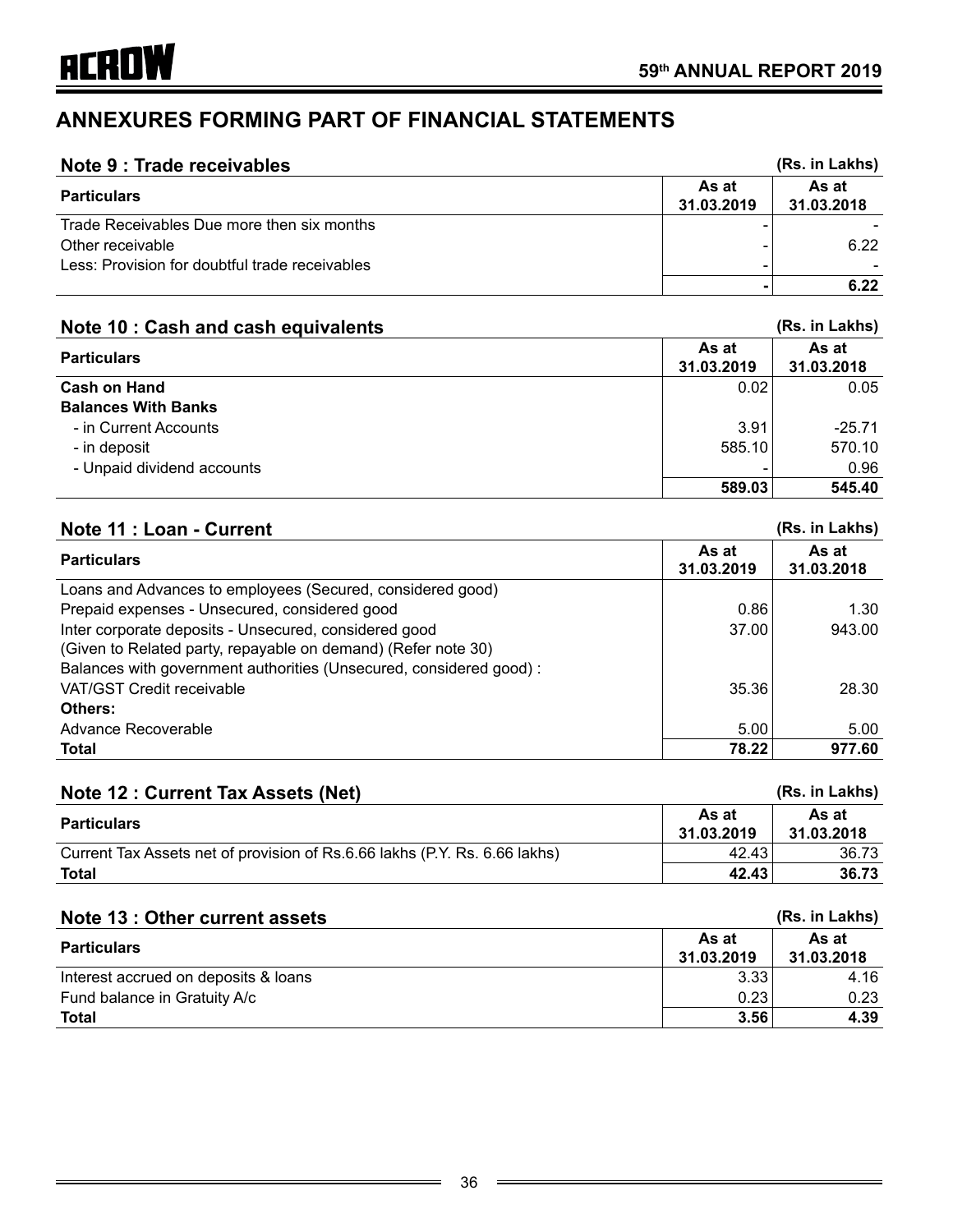| <b>Note 14: Share Capital</b>                             |                     | (Rs. in Lakhs)      |
|-----------------------------------------------------------|---------------------|---------------------|
| <b>Particulars</b>                                        | As at<br>31.03.2019 | As at<br>31.03.2018 |
| <b>Authorised Capital</b>                                 |                     |                     |
| 10,00,000 Equity shares (p.y. 10,00,000) of Rs. 10/- each | 100.00              | 100.00              |
| <b>Issued, Subscribed and Paid Up Capital</b>             |                     |                     |
| 6,40,000 Equity shares (p.y. 6,40,000) of Rs. 10/- each.  | 64.00               | 64.00               |
|                                                           | 64.00               | 64.00               |

#### **Note 14.1 : Share Capital Reconciliation:**

| <b>Particulars</b>                              | <b>Equity Shares</b> |        |
|-------------------------------------------------|----------------------|--------|
|                                                 | No. of shares        | Amount |
| Shares outstanding at the beginning of the year | 640,000              | 64.00  |
| Shares issued during the year                   |                      |        |
| Shares bought back during the year              |                      |        |
| Shares outstanding at the end of the year       | 640,000              | 64.00  |

#### **Note 14.2 : Shares held by each shareholder holding more than five per cent shares**

|                        | As at 31-Mar-19              |     |                  |              | As at 31-Mar-18 |  |
|------------------------|------------------------------|-----|------------------|--------------|-----------------|--|
| Name of Shareholder    | No. of shares   % of holding |     | No. of<br>shares | % of holding |                 |  |
| Carina Finvest Limited | 316,000                      | 49% | 316,000          | 49%          |                 |  |

There is no change in the shares outstanding at the beginning and at the end of the reporting period & immediately preceding reporting period

#### **Terms Rights attached to equity shares**

The Company has only one class of equity shares having a par value of Rs. 10 per share. Each holder of equity share is entitled to one vote per share.

The Company declares and pays dividends in Indian Rupees.

The dividend proposed by the Board of Directors is subject to the approval of the shareholders in the ensuing Annual General Meeting.

In the event of liquidation of the Company, the holders of equity shares will be entitled to receive remaining assets of the Company, after distribution of all preferential amounts. The distribution will be in proportion to the number of equity shares held by the shareholder.

| <b>Note 15: Other Equity</b>        |                     | (Rs. in Lakhs)      |
|-------------------------------------|---------------------|---------------------|
| <b>Particulars</b>                  | As at<br>31.03.2019 | As at<br>31.03.2018 |
| a) Capital Redemption Reserve       | 12.79               | 12.79               |
| b) General Reserve                  | 660.39              | 660.39              |
| c) Surplus                          |                     |                     |
| <b>Opening Balance</b>              | 1,423.87            | 1,423.67            |
| Add: Profit / (Loss) for the period | 20.50               | 0.20                |
| Closing balance                     | 1,444.37            | 1,423.87            |
| <b>Total</b>                        | 2,117.54            | 2,097.05            |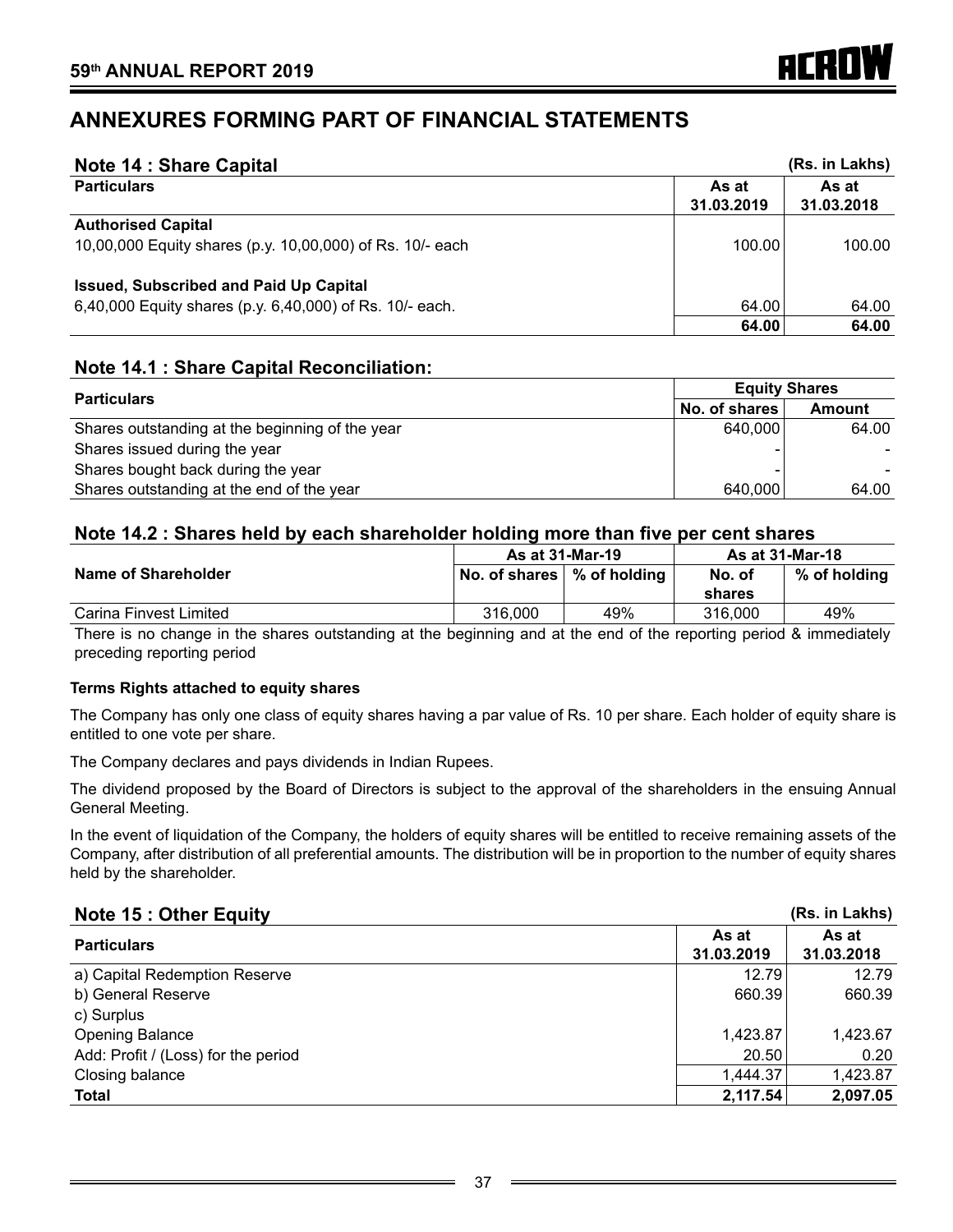#### **Note 16 : Borrowings - Non Current**

| <b>Particulars</b>                             | As at<br>31.03.2019 | As at<br>31.03.2018 |
|------------------------------------------------|---------------------|---------------------|
| <b>Unsecured</b>                               |                     |                     |
| Deferred Sales Tax liability (Refer Note 16.1) | 4.61                | 14.13               |
| <b>Total</b>                                   | 4.61                | 14.13               |

**Note 16.1 :** Repayable in annual instalments from financial year 2012-13 to financial year 2020-21. Total amount outstanding as on 31 March 2019 is Rs.14.34 lakhs payable as following :

FY 2019-20: Rs. 9.74 lakhs Rs. 4.61 lakhs

| <b>Note 17: Provisions - Non Current</b> |                     | (Rs. in Lakhs)      |  |
|------------------------------------------|---------------------|---------------------|--|
| <b>Particulars</b>                       | As at<br>31.03.2019 | As at<br>31.03.2018 |  |
| Gratuity (Refer note 17.1)               |                     | 1.40                |  |
| <b>Total</b>                             |                     | 1.40                |  |

**Note 17.1 :** As the employees are less than the minimum threshold to applicability of the Payment of Gratuity Act, 1972; no provision for Gratuity made in the Accounts

| Note 18 : Trade Payables           |                     | (Rs. in Lakhs)      |
|------------------------------------|---------------------|---------------------|
| <b>Particulars</b>                 | As at<br>31.03.2019 | As at<br>31.03.2018 |
| Micro, Small amd Medium Enterprise |                     |                     |
| <b>Others</b>                      | 1.54                | 5.87                |
|                                    | 1.54                | 5.87                |

**Note 18.1 :** There are no overdue amounts to Micro,Small and Medium Enterprises as at March 31, 2019 for which disclosure requirements under Micro,Small andMedium Enterprises Development Act, 2006 are applicable.

| <b>Note 19: Other Current Liabilities</b>      |                     | (Rs. in Lakhs)      |
|------------------------------------------------|---------------------|---------------------|
| <b>Particulars</b>                             | As at<br>31.03.2019 | As at<br>31.03.2018 |
| a) Current maturities of long-term debt :      |                     |                     |
| Deferred Sales Tax liability (Refer note 16.1) | 9.74                | 13.93               |
| b) Unpaid dividends (Refer note 19.1)          |                     | 0.96                |
| c) Statutory dues                              | 0.12                | 0.36                |
| d) Other liabilities                           | 2.97                | 3.48                |
| <b>Total</b>                                   | 12.83               | 18.73               |

**Note 19.1 :** There is no amount due and outstanding to be credited to the Investor Education and Protection Fund.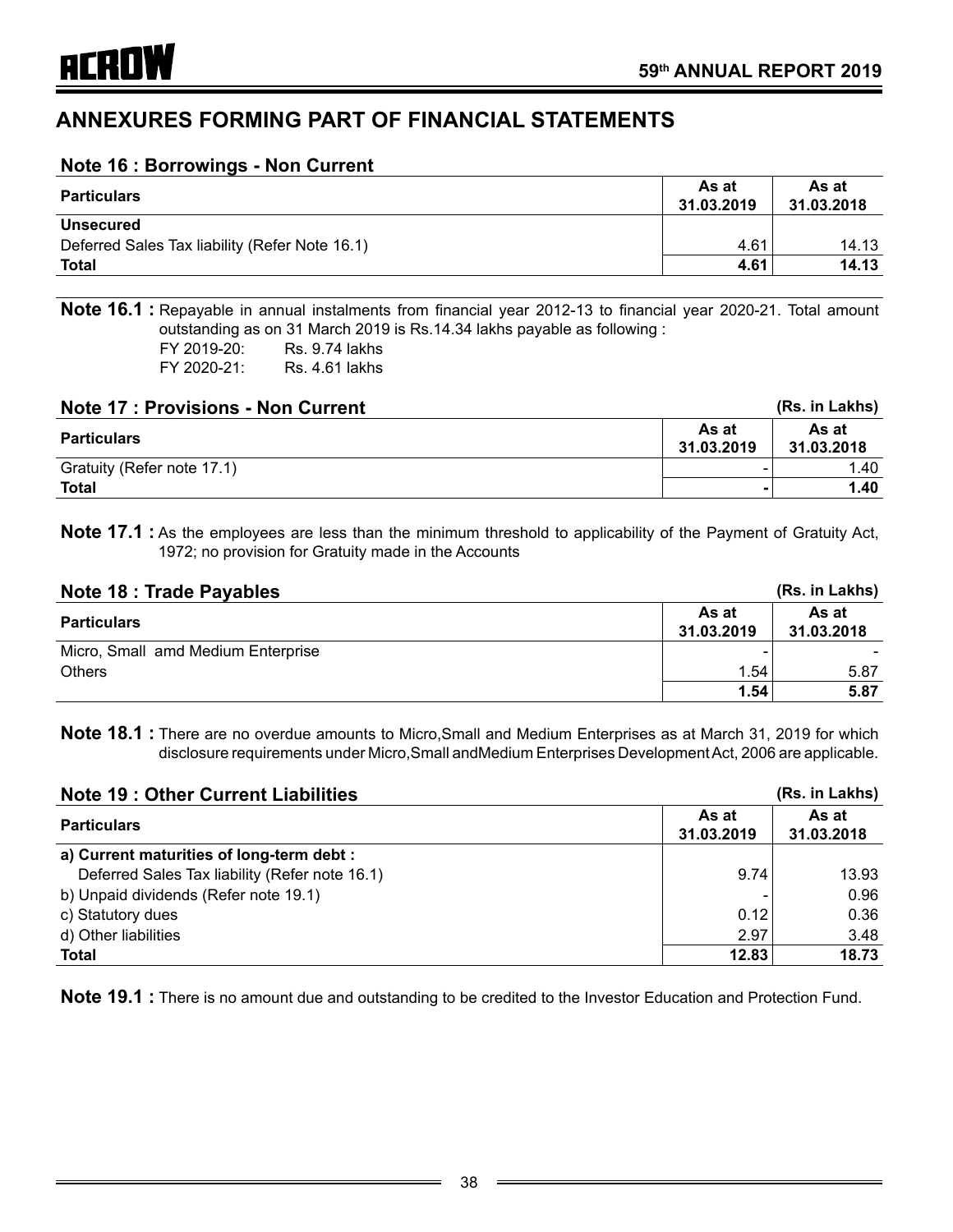| <b>Note 20: Provisions - Current</b> |                     | (Rs. in Lakhs)      |
|--------------------------------------|---------------------|---------------------|
| <b>Particulars</b>                   | As at<br>31.03.2019 | As at<br>31.03.2018 |
| a) Provision for employee benefits:  |                     |                     |
| i) Provision for Leave encashment    | 0.07                | 0.07                |
| <b>Total</b>                         | 0.07                | 0.07                |

#### **Note 21 : Other income (Rs. in Lakhs)**

| <b>Particulars</b>                | Year ended<br>31.03.2019 | Year ended<br>31.03.2018 |
|-----------------------------------|--------------------------|--------------------------|
| <b>Interest</b>                   |                          |                          |
| <b>Bank Interest</b>              | 1.26                     | 1.62                     |
| Interest on loans                 | 55.67                    | 87.09                    |
| Interest From Others              | 3.00                     | 3.00                     |
| <b>Dividend income</b>            |                          |                          |
| <b>Current Investments</b>        | 51.90                    | 4.26                     |
| <b>Other Non-Operating Income</b> |                          |                          |
| Provision No Longer Required      | 0.69                     | 1.35                     |
| Sundry Credits written back       |                          | 22.18                    |
| Profit on sale of Investments     |                          | 31.90                    |
| <b>Total</b>                      | 112.52                   | 151.40                   |

| <b>Note 22: Cost of Raw Materials Consumption</b>           | (Rs. in Lakhs)           |                          |  |
|-------------------------------------------------------------|--------------------------|--------------------------|--|
| <b>Particulars</b>                                          | Year ended<br>31.03.2019 | Year ended<br>31.03.2018 |  |
| <b>Opening Stock</b>                                        | 31.97                    | 48.87                    |  |
| Raw Material Purchase - Domestic                            | $-0.00$                  | $-18.76$                 |  |
| Sub-Total                                                   | 31.97                    | 30.10                    |  |
| Less: Closing Stock of Raw Material                         | 31.97                    | 31.97                    |  |
| <b>Raw Material Consumed</b>                                | ۰                        | $-1.86$                  |  |
| Value of Imported & Indigenous Consumption of Raw Materials |                          |                          |  |
| Imported                                                    | -                        |                          |  |
| Indigenous                                                  |                          | $-1.86$                  |  |
| <b>Total</b>                                                | $\blacksquare$           | $-1.86$                  |  |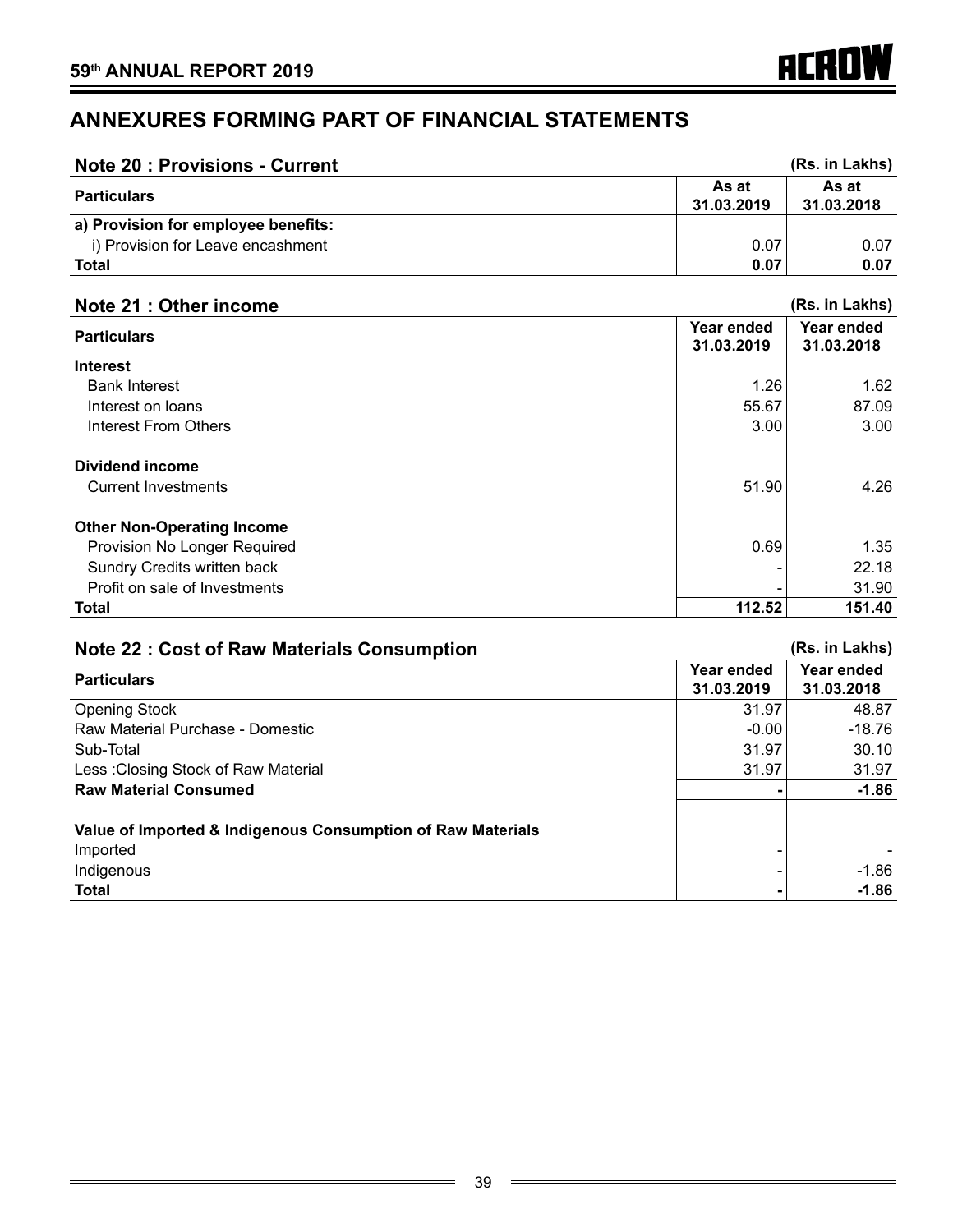

| Note 23 : Changes in inventories of finished goods and work-in-progress |                          | (Rs. in Lakhs)           |
|-------------------------------------------------------------------------|--------------------------|--------------------------|
| <b>Particulars</b>                                                      | Year ended<br>31.03.2019 | Year ended<br>31.03.2018 |
| Opening                                                                 |                          |                          |
| <b>Finished Goods</b>                                                   | 14.53                    | 16.02                    |
| W.I. P.                                                                 | 16.56                    | 16.56                    |
|                                                                         | 31.08                    | 32.58                    |
| <b>Closing</b>                                                          |                          |                          |
| <b>Finished Goods</b>                                                   | 14.53                    | 14.53                    |
| <b>W.I.P.</b>                                                           | 16.56                    | 16.56                    |
|                                                                         | 31.08                    | 31.08                    |
| Changes in inventories of finished goods and work-in-progress           |                          | 1.50                     |
| Details of closing stock - Finished goods<br>Hopper                     |                          |                          |
| Others (including spares)                                               | 14.53                    | 14.53                    |
| Details of closing stock - W.I.P.                                       |                          |                          |
| Hopper                                                                  |                          |                          |
| Others (including spares)                                               |                          |                          |
|                                                                         | 16.56                    | 16.56                    |

| <b>Note 24: Employee Benefits Expenses</b> |                          | (Rs. in Lakhs)           |
|--------------------------------------------|--------------------------|--------------------------|
| <b>Particulars</b>                         | Year ended<br>31.03.2019 | Year ended<br>31.03.2018 |
| Salary, Wages & Bonus                      | 5.62                     | 6.43                     |
| Contributions to provident and other funds | 0.29                     | 0.37                     |
| Staff welfare expenses                     | 0.40                     | 0.81                     |
| <b>Total</b>                               | 6.32                     | 7.61                     |

| Note 25 : Finance costs      |            | (Rs. in Lakhs) |
|------------------------------|------------|----------------|
| <b>Year ended</b>            |            | Year ended     |
| <b>Particulars</b>           | 31.03.2019 | 31.03.2018     |
| <b>Interest Expenses</b>     |            |                |
| <b>Other Borrowing Costs</b> | 0.58       | 0.19           |
|                              | 0.58       | 0.19           |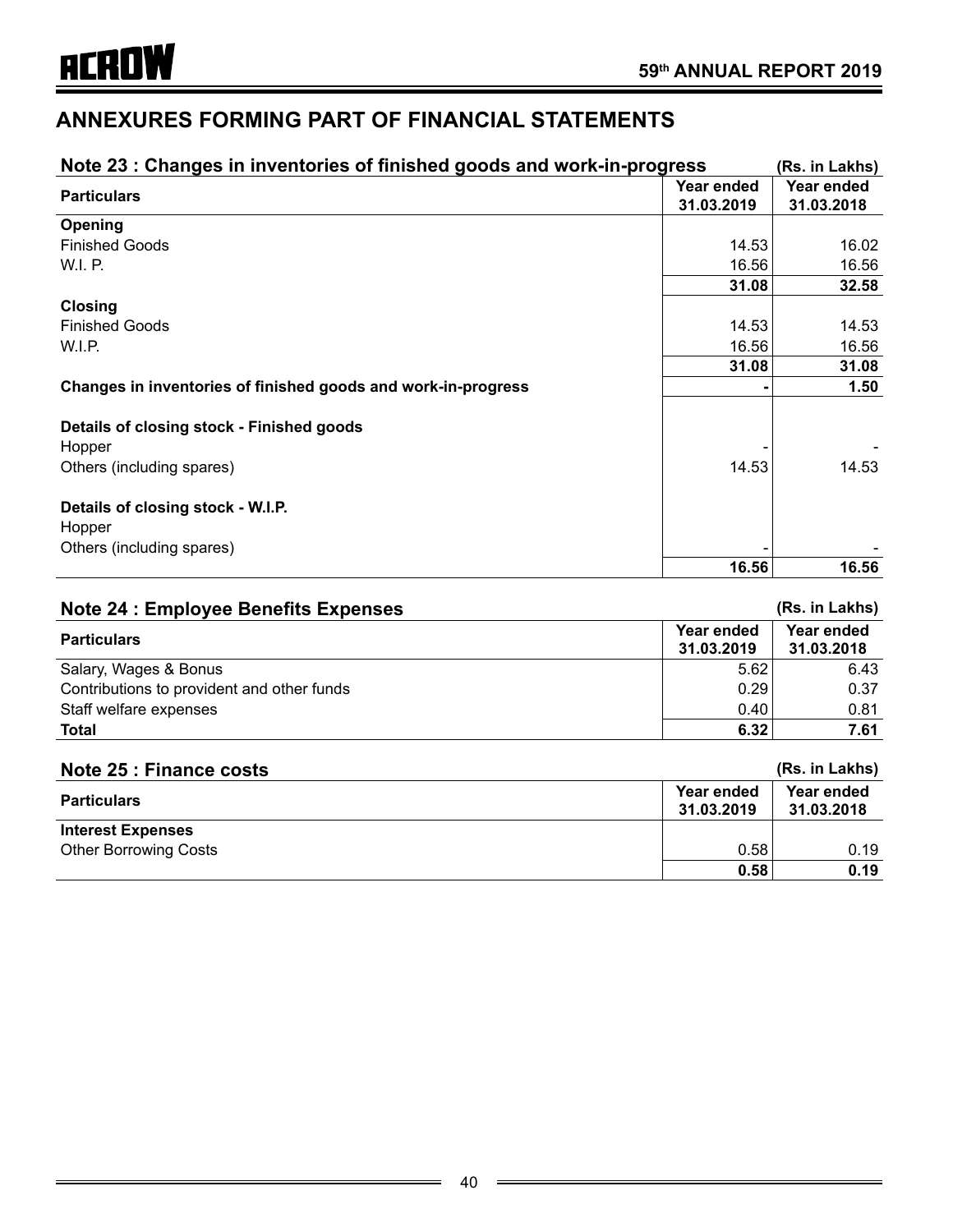ACROW

#### **Note 26 : Other expenses**

| <b>Particulars</b>                                        | Year ended<br>31.03.2019 | Year ended<br>31.03.2018 |
|-----------------------------------------------------------|--------------------------|--------------------------|
| <b>Electricity Charges</b>                                | 0.03                     | 0.03                     |
| Power and Fuel                                            | 0.09                     | 0.13                     |
| Rent including Lease rentals                              |                          | 0.19                     |
| Insurance                                                 | 2.06                     | 2.09                     |
| Society maintanence charges                               | 3.99                     | 4.35                     |
| Rates & Taxes                                             | 1.58                     | 0.86                     |
| <b>Printing and Stationery</b>                            | 0.60                     | 0.50                     |
| Audit Fees (Refer Note 26.1)                              | 0.75                     | 0.75                     |
| Sundry Debit W/Off                                        |                          | 2.16                     |
| Postage & Telephone                                       | 0.64                     | 0.66                     |
| <b>Director Fees</b>                                      | 0.81                     | 0.69                     |
| Legal and professional                                    | 12.82                    | 29.22                    |
| General charges                                           | 7.62                     | 3.52                     |
| Corporate social responsibility expense (Refer Note 26.2) | $-12.35$                 | 12.35                    |
| Interest on delayed payment of taxes                      | 0.04                     | 3.03                     |
| Security charges                                          | 13.55                    | 14.43                    |
| Provision for diminution in investment value              | 9.34                     | 0.81                     |
| Provision for doubtful advances                           | 3.30                     |                          |
| Loss on sale of investments                               | 2.53                     |                          |
| <b>Listing Fees</b>                                       | 2.50                     | 2.50                     |
| Vehicle Expenses                                          | 3.76                     | 7.81                     |
| Office expenses                                           | 1.76                     | 6.71                     |
| Fees & Subscription                                       | 0.59                     | 0.42                     |
| Repairs and maintenance - Others                          | 3.77                     | 4.29                     |
| Advertisement, Publicity & Selling Expenses               | 0.89                     | 6.51                     |
| <b>Travelling and Conveyance</b>                          | 3.26                     | 2.28                     |
| <b>Total</b>                                              | 63.93                    | 106.31                   |

| Note 26.1 : Payment to Auditors as: |                          | (Rs. in Lakhs)           |
|-------------------------------------|--------------------------|--------------------------|
| <b>Particulars</b>                  | Year ended<br>31.03.2019 | Year ended<br>31.03.2018 |
| <b>Statutory Audit Fees</b>         | 0.75                     | 0.75                     |
| <b>Total</b>                        | 0.75                     | 0.75                     |

| Note 26.2 : Corporate Social Responsibility (CSR)        |                          | (Rs. in Lakhs)           |
|----------------------------------------------------------|--------------------------|--------------------------|
| <b>Particulars</b>                                       | Year ended<br>31.03.2019 | Year ended<br>31.03.2018 |
| Corporate Social Responsibility (CSR) (Refer note below) | $-12.35$                 | 12.35                    |
| <b>Total</b>                                             | $-12.35$                 | 12.35                    |

Since the preceding 3 years Average net profit / Preceding year net profit of the company in the manner computed under Section 198 of the Companies Act 2013 was a loss, no amount was required to be spent during the financial years 2016-17, 2017-18 and 2018-19 on CSR activities refered to in Section 135 of the Companies Act 2013. Hence, amount contributed in FY 2017-18 was refunded in 2018-19, on a specific request made by the Company.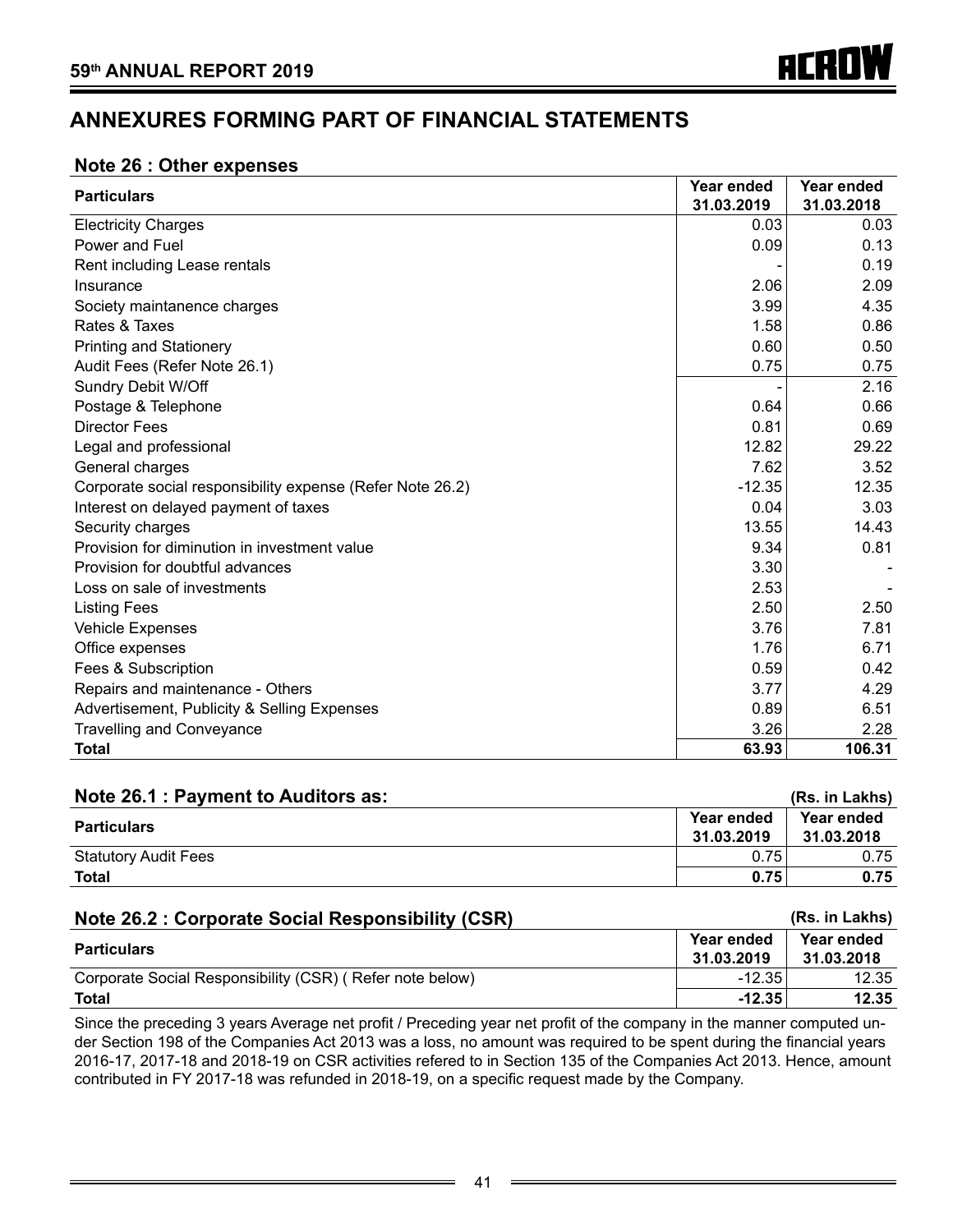#### **Note: 27 Earning Per Share (EPS)**

| <b>Particular</b>                                                                                             | Year ended<br>31.03.2019 | Year ended<br>31.03.2018 |
|---------------------------------------------------------------------------------------------------------------|--------------------------|--------------------------|
| Face value per Equity Share (Rs.)                                                                             | 10.00                    | 10.00                    |
| <b>Basic Earnings per Share (Rs.)</b>                                                                         | 3.20                     | 0.03                     |
| Net Profit after Tax as per Statement of Profit and Loss attributable to Equity<br>Shareholders (Rs. In Lacs) | 20.50                    | 0.20                     |
| Weighted Average number of Equity Shares used as denominator for calculating<br><b>Basic EPS</b>              | 640,000                  | 640,000                  |
| <b>Diluted Earnings per Share (Rs.)</b>                                                                       | 3.20                     | 0.03                     |
| Net Profit after Tax as per Statement of Profit and Loss attributable to Equity<br>Shareholders (Rs. In Lacs) | 20.50                    | 0.20                     |
| Weighted Average number of Equity Shares used as denominator for calculating<br><b>Basic EPS</b>              | 640,000                  | 640,000                  |

#### **Note: 28 Contingent liabilities**

| <b>Particular</b>                                                                                                    | Year ended<br>31.03.2019 | Year ended<br>31.03.2018 |
|----------------------------------------------------------------------------------------------------------------------|--------------------------|--------------------------|
| i) Demands made by the Income Tax Department towards Wealth Tax, against which<br>the Company has preferred appeals. | 15.43                    | 15.43                    |
| ii) Demands made by Employees State Insurance Corporation, against which the<br>Company has preferred appeals.       | 5.08                     | 5.08                     |
| iii) Demands made by Service Tax Department, against which the Company has<br>preferred appeals.                     | 0.98                     | 0.98                     |
| <b>Total</b>                                                                                                         | 21.49                    | 21.49                    |

#### **Note: 29 Segment Reporting**

The Company's business comprises entirely of manufacture and sale of engineering goods, which is confined to the territorial limits of the country, where the risks and returns are largely similar. As such, the Company has only one business segment and only one geographical segment.

#### **30 Related party disclosures Summary of Significant Accounting Policies and other Explanatory Information (Currency: Indian Rupees)**

**a) Names of related parties and description of relationship**

| Name of the related party         |                                   |
|-----------------------------------|-----------------------------------|
| Mr. Harshavardhan B. Doshi        | Key Management Personnel          |
| Mr. Nihal H. Doshi                |                                   |
| Mr. Vikram Bhat                   |                                   |
| Mr. Sanjay Ramchandra Shirgaonkar |                                   |
| Mrs. Ramola S. Mahajani           |                                   |
| The Ravalgaon Sugar Farm Ltd      | Enterprises over which key        |
|                                   | management personnel are able     |
| Carina Finvest Ltd                | to exercise significant influence |
|                                   |                                   |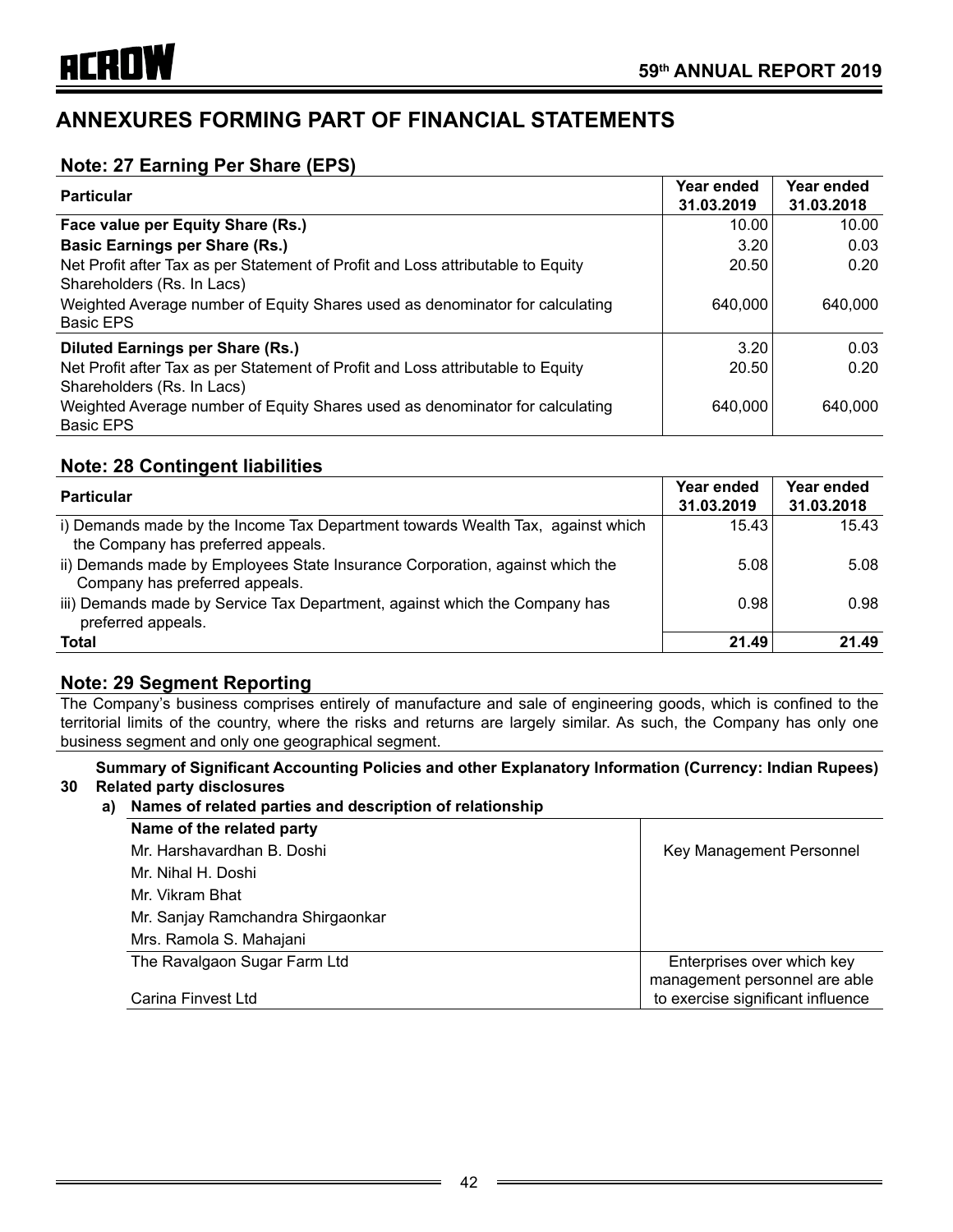| b) | Transactions with the related parties during the year |  |  |  |  |  |  |
|----|-------------------------------------------------------|--|--|--|--|--|--|
|----|-------------------------------------------------------|--|--|--|--|--|--|

| <b>Nature of transactions</b>                     | <b>Key</b><br>management<br>personnel | <b>Enterprises over which key</b><br>management personnel are<br>able to exercise significant<br>influence | <b>Total</b> |
|---------------------------------------------------|---------------------------------------|------------------------------------------------------------------------------------------------------------|--------------|
| <b>Other Income</b>                               |                                       |                                                                                                            |              |
| <b>Interest income</b>                            |                                       | 55.67                                                                                                      | 55.67        |
|                                                   | $(-)$                                 | (87.09)                                                                                                    | (87.09)      |
| <b>Other Expenses</b>                             |                                       |                                                                                                            |              |
| <b>Directors' Sitting Fees Paid</b>               |                                       |                                                                                                            |              |
| Mr. Harshavardhan B. Doshi                        | 0.08                                  |                                                                                                            | 0.08         |
|                                                   | (0.09)                                | $(\textnormal{-})$                                                                                         | (0.09)       |
| Mr. Nihal H. Doshi                                | 0.23                                  |                                                                                                            | 0.23         |
|                                                   | (0.12)                                | $(-)$                                                                                                      | (0.12)       |
| Mr. Vikram Bhat                                   | 0.26                                  |                                                                                                            | 0.26         |
|                                                   | (0.24)                                | $(\textnormal{-})$                                                                                         | (0.24)       |
| Mrs. Ramola S. Mahajani                           | 0.34                                  |                                                                                                            | 0.34         |
|                                                   | (0.24)                                | $(-)$                                                                                                      | (0.24)       |
| <b>Service Charges- Carina Finvest limited</b>    |                                       | 7.20                                                                                                       | 7.20         |
|                                                   | $(-)$                                 | (27.00)                                                                                                    | (27.00)      |
| <b>Deposit</b>                                    |                                       |                                                                                                            |              |
| <b>Intercorporate Deposit</b>                     |                                       |                                                                                                            |              |
| Intercorporate deposits given                     |                                       | 94.00                                                                                                      | 94.00        |
|                                                   | $(\text{-})$                          | (204.00)                                                                                                   | (204.00)     |
| Intercorporate deposits - repayment               |                                       | 1,000.00                                                                                                   | 1,000.00     |
|                                                   | $(-)$                                 | $(\cdot)$                                                                                                  | $(-)$        |
| Outstanding as at year end                        |                                       |                                                                                                            |              |
| Payable to The Carina Finvest Limited             |                                       | 1.39                                                                                                       | 1.39         |
|                                                   | $(\text{-})$                          | $(\textnormal{-})$                                                                                         | $(\text{-})$ |
| Receivable from The Ravalgaon Sugar Farms Limited |                                       |                                                                                                            |              |
|                                                   | $(-)$                                 | (6.22)                                                                                                     | (6.22)       |
| Inter-corporate deposits- given                   |                                       |                                                                                                            |              |
| Ravalgaon Sugar Farms Limited                     |                                       | 37.00                                                                                                      | 37.00        |
|                                                   | $(-)$                                 | (943.00)                                                                                                   | (943.00)     |

Figures in brackets pertain to the figures of previous year.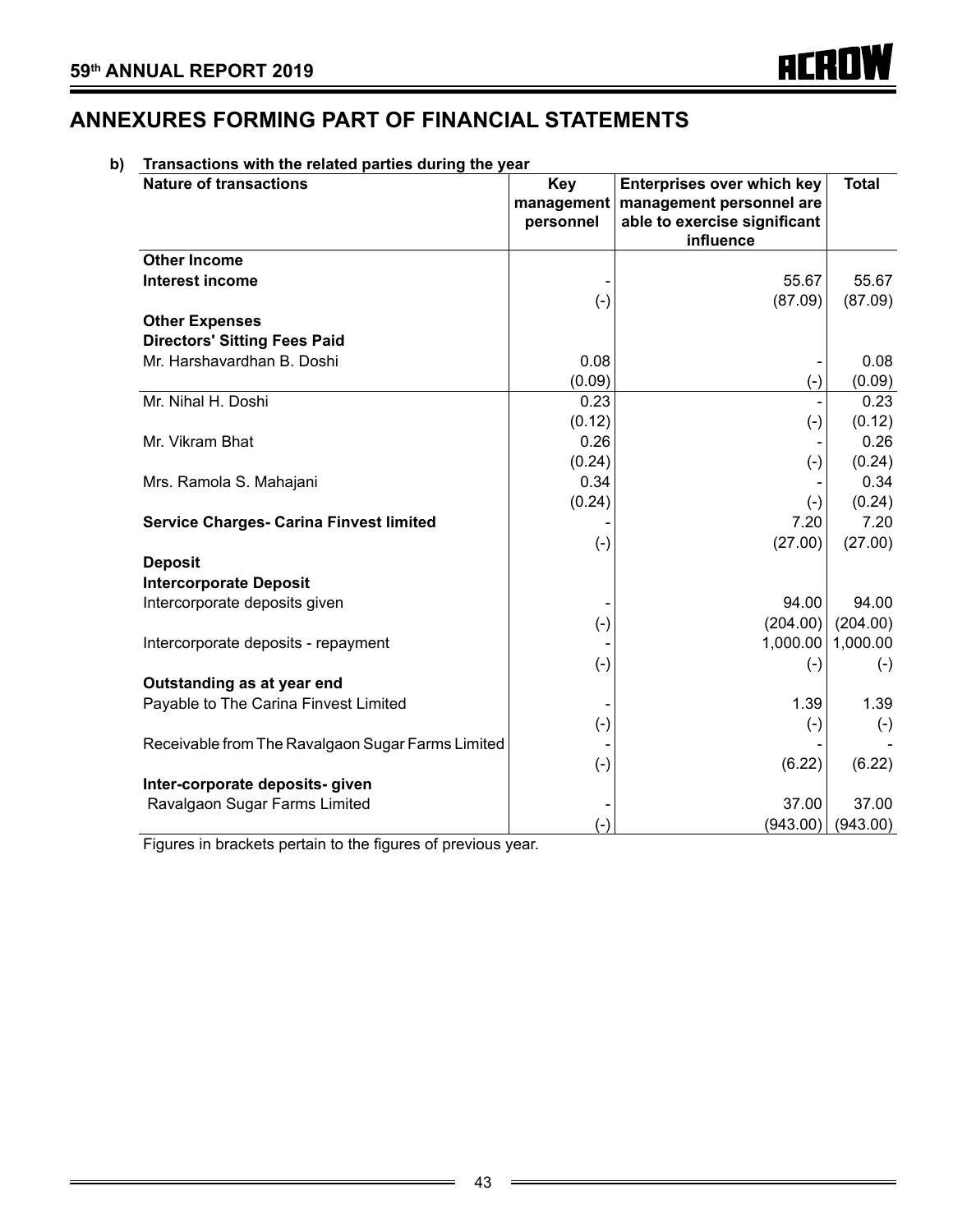

- **31** The identification of Micro, Small and Medium Enterprises is based on Management's knowledge of their status. Disclosure of trade payables under other liabilities is based on information available with the Company regarding status of the suppliers as defined under the Micro, Small and Medium Enterprises Development Act, 2006. The Company also has no outstanding dues in the current year that were required to be furnished under section 22 of Micro, Small and Medium Enterprises Development Act, 2006.
- **32** The Company is in the business of manufacturing tools and equipment for sugar mills. During the year, due to economic constraints there were no operations in manufacturing activities. As a result, the Company did not have any operations during the year. However, the company is of the view that this is a temporary situation and hence there in no impact on going concern and financila statement prepared accordingly.
- **33** Previous year's figures have been regrouped whenever considered necessary to confirm with the current year presentation.

For and on behalf of the Board of Directors

For **Patkar & Pendse H. B. Doshi Nihal Doshi Chartered Accountants**<br> **Chairman Chairman Director**<br> **DIN:** 00688736 **DIN:** 00746749 **DIN:** 00246749 FRN 107824W **DIN:** 00688736 **DIN:** 00246749

**B.M. PENDSE**  Partner

**Membership No.:** 032625 Mumbai, Dated: 17<sup>th</sup> May, 2019